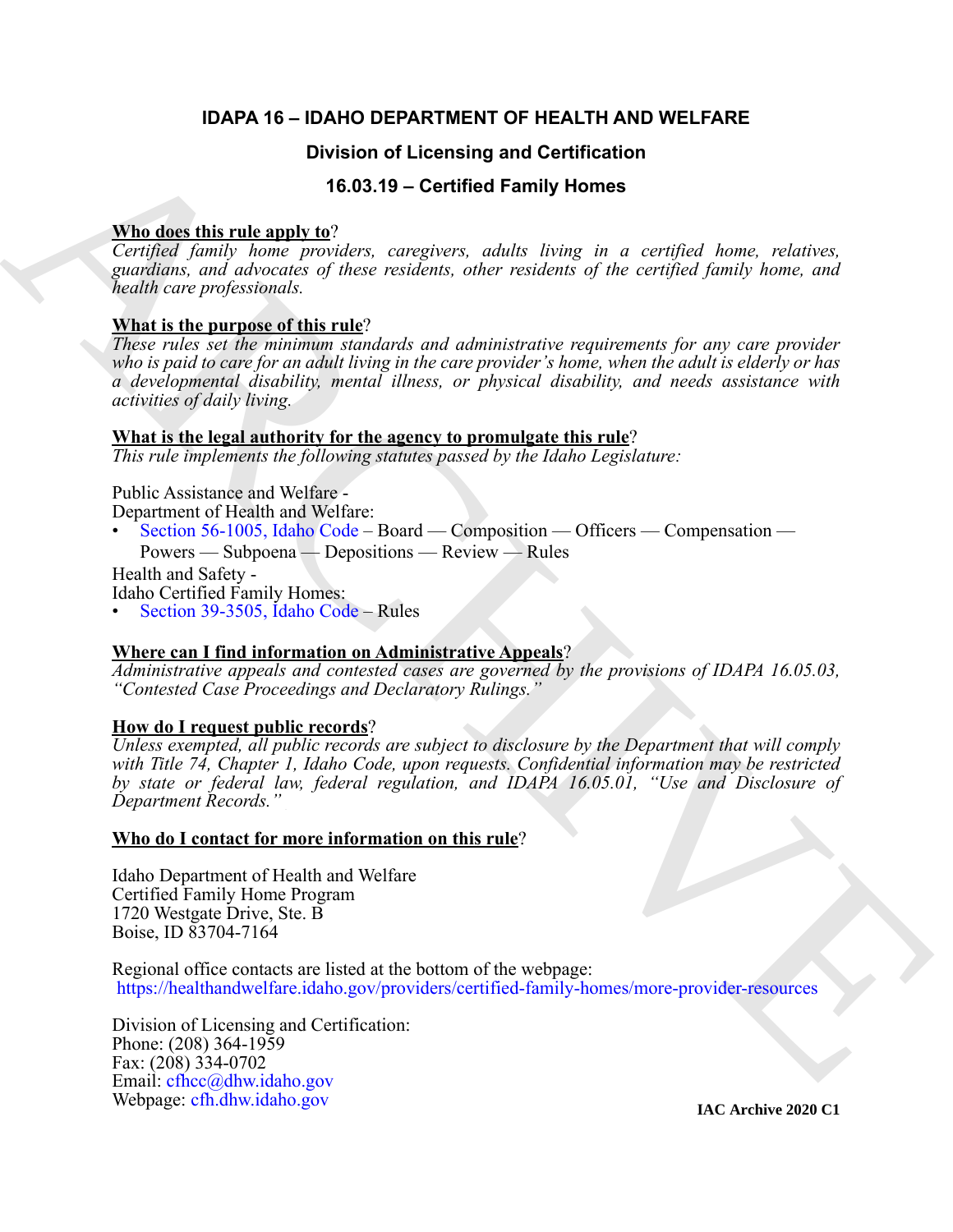# **Table of Contents**

# 16.03.19 - Certified Family Homes

| 009. Criminal History And Background Check Requirements.  4             |  |
|-------------------------------------------------------------------------|--|
|                                                                         |  |
|                                                                         |  |
|                                                                         |  |
|                                                                         |  |
|                                                                         |  |
|                                                                         |  |
| 109. Application And Certification Fees For Certified Family Homes.  10 |  |
|                                                                         |  |
|                                                                         |  |
|                                                                         |  |
|                                                                         |  |
|                                                                         |  |
|                                                                         |  |
|                                                                         |  |
|                                                                         |  |
|                                                                         |  |
| 121. General Variances. <u>Communications</u> Communications and 15     |  |
|                                                                         |  |
|                                                                         |  |
|                                                                         |  |
|                                                                         |  |
|                                                                         |  |
|                                                                         |  |
|                                                                         |  |
|                                                                         |  |
|                                                                         |  |
|                                                                         |  |
|                                                                         |  |
|                                                                         |  |
|                                                                         |  |
|                                                                         |  |
|                                                                         |  |
|                                                                         |  |
|                                                                         |  |
|                                                                         |  |
|                                                                         |  |
|                                                                         |  |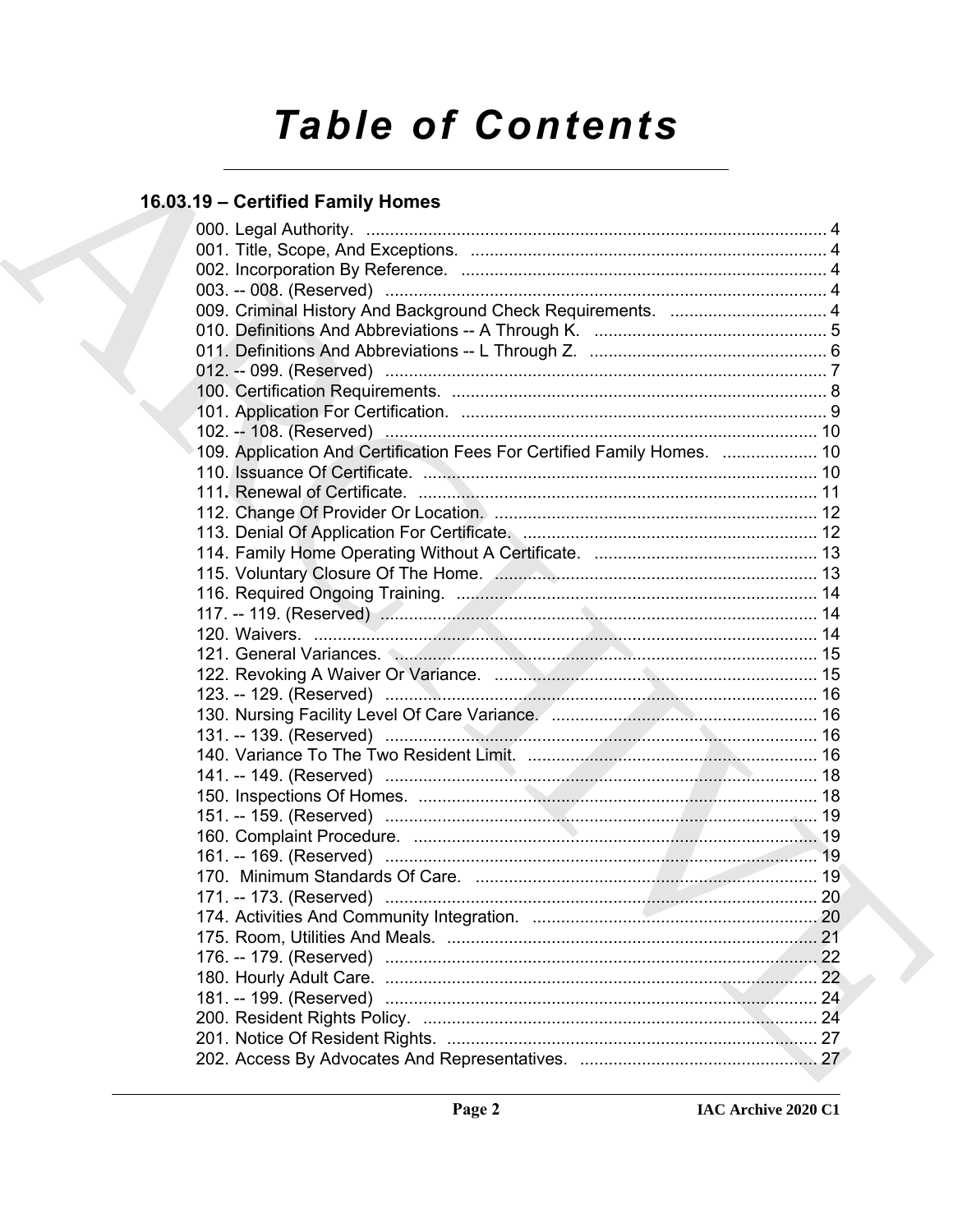# Table of Contents (cont'd)

|  | 211. -- 224. (Reserved) ……………………………………………………………………………… 29 |  |
|--|-----------------------------------------------------------|--|
|  |                                                           |  |
|  |                                                           |  |
|  |                                                           |  |
|  |                                                           |  |
|  |                                                           |  |
|  |                                                           |  |
|  |                                                           |  |
|  |                                                           |  |
|  |                                                           |  |
|  |                                                           |  |
|  |                                                           |  |
|  |                                                           |  |
|  |                                                           |  |
|  |                                                           |  |
|  |                                                           |  |
|  |                                                           |  |
|  |                                                           |  |
|  |                                                           |  |
|  |                                                           |  |
|  |                                                           |  |
|  |                                                           |  |
|  | 601. -- 699. (Reserved) ………………………………………………………………………… 45   |  |
|  |                                                           |  |
|  |                                                           |  |
|  |                                                           |  |
|  |                                                           |  |
|  |                                                           |  |
|  |                                                           |  |
|  |                                                           |  |
|  |                                                           |  |
|  |                                                           |  |
|  |                                                           |  |
|  |                                                           |  |
|  |                                                           |  |
|  | 911. Enforcement Remedy Of Ban On Admissions Of Resident  |  |
|  | 912. Enforcement Remedy Of Summary Suspension             |  |
|  |                                                           |  |
|  |                                                           |  |
|  |                                                           |  |
|  |                                                           |  |
|  |                                                           |  |
|  |                                                           |  |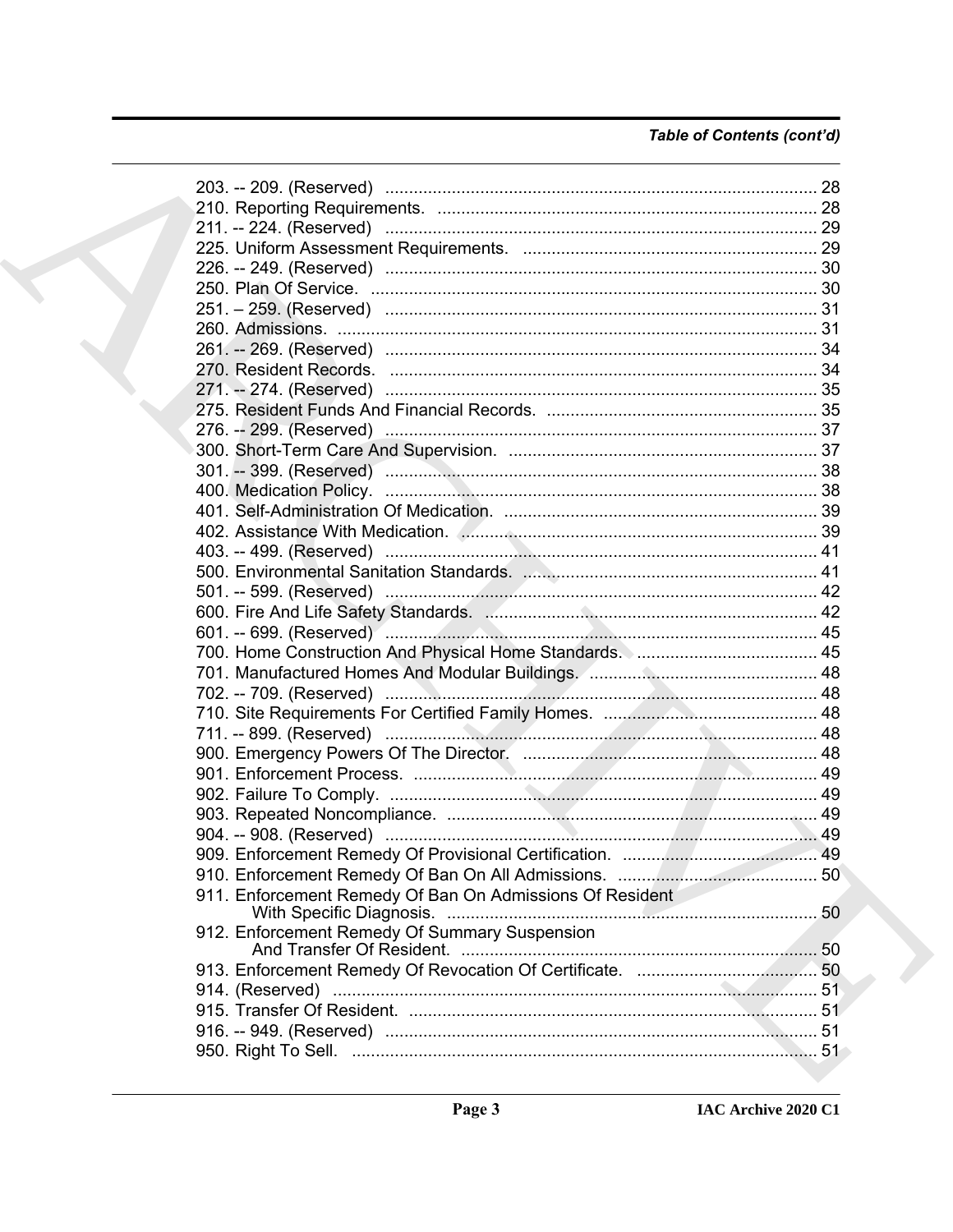*Table of Contents (cont'd)*

TRON R 951. -- 999. (Reserved) ........................................................................................... 51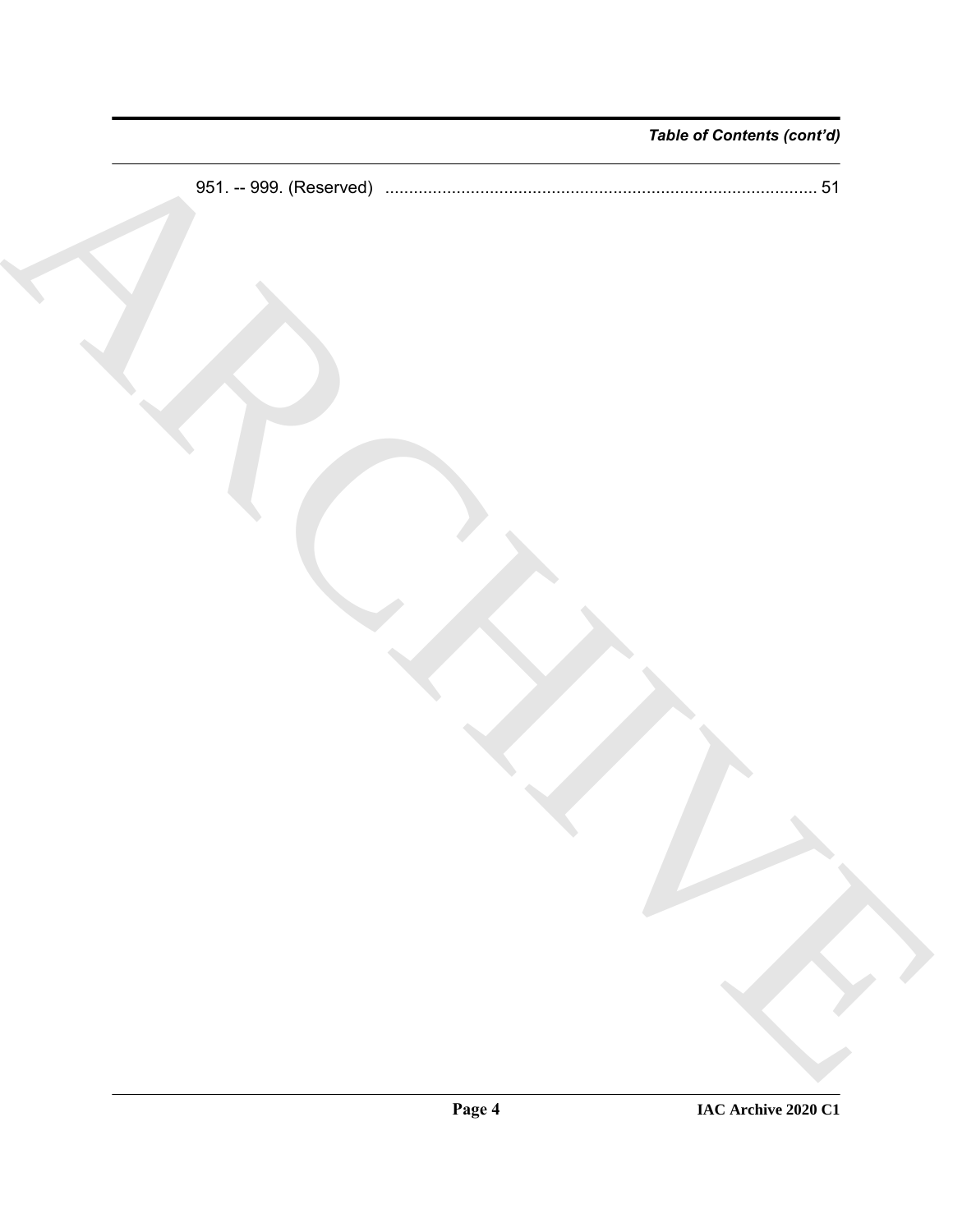#### **16.03.19 – CERTIFIED FAMILY HOMES**

#### <span id="page-4-11"></span><span id="page-4-1"></span><span id="page-4-0"></span>**000. LEGAL AUTHORITY.**

The Kalendo Controlled and Methods is particular and Methods in the Sol 200 SOL Radio Controlled and Methods Controlled and Methods Controlled and Methods Controlled and Methods Controlled and Methods Controlled and Metho The Idaho Board of Health and Welfare is authorized under Sections 56-1005 and 39-3505, Idaho Code, to adopt and enforce rules and standards for Certified Family Homes. The Department is authorized under Sections 56-264 and 56-1007, Idaho Code, to adopt and develop application and certification criteria, and to charge and collect application and certification fees. Under Sections 56-1002, 56-1003, 56-1004, 56-1004A, 56-1005, and 56-1009, Idaho Code, the Department and the Board of Health and Welfare have prescribed powers and duties to provide for the administration and enforcement of Department programs and rules. (3-20-20)T

#### <span id="page-4-2"></span>**001. TITLE, SCOPE, AND EXCEPTIONS.**

#### <span id="page-4-12"></span>**01. Title**. These rules are titled IDAPA 16.03.19, "Certified Family Homes." (3-20-20)T

**02. Scope**. These rules set the minimum standards and administrative requirements for any care provider who is paid to care for an adult living in the care provider's home, when the adult is elderly or has a developmental disability, mental illness, or physical disability, and needs assistance with activities of daily living.

 $(3-20-20)T$ 

#### **03. Exceptions to These Rules**. These rules do not apply to the following: (3-20-20)T

**a.** Any individual who provides only housing, meals, transportation, housekeeping or recreational and social activities. (3-20-20)T

**b.** Any health facility defined by Title 39, Chapter 13, Idaho Code. (3-20-20)T

**c.** Any residential care or assisted living facility defined by Title 39, Chapter 33, Idaho Code.

 $(3-20-20)T$ 

**d.** Any arrangement for care in a relative's home that is not compensated through a publicly-funded program.  $(3-20-20)T$ 

**e.** Any home approved by the Department of Veterans Affairs as a "medical foster home" described in 38 CFR Part 17 and Sections 39-3502 and 39-3512, Idaho Code. Care providers who provide care to both veterans and non-veterans living in a "medical foster home" are not exempt from these rules. (3-20-20)T

**04. State Certification to Supersede Local Regulation**. These rules will supersede any program of any political subdivision of the state which certifies or sets standards for certified family homes. These rules do not supersede any other local regulations. (3-20-20) supersede any other local regulations.

#### <span id="page-4-10"></span><span id="page-4-3"></span>**002. INCORPORATION BY REFERENCE.**

The Americans with Disabilities Act Accessibility Guidelines, 28 CFR Part 36 - 2010 ADA Standards for Accessible Design, is incorporated by reference. The internet website is http://www.ada.gov/2010ADAstandards\_index.htm.

 $(3-20-20)T$ 

#### <span id="page-4-4"></span>**003. -- 008. (RESERVED)**

#### <span id="page-4-6"></span><span id="page-4-5"></span>**009. CRIMINAL HISTORY AND BACKGROUND CHECK REQUIREMENTS.**

**01. Department Criminal History and Background Check Clearance**. The provider, substitute caregivers, and all adults living in the home are required to complete a Department criminal history and background check and receive a clearance in compliance with IDAPA 16.05.06, "Criminal History and Background Checks." The resident is exempt from criminal history check requirements. (3-20-20)T

<span id="page-4-9"></span><span id="page-4-7"></span>**02. When Certification Can Be Granted**. Prior to certification being granted: (3-20-20)T

**a.** The provider must have a completed criminal history check, including clearance; and  $(3-20-20)T$ 

**b.** Any other adult living in the home must have completed a self-declaration form, be fingerprinted, and not have any designated crimes listed in IDAPA 16.05.06, "Criminal History and Background Checks."

 $(7-1-20)T$ 

#### <span id="page-4-8"></span>**03. New Adults in the Home After Certification Is Granted**. A new adult who plans to live in the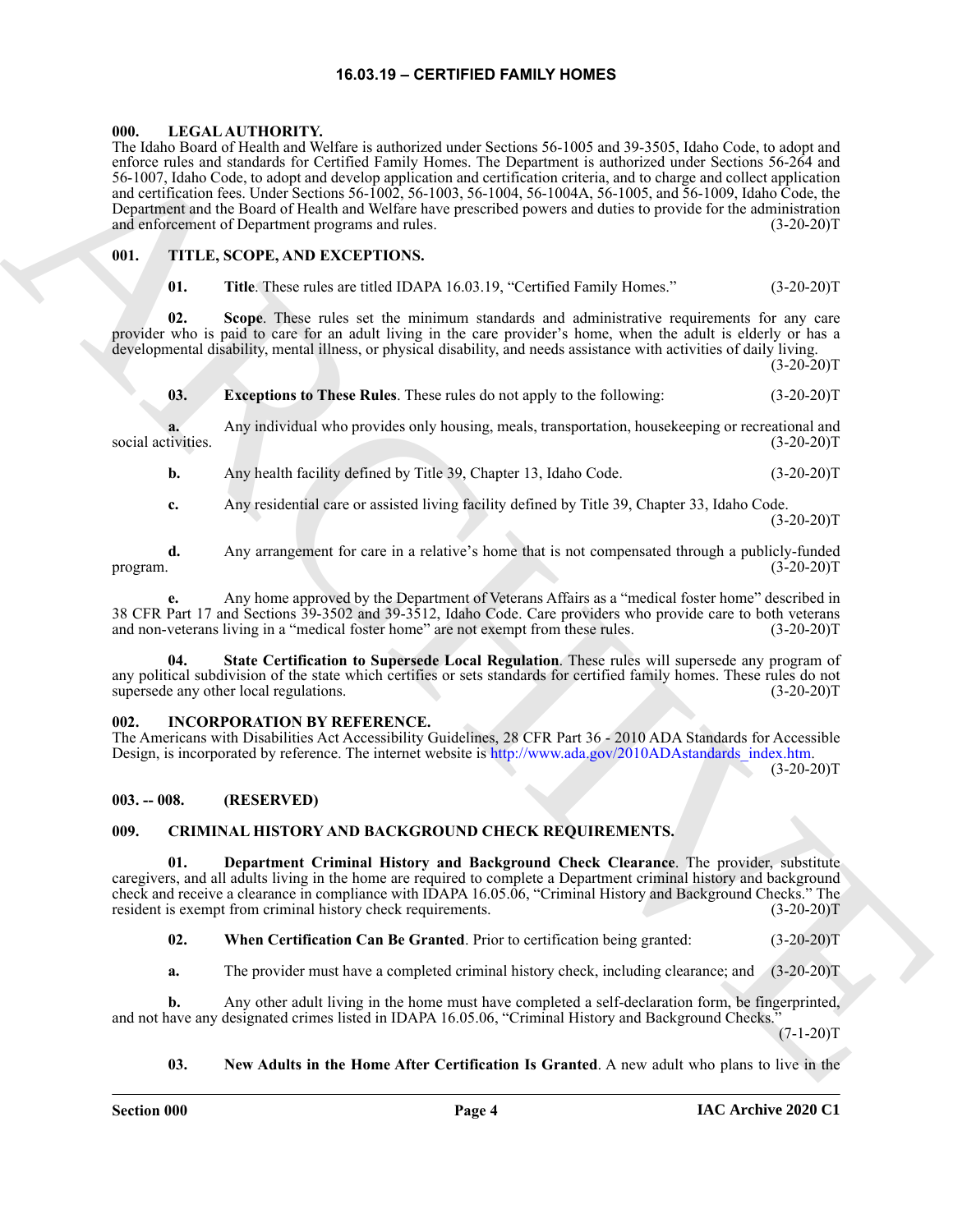| <b>IDAHO ADMINISTRATIVE CODE</b> |  |
|----------------------------------|--|
| Department of Health and Welfare |  |

home must complete a self-declaration form, be fingerprinted, and not have any designated crimes listed in IDAPA 16.05.06, "Criminal History and Background Checks," before moving into the home. Any adult who is a visitor in the home and leaves within thirty (30) days is not required to have a criminal history check but must not have unsupervised contact with the resident. (7-1-20)T

<span id="page-5-2"></span>**04. Minor Child Turns Eighteen**. A minor child turning eighteen (18) and living in the home must complete a self-declaration form, be fingerprinted, and not have disclosed any designated crimes listed in IDAPA 16.05.06, "Criminal History and Background Checks," within thirty (30) days following the month of his eighteenth  $\text{birthday.}$   $(7-1-20)$ T

<span id="page-5-4"></span>**05. Substitute Caregiver**. A substitute caregiver must complete a self-declaration form, be fingerprinted, and not have disclosed any designated crimes listed in IDAPA 16.05.06, "Criminal History and Background Checks," prior to any unsupervised contact with the resident.

<span id="page-5-1"></span>**06. Additional Criminal Convictions, Pending Investigations, or Charges**. Once criminal history clearances have been received, the provider must report to the Department any additional criminal convictions, pending investigation or charges for himself, any other adult living in the home or a substitute caregiver as described in Section 210 of these rules. (3-20-20)T

<span id="page-5-3"></span>**07. Renewal of Clearance**. Any adult who needs to clear a Department criminal history and background check according to these rules must obtain a new clearance from the Department at least every five (5)  $years.$  (7-1-20)T

# <span id="page-5-5"></span><span id="page-5-0"></span>**010. DEFINITIONS AND ABBREVIATIONS -- A THROUGH K.**

For the purposes of these rules, the following definitions apply: (3-20-20)T

<span id="page-5-6"></span>**01. Abuse**. A nonaccidental act of sexual, physical, or mental mistreatment or injury of the resident the action or inaction of another individual. (3-20-20) through the action or inaction of another individual.

**02. Activities of Daily Living**. The performance of basic self-care activities in meeting an individual's needs to sustain them in a daily living environment, including bathing, washing, dressing, toileting, grooming, eating, communication, mobility, and associated tasks. (3-20-20) communication, mobility, and associated tasks.

<span id="page-5-9"></span><span id="page-5-8"></span><span id="page-5-7"></span>**03.** Adult. A person who has attained the age of eighteen (18) years. (3-20-20)T

**04. Alternate Caregiver**. A certified family home provider approved by the Department to care for a resident from another certified family home for up to thirty (30) consecutive days when the original provider is temporarily absent or unable to care for the resident. (3-20-20)T

**05. Assessment**. The conclusions reached through evaluation of functional and cognitive ability using uniform criteria that identifies the resident's strengths, weaknesses, risks and needs, and includes functional needs, medical needs and behavioral needs. (3-20-20)T

<span id="page-5-12"></span><span id="page-5-11"></span><span id="page-5-10"></span>**06.** Certificate. A permit issued by the Department to operate a certified family home. (3-20-20)T

Graphment of Newthern declines the properties of the transformation and the mattern of the mattern of the state of the state of the state of the state of the state of the state of the state of the state of the state of th **07. Certified Family Home**. A home certified by the Department to provide a family-styled living environment and care to one (1) or two (2) adults who are not able to reside in their own home and who require care, help with activities of daily living, help with instrumental activities of daily living, protection and security, supervision, personal assistance or encouragement toward independence. The certified family home is referred to as<br>"the home" in these rules. (3-20-20) "the home" in these rules.

<span id="page-5-13"></span>**08. Certified Family Home Care Provider**. The adult member of the certified family home living in the home who is responsible for providing care to the residents and maintaining the home. The certified family home care provider is referred to as "the provider" in these rules. (3-20-20)T

<span id="page-5-14"></span>**09. Certifying Agent**. A person acting under the authority of the Department to participate in the certification, inspection, and regulation of a certified family home. (3-20-20)T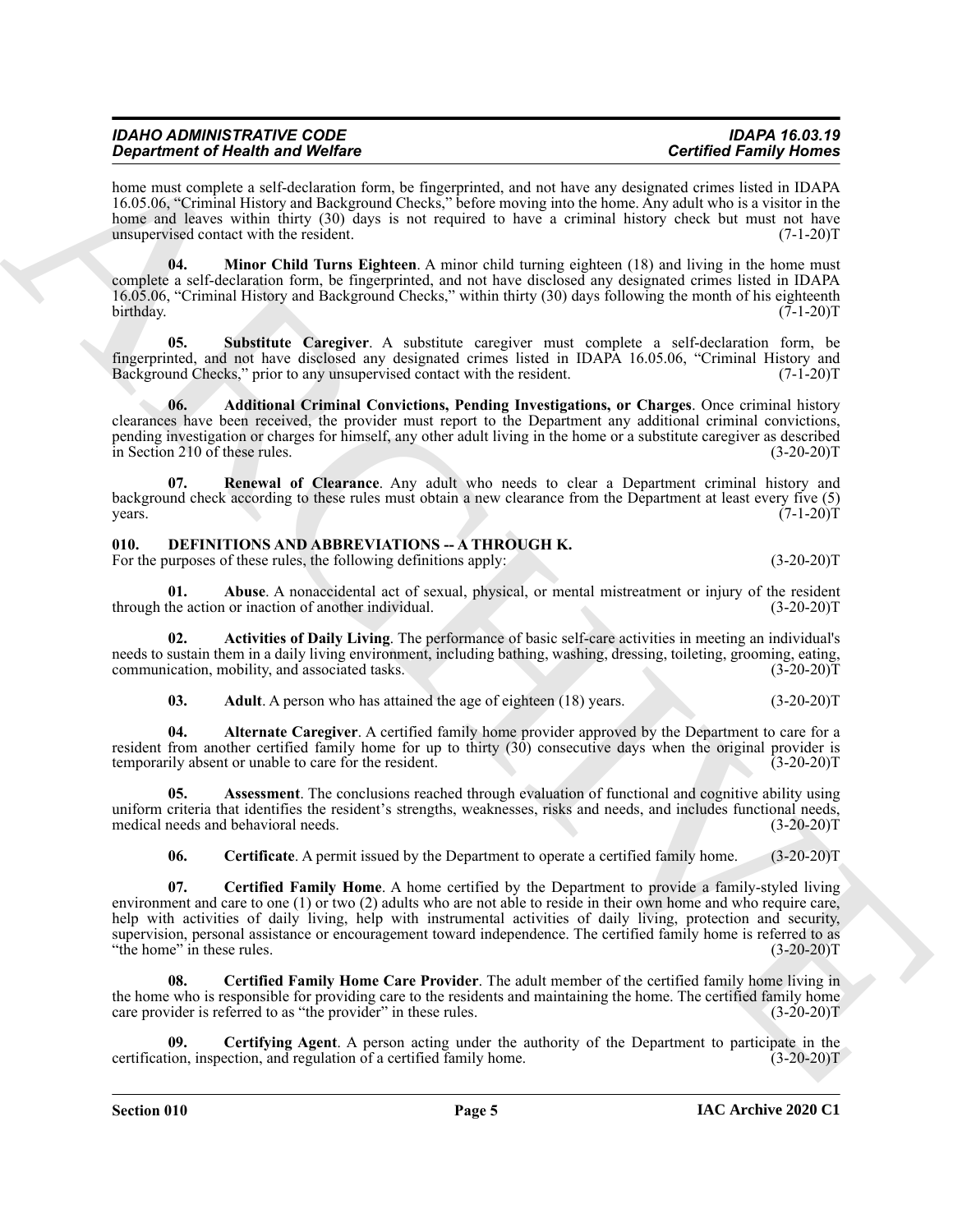*Department of Health and Welfare* 

<span id="page-6-1"></span>10. Chemical Restraint. The use of any medication that results or is intended to result in the modification of behavior for the purposes of discipline or convenience and not required to treat the resident's medical condition or symptoms. (3-20-20) condition or symptoms.

<span id="page-6-2"></span>**11. Core Issue**. Abuse, neglect, exploitation, inadequate care, inoperable fire detection or extinguishing systems with no fire watch in place pending the correction of the system, and situations in which advocates, representatives, and certifying agents are denied access to records, residents, or the home according to their respective authority. (3-20-20)T

<span id="page-6-3"></span>**12. Criminal Offense**. Any crime as defined in Section 18-111, Idaho Code, in 18 U.S.C. Section 4A1.2 (o), and 18 U.S.C. Sections 1001 through 1027.

**13. Critical Incident**. Any actual or alleged event or situation that creates a significant risk of substantial or serious harm to the physical or mental health, safety or well being of a resident. (3-20-20)T

<span id="page-6-5"></span><span id="page-6-4"></span>**14. Department**. The Idaho Department of Health and Welfare. (3-20-20)T

<span id="page-6-7"></span><span id="page-6-6"></span>**15. Director**. The Director of the Idaho Department of Health and Welfare or their designee.  $(3-20-20)T$ 

**16. Exploitation**. The misuse of a vulnerable adult's funds, property, or resources by another person for advantage. (3-20-20)T profit or advantage.

**17. Health Care Professional**. An individual licensed to provide health care within their respective e and scope of practice. (3-20-20) discipline and scope of practice.

<span id="page-6-10"></span><span id="page-6-9"></span><span id="page-6-8"></span>**18.** Immediate Jeopardy. An immediate or substantial danger to a resident.  $(3-20-20)T$ 

Generation of Nearly when Wolfare<br>
The contribution of New Yorks the realistic transfer of the material and the contribution of the material and the contribution of the contribution of the contribution of the contribution **19. Inadequate Care**. The provider fails to provide services required to meet the terms of the negotiated plan of service or provide for room, board, activities of daily living, supervision, first aid, assistance and monitoring of medications, emergency intervention, coordination of outside services or a safe living environment, or engages in violations of residents' rights or takes residents who have been admitted in violation of the provisions of Section 39-3507, Idaho Code. (3-20-20)T

<span id="page-6-11"></span>**20.** Incident. An actual or alleged minor event or situation that has impacted or has the potential to resident's health or safety, but does not rise to the level of a critical incident. (3-20-20) impact the resident's health or safety, but does not rise to the level of a critical incident.

<span id="page-6-12"></span>**21.** Incidental Supervision. Supervision provided by an individual approved by the provider to exceed four (4) hours per week. (3-20-20) supervise the resident, not to exceed four  $(4)$  hours per week.

<span id="page-6-13"></span>**22. Instrumental Activities of Daily Living**. The performance of secondary level activities that enable a person to live independently in the community, including preparing meals, accessing transportation, shopping, laundry, money management, housework, medication management, using tools and technology, and other associated  $\text{tasks.}$  (3-20-20)T

# <span id="page-6-14"></span><span id="page-6-0"></span>**011. DEFINITIONS AND ABBREVIATIONS -- L THROUGH Z.**

For the purposes of these rules, the following definitions apply: (3-20-20)T

<span id="page-6-15"></span>Level of Care. A categorical assessment of the resident's functional ability in any given activity of daily living, instrumental activity of daily living or self-preservation and the degree of care required in that area to sustain the resident in a daily living environment. (3-20-20)T

**02.** Neglect. The failure to provide food, clothing, shelter or medical care to sustain the life and health of a resident. (3-20-20) of a resident. (3-20-20)T

<span id="page-6-17"></span><span id="page-6-16"></span>**03. Negotiated Service Agreement**. The agreement between the resident or their representative, and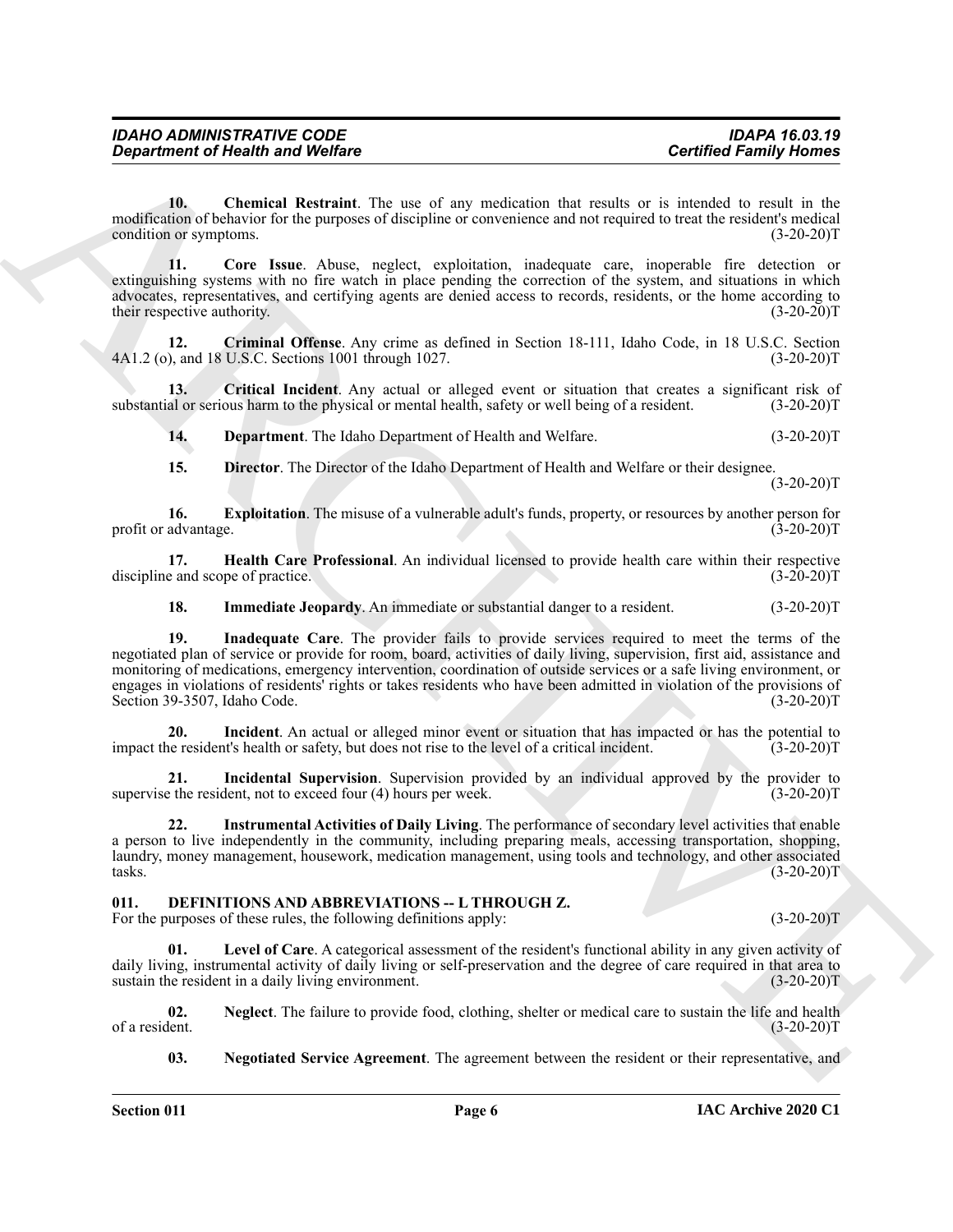<span id="page-7-4"></span><span id="page-7-3"></span><span id="page-7-2"></span><span id="page-7-1"></span>

|                                | <b>Department of Health and Welfare</b>                                                                                                                                                                                                                                                                                                                                                                                 | <b>Certified Family Homes</b> |
|--------------------------------|-------------------------------------------------------------------------------------------------------------------------------------------------------------------------------------------------------------------------------------------------------------------------------------------------------------------------------------------------------------------------------------------------------------------------|-------------------------------|
|                                | the provider based on the resident's assessment, health care professional's orders, admission records, and desires of<br>the resident, that outlines services to be provided and the obligations of the provider and the resident. This agreement<br>is also known as a plan of service.                                                                                                                                | $(3-20-20)T$                  |
| 04.<br>following services:     | <b>Personal Assistance</b> . The provision of care to the resident by the provider of one (1) or more of the                                                                                                                                                                                                                                                                                                            | $(3-20-20)T$                  |
| a.                             | Assisting the resident with activities of daily living;                                                                                                                                                                                                                                                                                                                                                                 | $(3-20-20)T$                  |
| b.                             | Assisting the resident with instrumental activities of daily living;                                                                                                                                                                                                                                                                                                                                                    | $(3-20-20)T$                  |
| c.                             | Arranging for supportive services;                                                                                                                                                                                                                                                                                                                                                                                      | $(3-20-20)T$                  |
| d.                             | Being aware of the resident's general whereabouts; and                                                                                                                                                                                                                                                                                                                                                                  | $(3-20-20)T$                  |
| health, safety and well-being. | Monitoring the activities of the resident while on the premises of the home to ensure the resident's                                                                                                                                                                                                                                                                                                                    | $(3-20-20)T$                  |
| 05.<br>service plan.           | Plan of Service. The generic term used in these rules to refer to the Negotiated Service Agreement,<br>Personal Care Plan, Plan of Care, Individual Support Plan, Support and Spending Plan, or any other comprehensive                                                                                                                                                                                                 | $(3-20-20)T$                  |
| 06.<br>needed.                 | PRN (Pro Re Nata). PRN is an abbreviation meaning "when necessary" used for medication or<br>treatment ordered by a health care professional to an individual allowing the medication or treatment to be given as                                                                                                                                                                                                       | $(3-20-20)T$                  |
| 07.                            | Relative. A person related by birth, adoption, or marriage to the third degree, including spouses,<br>parents, children, siblings, grandparents, grandchildren, aunts, uncles, nephews, nieces, great-grandparents, great-<br>grandchildren, great-aunts, great-uncles, and first cousins.                                                                                                                              | $(3-20-20)T$                  |
| 08.<br>supervision.            | Resident. An adult who lives in a certified family home and who requires personal assistance or                                                                                                                                                                                                                                                                                                                         | $(3-20-20)T$                  |
| 09.                            | Substitute Caregiver. An adult designated by the provider to provide care, services and<br>supervision to the resident in the provider's certified family home for up to thirty (30) consecutive days. (3-20-20)T                                                                                                                                                                                                       |                               |
| 10.                            | Supervision. An administrative activity which provides the following: protection, guidance,<br>knowledge of the resident's whereabouts and monitoring activities.                                                                                                                                                                                                                                                       | $(3-20-20)T$                  |
| 11.                            | Supportive Services. The specific services that are provided to the resident in the community and<br>that are required by the plan of service or reasonably requested by the resident.                                                                                                                                                                                                                                  | $(3-20-20)T$                  |
| 12.                            | Variance. A temporary exception not to exceed twelve (12) months issued by the Department to a<br>certified family home allowing noncompliance with a specific standard required under these rules when the provider<br>has shown good cause for such an exception and the variance does not endanger the health and safety of any resident.                                                                            | $(3-20-20)T$                  |
| 13.                            | Vulnerable Adult. A person eighteen (18) years of age or older who is unable to protect himself<br>from abuse, neglect, or exploitation due to physical or mental impairment that affects the person's judgment or<br>behavior to the extent that they lack sufficient understanding or capacity to make or communicate or implement<br>decisions regarding their person as defined in Section 39-5302(10), Idaho Code. | $(3-20-20)T$                  |
| 14.                            | Waiver. A permanent exception issued by the Department to a certified family home allowing<br>noncompliance with a specific standard required under these rules when the provider has shown good cause for such<br>an exception and the waiver does not endanger the health and safety of any resident.                                                                                                                 | $(3-20-20)T$                  |
|                                | (RESERVED)                                                                                                                                                                                                                                                                                                                                                                                                              |                               |

#### <span id="page-7-11"></span><span id="page-7-10"></span><span id="page-7-9"></span><span id="page-7-8"></span><span id="page-7-7"></span><span id="page-7-6"></span><span id="page-7-5"></span><span id="page-7-0"></span>**012. -- 099. (RESERVED)**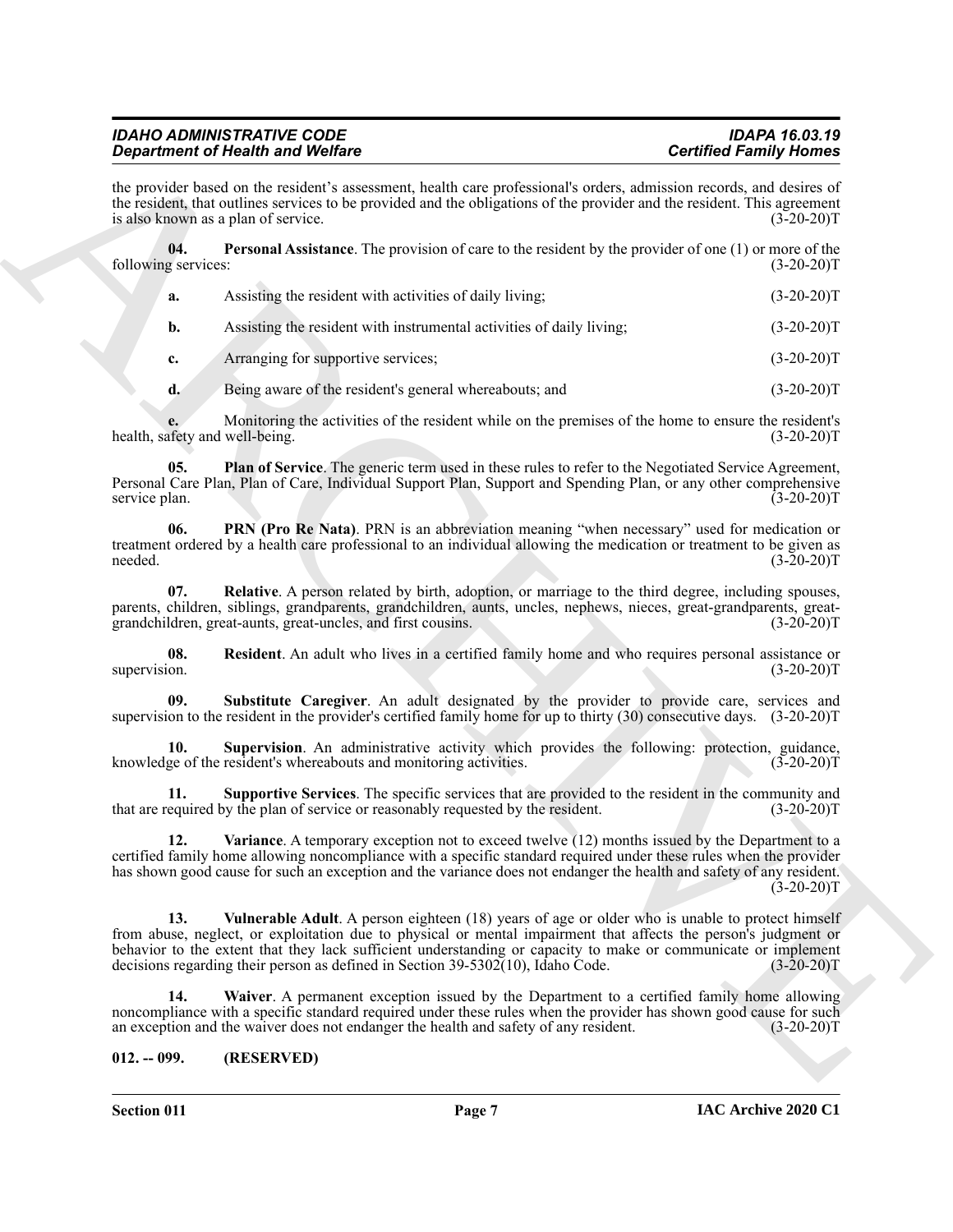### <span id="page-8-1"></span><span id="page-8-0"></span>**100. CERTIFICATION REQUIREMENTS.**

#### <span id="page-8-3"></span>Certification is required in order to operate a certified family home in the State of Idaho. The Department will issue a certificate to a provider when all certification requirements are met.

### <span id="page-8-6"></span><span id="page-8-5"></span><span id="page-8-4"></span><span id="page-8-2"></span>**04. Certification Limitations**. (3-20-20)T

|                               | <b>Department of Health and Welfare</b>                                                                                                                                                                                                                                                                                                                 | <b>Certified Family Homes</b> |
|-------------------------------|---------------------------------------------------------------------------------------------------------------------------------------------------------------------------------------------------------------------------------------------------------------------------------------------------------------------------------------------------------|-------------------------------|
| <b>100.</b>                   | <b>CERTIFICATION REQUIREMENTS.</b><br>Certification is required in order to operate a certified family home in the State of Idaho. The Department will issue a<br>certificate to a provider when all certification requirements are met.                                                                                                                | $(3-20-20)T$                  |
| 01.                           | Certificate Issued in the Name of Provider. The certificate is issued in the name of the provider<br>applying for certification, and only to the address of the home stated in the application. A new certificate is required<br>if the provider or the location of the certified family home changes.                                                  | $(3-20-20)T$                  |
| 02.                           | Accessibility to the Home. The home, physical premises, and all records required under these rules<br>must be accessible at all times to the Department for the purposes of inspection, with or without prior notification.                                                                                                                             | $(3-20-20)T$                  |
| 03.                           | Number of Residents in the Home. The home cannot be certified for more than two (2) residents.<br>A variance may be granted by the Department as described in Section 140 of these rules.                                                                                                                                                               | $(3-20-20)T$                  |
| 04.                           | <b>Certification Limitations.</b>                                                                                                                                                                                                                                                                                                                       | $(3-20-20)T$                  |
| a.<br>level of care.          | A home cannot be certified if it also provides room or board to any person who is not a resident or<br>relative of the provider as defined by these rules. A variance may be granted by the Department when the individual<br>receiving room or board is the spouse of the resident and does not require certified family home care or any higher       | $(3-20-20)T$                  |
|                               | A home cannot be certified as a certified family home and a children's foster home at the same<br>time, unless a variance is granted by the Department.                                                                                                                                                                                                 | $(3-20-20)T$                  |
| c.<br>resident.               | The provider, provider's relatives, and other adults living in the home must not be the legal<br>guardian of the resident unless the provider, provider's relative, or other adult living in the home is a relative of the<br>resident. A variance may be granted by the Department when determined the guardianship is in the best interest of the     | $(3-20-20)T$                  |
| d.                            | The provider may not be absent from the certified family home for more than thirty (30)<br>consecutive days when the home has an admitted resident. Appropriate care and supervision must be provided to the<br>resident in the provider's absence as described in Section 300 of these rules.                                                          | $(3-20-20)T$                  |
| e.                            | The provider's primary residence must be the certified family home.                                                                                                                                                                                                                                                                                     | $(3-20-20)T$                  |
| 05.<br>include the following: | Certification Study Required. Following receipt of an acceptable application and other required<br>documents, the Department will begin a certification study within thirty (30) days. The certification study, along with<br>the application and other required material, will serve as the basis for issuing or denying a certificate. The study will | $(3-20-20)T$                  |
| a.                            | A review of all material submitted;                                                                                                                                                                                                                                                                                                                     | $(3-20-20)T$                  |
| b.                            | A home inspection;                                                                                                                                                                                                                                                                                                                                      | $(3-20-20)T$                  |
| c.                            | An interview with the proposed provider;                                                                                                                                                                                                                                                                                                                | $(3-20-20)T$                  |
| d.<br>necessary;              | An interview with the provider's relatives or other members of the household, when deemed                                                                                                                                                                                                                                                               | $(3-20-20)T$                  |
| e.                            | A review of the number, age, and sex of children or other adults in the home to evaluate the<br>appropriateness of a placement to meet the needs of the resident;                                                                                                                                                                                       | $(3-20-20)T$                  |
| f.                            | A medical or psychological examination of the provider or other members of the household, when<br>the Department determines it is necessary, including a statement from a health care professional that the provider has                                                                                                                                |                               |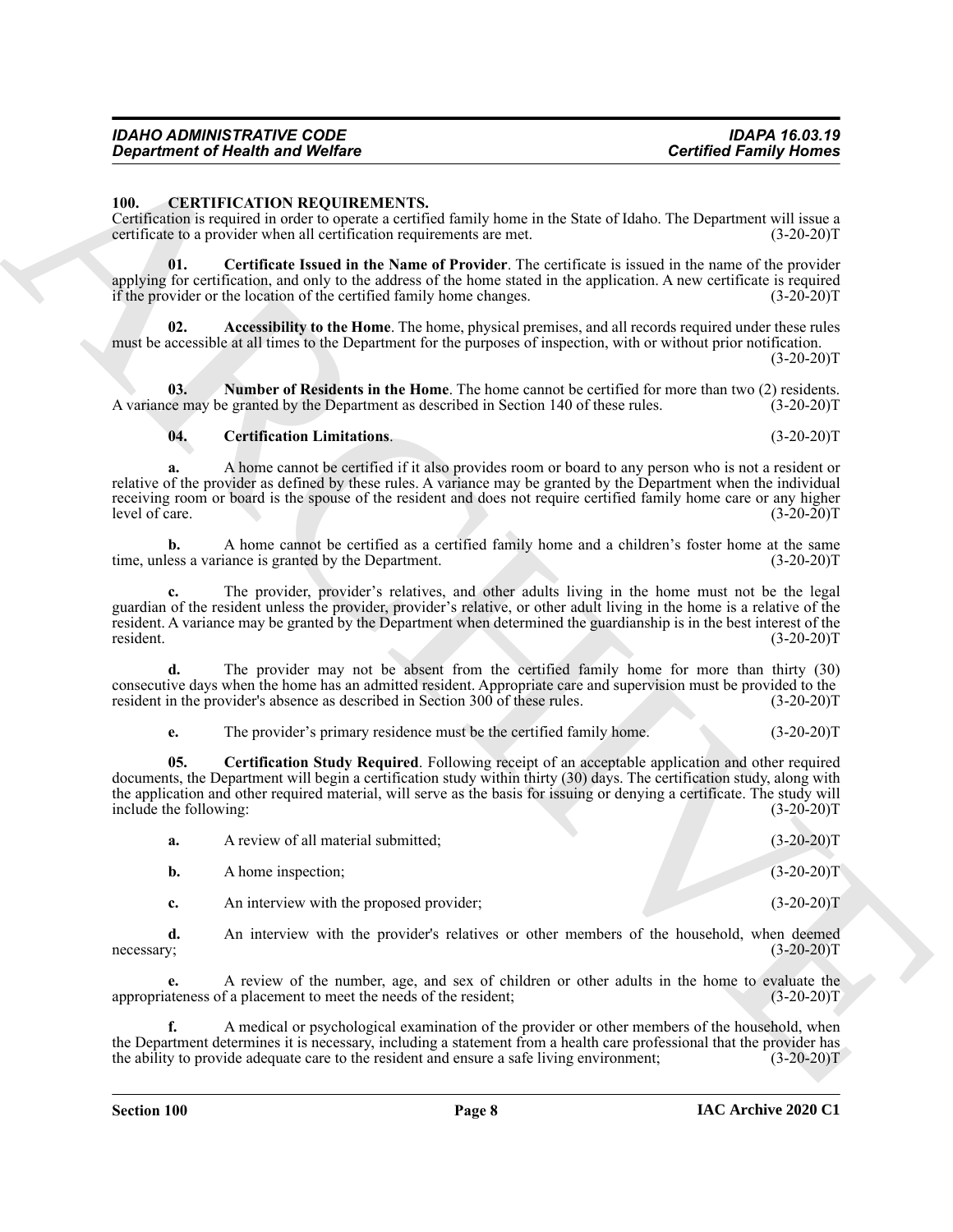**g.** Proof that the provider or provider's spouse is listed on the deed, mortgage, or lease of the home; and  $(3-20-20)T$ 

<span id="page-9-9"></span>**h.** Other information necessary to verify that the home is in compliance with these rules.  $(3-20-20)T$ 

**06. Provider Training Requirements**. As a condition of initial certification, the provider must receive in the following areas: (3-20-20) training in the following areas:

**a.** Resident rights; (3-20-20)T

**b.** Certification in first aid and adult Cardio-Pulmonary Resuscitation (CPR) which must be kept nd include hands-on skills training; (3-20-20) current and include hands-on skills training;

**c.** Emergency procedures; (3-20-20)T

**d.** Fire safety, including use and maintenance of fire extinguishers, smoke alarms, and carbon monoxide alarms; (3-20-20)T

**e.** Completion of an approved "Assistance with Medications" course available through an Idaho nal Technical Education Program or other course approved by the Department; and (3-20-20) Professional Technical Education Program or other course approved by the Department; and

<span id="page-9-8"></span>**f.** Complaint investigation and inspection procedures. (3-20-20)T

**07. Effect of Previous Revocation or Denial of Certificate or License**. The Department is not required to consider the application of any applicant who has had a health care certificate or license denied or revoked until five (5) years have elapsed from the date of denial or revocation according to Section 39-3525, Idaho Code.  $(3-20-20)T$ 

#### <span id="page-9-1"></span><span id="page-9-0"></span>**101. APPLICATION FOR CERTIFICATION.**

The applicant must apply for certification on forms provided by the Department, pay the application fee, and provide information required by the Department. (3-20-20)T

<span id="page-9-7"></span><span id="page-9-3"></span><span id="page-9-2"></span>**01. Completed and Signed Application**. A completed application form signed by the applicant.  $(3-20-20)T$ 

**02. Statement to Comply**. A written statement that the applicant has thoroughly read and reviewed this chapter and is prepared to comply with all of its provisions. (3-20-20)T

**03. Criminal History and Background Checks**. Satisfactory evidence that the applicant and all adults living in the home are of reputable and responsible character, including criminal history and background checks as provided in Section 009 of these rules. (3-20-20)T

<span id="page-9-6"></span>**04. Statement Disclosing Revocation or Disciplinary Actions**. A written statement that discloses any revocation or other disciplinary action taken or in the process of being taken against the applicant as a care provider in Idaho or any other jurisdiction, or a statement from the applicant stating they have never been involved in any such action.  $(3-20-20)T$ 

<span id="page-9-5"></span><span id="page-9-4"></span>**05. Electrical Inspection**. A current statement from a licensed electrician or the local/state electrical r that all wiring in the home complies with applicable local code. (3-20-20) inspector that all wiring in the home complies with applicable local code.

**Considerability of New York Construction**<br>
Considered From the Support of Proposition of Provider a provider a provider a proposition of the studies of the studies of the studies of the studies of the studies of the stud **06. Environmental Sanitation Inspection**. If the home is not on a municipal water supply or sewage disposal system, a current statement is needed from the local environmental health agency that the water supply and sewage disposal system meet the legal standards. If the local environmental health agency cannot provide this information, the applicant must obtain a statement to that effect. In addition, the applicant must provide a signed statement from a person in the business of servicing these systems that the water supply and sewage disposal system are in good working order. (3-20-20)T

**Section 101 Page 9**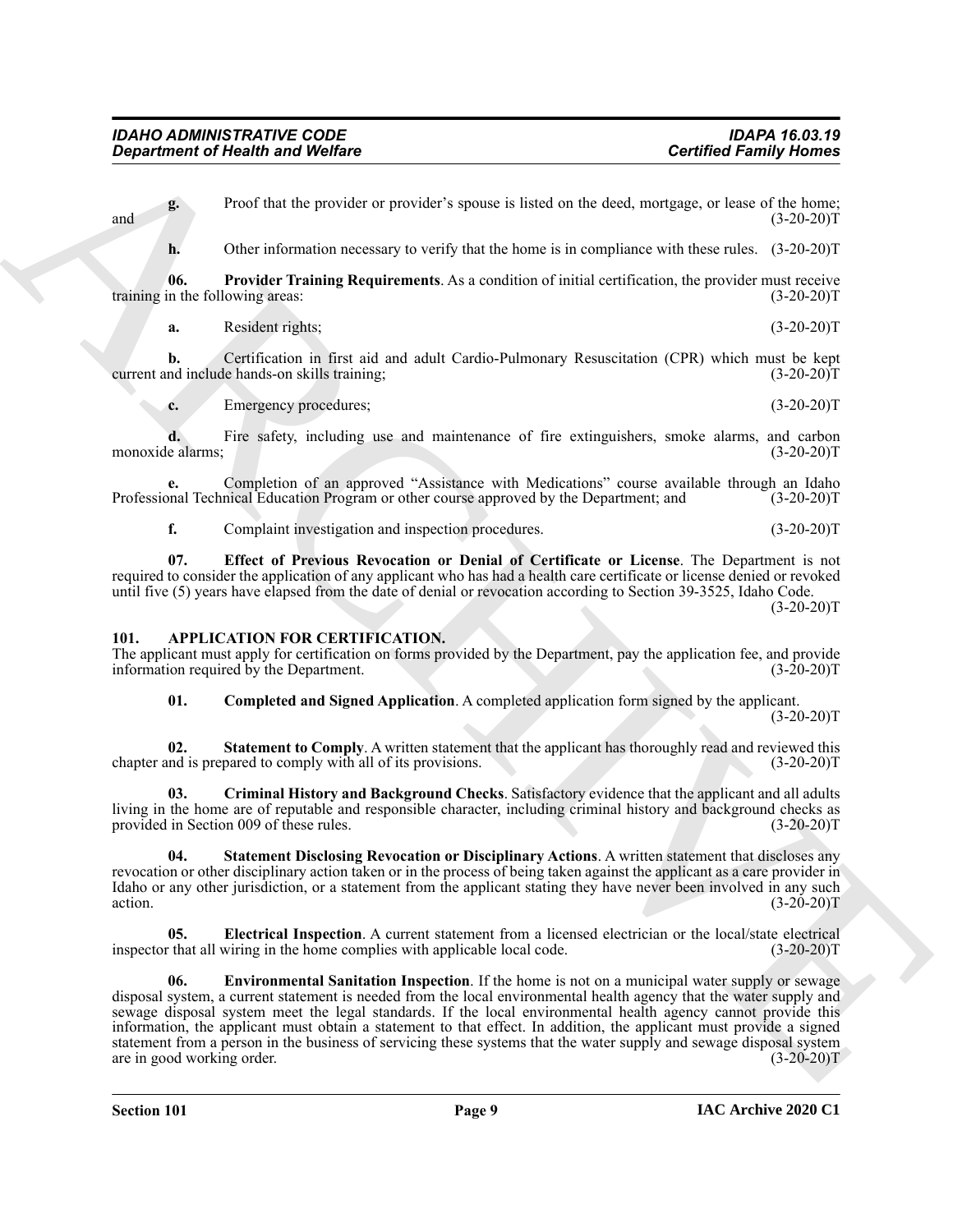<span id="page-10-10"></span>**07. Proof of Insurance**. Proof of homeowner's or renter's insurance on the applicant's home. For continued certification, the provider must ensure that insurance is kept current. (3-20-20)T

<span id="page-10-7"></span>**08. List of Individuals Living in the Home**. A list of all individuals living in the home at the time of application and their relationship to the applicant. (3-20-20)T

<span id="page-10-9"></span>**09. Payment of Application Fee**. Payment of the application fee required in Section 109 of these rules.  $(3-20-20)T$ 

<span id="page-10-8"></span>**10. Other Information as Requested**. Other information that may be requested by the Department for the proper administration and enforcement of the provisions of these rules. (3-20-20)T

<span id="page-10-11"></span>**11. Termination of Application Process**. Failure of the applicant to cooperate with the Department in the application process will result in the termination of the application process. Failure to cooperate means that the information described in Section 101 of these rules is not provided in a timely manner, or not provided in the form requested by the Department, or both. (3-20-20) requested by the Department, or both.

#### <span id="page-10-0"></span>**102. -- 108. (RESERVED)**

#### <span id="page-10-3"></span><span id="page-10-1"></span>**109. APPLICATION AND CERTIFICATION FEES FOR CERTIFIED FAMILY HOMES.**

**01. Application Fee Amount**. An applicant is required to pay to the Department at the time of application a one-time non-refundable application fee of one hundred fifty (\$150) dollars. (3-20-20)T

<span id="page-10-6"></span><span id="page-10-4"></span>**02. Payment of Application Fees**. The application fee is required for the following: (3-20-20)T

**a.** Upon application to become a certified family home care provider; (3-20-20)T

**b.** When an application is terminated or the home closes, the applicant must pay the application fee reapply for certification; or (3-20-20) again to reapply for certification; or

<span id="page-10-5"></span>**c.** When the home will be operated by a new care provider. (3-20-20)T

**03. Certification Fees**. The provider is required to pay to the Department a certification fee of twentyfive (\$25) dollars per month. This amount is billed to the provider quarterly, and is due and payable within thirty (30) days of date of the invoice.

**a.** Failure of the provider to pay certification fees when due may cause the Department to take nent action described in Section 913 of these rules. (3-20-20) enforcement action described in Section 913 of these rules.

**Contribute of Nearly was Wolfare**<br>
Contribute Theorem and Wolfare<br>
Contribute Theorem and Wolfare<br>
Contribute Theorem and the mass of the proposed of remainder and the mass of the system is  $\frac{1}{2}$ . The<br>
mass of the sy **b.** Monthly certification fees paid in advance for the home will be refunded when the provider operates the home for less than fifteen (15) days during any given month for which payment was received by the Department. An advanced payment refund may be paid when the provider voluntarily closes the home as provided in Section 115 of these rules, or involuntarily closes the home due to an enforcement remedy imposed by the Department. (3-20-20) Department.

#### <span id="page-10-12"></span><span id="page-10-2"></span>**110. ISSUANCE OF CERTIFICATE.**

**01. Certificate**. A certificate is valid for no more than twelve (12) months from the date of approval. The certificate expires at the end of the stated period unless it is continued in effect by the Department as provided in Section 111. of these rules. (3-20-20)T

<span id="page-10-13"></span>**a.** The initial certificate requires a scheduled home inspection by a certifying agent. (3-20-20)T

**b.** The certificate is valid only for the location and person named in the application and is not transferable or assignable. (3-20-20)T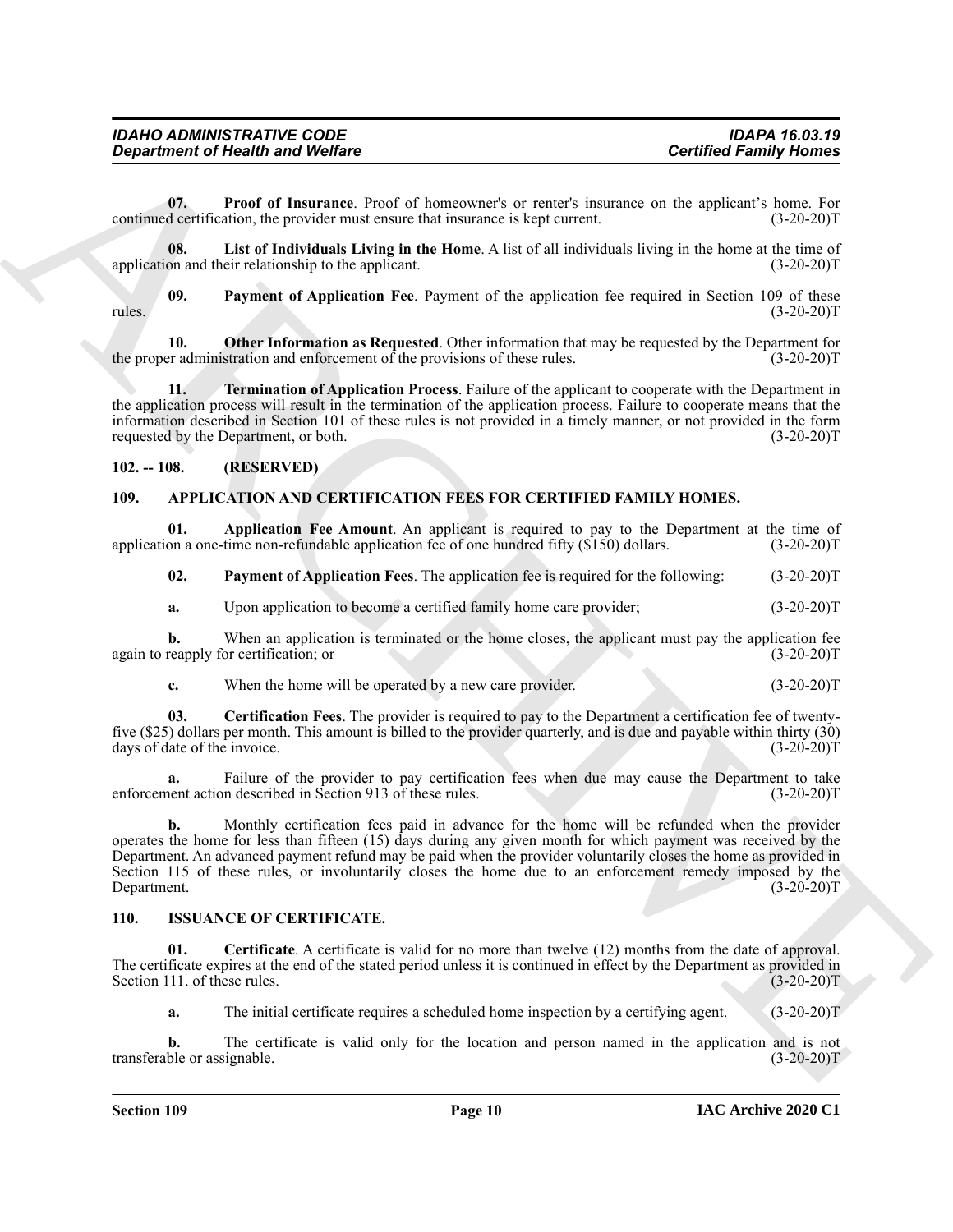| <b>IDAHO ADMINISTRATIVE CODE</b> | <b>IDAPA 16.03.19</b>         |
|----------------------------------|-------------------------------|
| Department of Health and Welfare | <b>Certified Family Homes</b> |

<span id="page-11-2"></span>**c.** The certificate must be available at the home upon request. (3-20-20)T

**Considered of New Wednes**<br>
The vertical and Wednes<br>
The vertical and wednes the statistical distance equalities are specified for the statistical consideration<br>  $\Omega$ . The vertical and the statistical considered in the st **02. Temporary Certificate**. A temporary certificate may be issued to allow time for the provider to meet all certification requirements without a lapse in certification when the provider plans to relocate to a residence within the state and plans to continue operation of a certified family home. A temporary certificate is valid for no<br>more than sixty (60) days from the date of approval. (3-20-20) more than sixty  $(60)$  days from the date of approval.

**a.** At least thirty (30) days prior to moving into a new residence, the provider must notify the certifying agent for the region in which the new home will be located. Prior to moving into the new residence, the provider must submit to the certifying agent the following: (3-20-20)T

i. A completed application form as required in Section 101 of these rules. An application fee is not required for only a change of location of the home; (3-20-20)T

ii. An electrical inspection for the new residence as required in Section 101 of these rules; (3-20-20)T

iii. Inspection and approval of any fuel-fired heating system in the new residence as required in Section 600 of these rules; and (3-20-20)T

iv. Other information requested by the Department to ensure the new residence is appropriate for use fied family home and safe for occupation. (3-20-20) as a certified family home and safe for occupation.

**b.** The Department will issue a temporary certificate upon review and approval of the information under Subsection 110.02 of this rule.  $(3-20-20)T$ required under Subsection 110.02 of this rule.

**c.** The provider must coordinate with the certifying agent an inspection of the new residence to occur prior to the expiration of the temporary certificate and be prepared to demonstrate compliance with this chapter of rules during the home inspection. (3-20-20) rules during the home inspection.

**d.** The Department will issue a certificate as described in Subsection 110.01 of this rule when it les that the home is in compliance with these rules. (3-20-20) determines that the home is in compliance with these rules.

<span id="page-11-1"></span>**03. Provisional Certificate**. A provisional certificate may be issued to the home as provided in Section 909 of these rules when it is not in substantial compliance with these rules and the deficiencies do not adversely affect the health or safety of the resident and are not likely to continue beyond six (6) months. (3-20-20)T

**a.** A provisional certificate may be issued for up to six (6) months and is contingent on compliance with the conditions for the provisional certificate and implementation of an approved plan to correct all deficiencies prior to the expiration of the provisional certificate. (3-20-20) prior to the expiration of the provisional certificate.

**b.** A provisional certificate may be replaced with a certificate when the Department has determined the home is in substantial compliance with these rules prior to the expiration of the provisional certificate.(3-20-20)T

**c.** A certified family home will not be issued more than one (1) provisional certificate in any twelve the period. (3-20-20)  $(12)$  month period.

#### <span id="page-11-3"></span><span id="page-11-0"></span>**111. RENEWAL OF CERTIFICATE.**

The provider must submit a written request on a form provided by the Department to renew the home's certificate at least thirty (30) days prior to the expiration of the existing certificate. The completed renewal application form and any required documentation must be returned to the regional certifying agent where the home is located. (3-20-20)T

**01. Home Inspection**. A home inspection by a certifying agent is required the year after the initial home certification study and at least every twenty-four  $(24)$  months thereafter. The home inspection will consist of the elements of the certification study as required in Section 100 of these rules.  $(3-20-20)$ the elements of the certification study as required in Section 100 of these rules.

<span id="page-11-5"></span><span id="page-11-4"></span>**02. Desk Review**. When the Department determines a home inspection is not required to renew the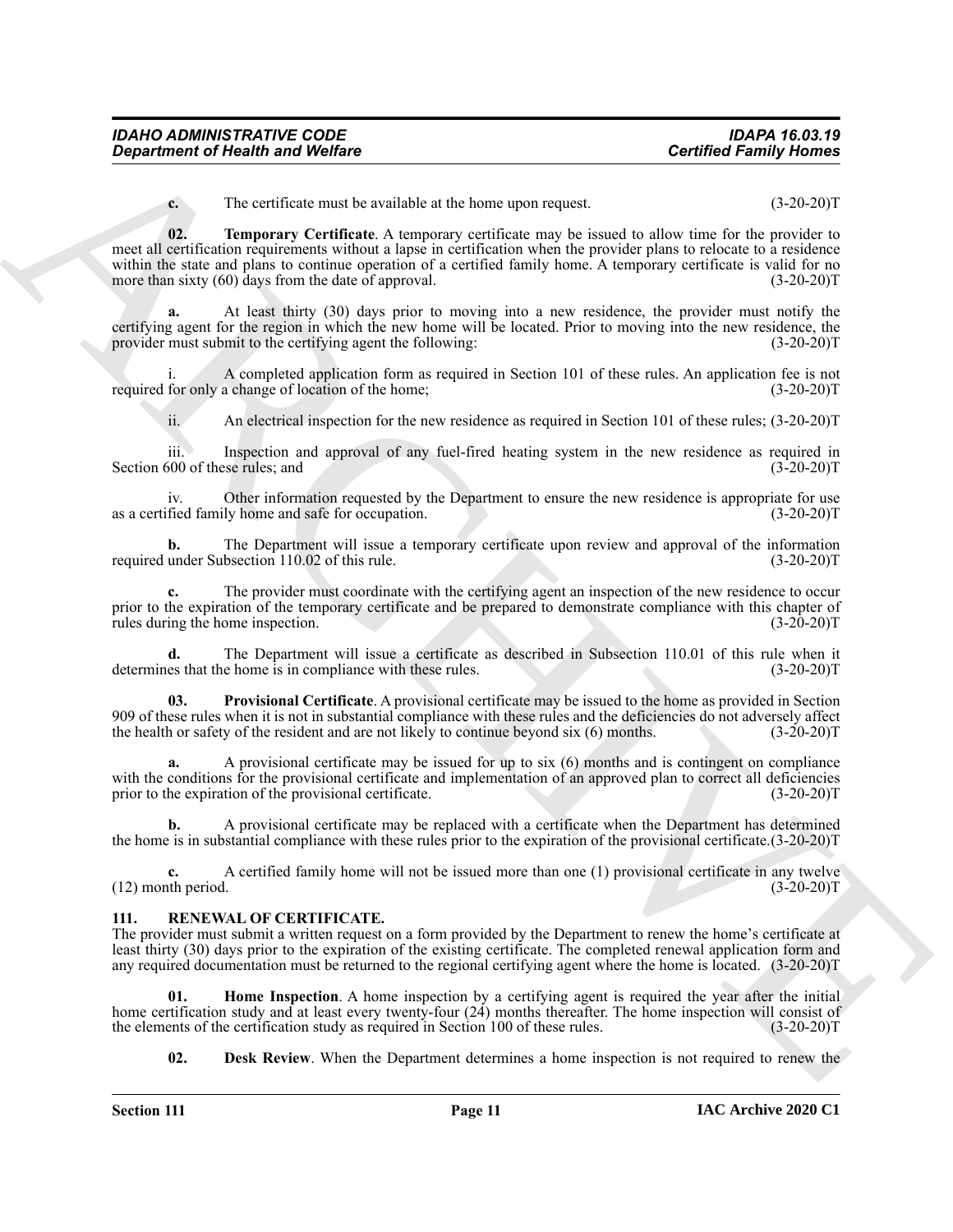**Considered Trivianal Weblace<br>
Scaling the Vietner Constant and Constant and Constant and Constant and Constant and Constant and Constant and Constant and Constant and Constant and Constant and Constant and Constant and C** certificate, the Department may conduct a desk review by written notification to the provider. The provider must<br>submit the renewal application to the certifying agent and copies of the following documentation: (3-20-20)T submit the renewal application to the certifying agent and copies of the following documentation: **a**. Current first aid and adult CPR cards; (3-20-20)T **b**. Furnace, well, and fireplace inspection reports, as applicable;  $(3-20-20)T$ **c.** Septic system inspection or pumping report, as applicable, when the previous inspection is older than five (5) years;  $(3-20-20)T$ **d**. Annual fire extinguisher inspection reports, or sales receipts for fire extinguishers that comply with 500 of these rules that are less than twelve (12) months old; (3-20-20)<sup>T</sup> Section 600 of these rules that are less than twelve  $(12)$  months old; Log of smoke and carbon monoxide alarm tests, fire extinguisher examinations, emergency plan reviews, and fire drill and evacuation summaries; (3-20-20)T **f**. Training logs; (3-20-20)T **g**. List of individuals currently living in the home and individuals who moved in and out of the home during the year; **h.** Proof that the provider or provider's spouse is listed on the deed, mortgage, or lease of the home;  $(3-20-20)T$ **i.** Proof of homeowner's or renter's insurance; (3-20-20)T Request for a waiver, variance, or renewal of a variance that meets the requirements in Sections 120 ese rules as applicable; and (3-20-20)<sup>T</sup> through  $140$  of these rules as applicable; and **k.** Other information as requested by the Department. (3-20-20)T **03.** Validity of Existing Certificate. The existing certificate, unless suspended or revoked, remains valid until the Department has acted on the renewal application when the application and supporting documentation is filed in a timely manner with the certifying agent. (3-20-20)T **112. CHANGE OF PROVIDER OR LOCATION. 01. Change of Provider**. Certificates are not transferable or assignable from one (1) individual to another. The home must be certified using the same procedure as a new home that has never been certified when a change of care provider occurs. (3-20-20) change of care provider occurs.

<span id="page-12-7"></span><span id="page-12-4"></span><span id="page-12-3"></span><span id="page-12-2"></span><span id="page-12-0"></span>**Change of Location**. Certificates are not transferable or assignable from one (1) location to hange of location occurs, the provider's new home must be: (3-20-20)<sup>T</sup> another. When a change of location occurs, the provider's new home must be:

**a.** Certified using the same procedure as required in Section 100 of these rules for a new home that r been certified; or  $(3-20-20)T$ has never been certified; or

<span id="page-12-5"></span>**b.** Temporarily certified by the procedure described in Section 110 of these rules. (3-20-20)T

#### <span id="page-12-1"></span>**113. DENIAL OF APPLICATION FOR CERTIFICATE.**

The Department may deny the application for issuance of a certificate when conditions exist that endanger the health, safety, or welfare of any resident or when the home or provider is not in compliance with these rules. (7-1-20) T

**01. Additional Causes For Denial**. Additional causes for denial of an application for a certificate the following:  $(7-1-20)T$ include the following:

<span id="page-12-6"></span>**a.** The applicant or provider has willfully misrepresented or omitted information on the application or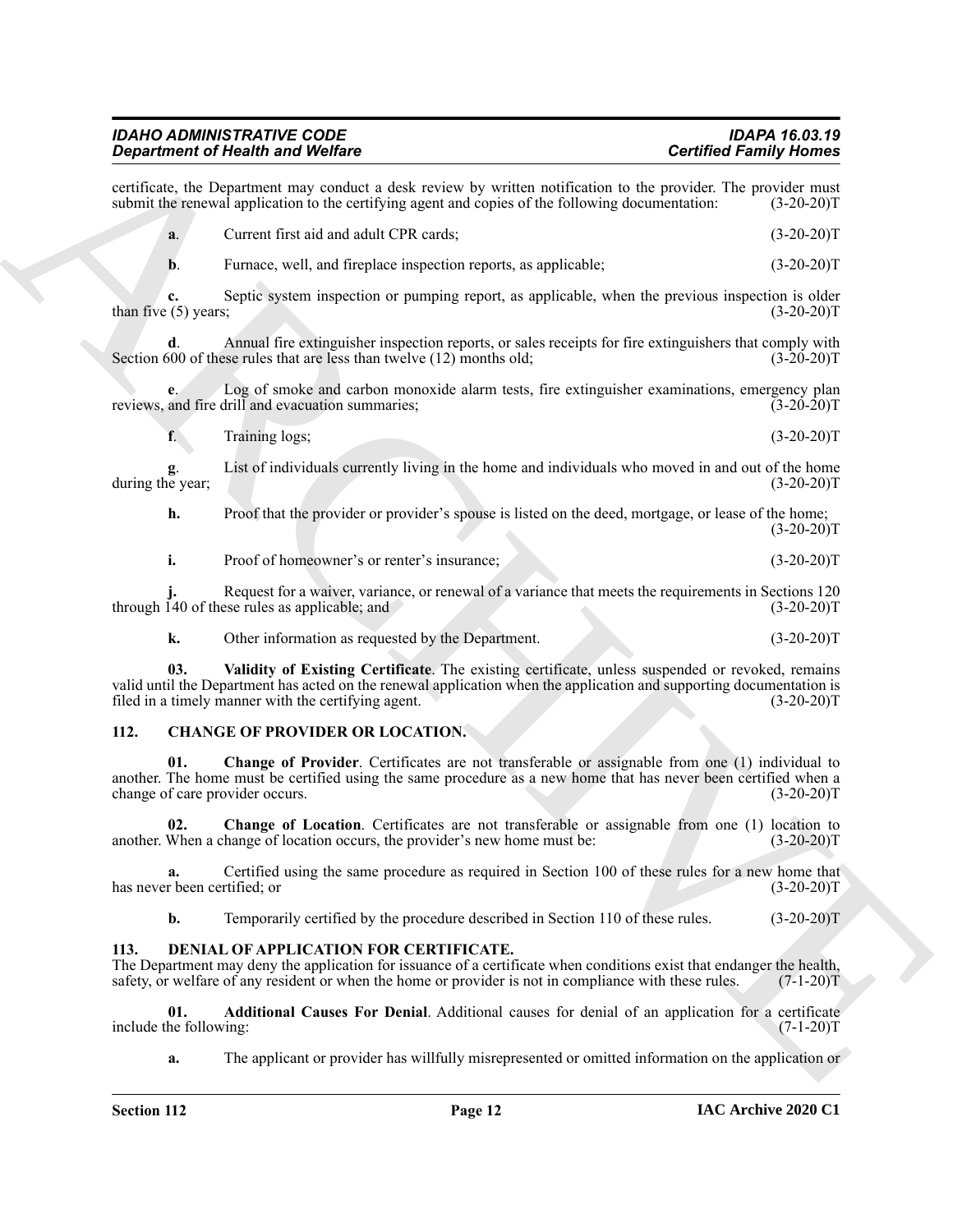other documents pertinent to obtaining a certificate; (7-1-20)T

**b.** The applicant or provider has been convicted of fraud, gross negligence, abuse, assault, battery or exploitation;  $(7-1-20)T$  $\exp$ loitation; (7-1-20)T

**c.** The applicant or provider has been convicted of a criminal offense within the past five (5) years, n a minor traffic violation or similar minor offense;  $(7-1-20)$ other than a minor traffic violation or similar minor offense;

**d.** The applicant or provider has been denied or has had revoked any child care (including foster home) or health facility license, residential assisted living facility license, or certified family home certificate;

 $(7-1-20)T$ 

**e.** The applicant or provider has been found to have operated a health facility, residential assisted living facility, or certified family home without a license or certificate; (7-1-20)T

A court has ordered that the applicant or provider must not operate a health facility, residential ility, or certified family home; assisted living facility, or certified family home;

The applicant or provider is listed on the statewide Child Abuse Registry, Adult Protection<br>Offender Registry, or Medicaid exclusion lists: or  $(7-1-20)T$ Registry, Sexual Offender Registry, or Medicaid exclusion lists; or

**h.** The applicant or provider is directly under the control or influence of any person who is described estion 113.01 of this rule.  $(7-1-20)T$ in Subsection  $113.01$  of this rule.

<span id="page-13-2"></span>**02. Notice of Denial**. Immediately upon denial of any application for a certificate, the Department will notify the applicant or provider in writing by certified mail or by personal service of its decision, including the reason(s) for the Department's decision and how to appeal the decision. (7-1-20)T

#### <span id="page-13-3"></span><span id="page-13-0"></span>**114. FAMILY HOME OPERATING WITHOUT A CERTIFICATE.**

<span id="page-13-4"></span>**01. Operating Without Certificate**. A person found to be operating a family home without first g a certificate may be referred for criminal prosecution. (3-20-20) obtaining a certificate may be referred for criminal prosecution.

Genuitene en Health werd Welfare<br>
University contributes the contribute of the set of the set of the set of the set of the set of the set of the set of the set of the set of the set of the set of the set of the set of the **02. Placement or Transfer of Resident**. Upon discovery of a family home operating without a certificate, the Department may transfer residents to the appropriate placements or refer to the local adult protective services agency when: (3-20-20)T (3-20-20)T

<span id="page-13-5"></span>**a.** There is an immediate threat to any resident's health and safety; or (3-20-20)T

**b.** The individual operating the home does not cooperate with the Department to apply for ion, meet certification standards and obtain a valid certificate. (3-20-20) certification, meet certification standards and obtain a valid certificate.

#### <span id="page-13-6"></span><span id="page-13-1"></span>**115. VOLUNTARY CLOSURE OF THE HOME.**

When choosing to voluntarily close the home, the provider must provide written notice to the certifying agent in the region where the home is located. The notification must include the following: (3-20-20)T

#### <span id="page-13-7"></span>**01. Date of Notification**. (3-20-20)T

- <span id="page-13-8"></span>**02. Provider's Certificate**. A copy of the certificate, or information from the certificate that includes:  $(3-20-20)T$
- **a.** Provider's name; (3-20-20)T **b.** Address of the home; and (3-20-20)T
- **c.** Certificate number. (3-20-20)T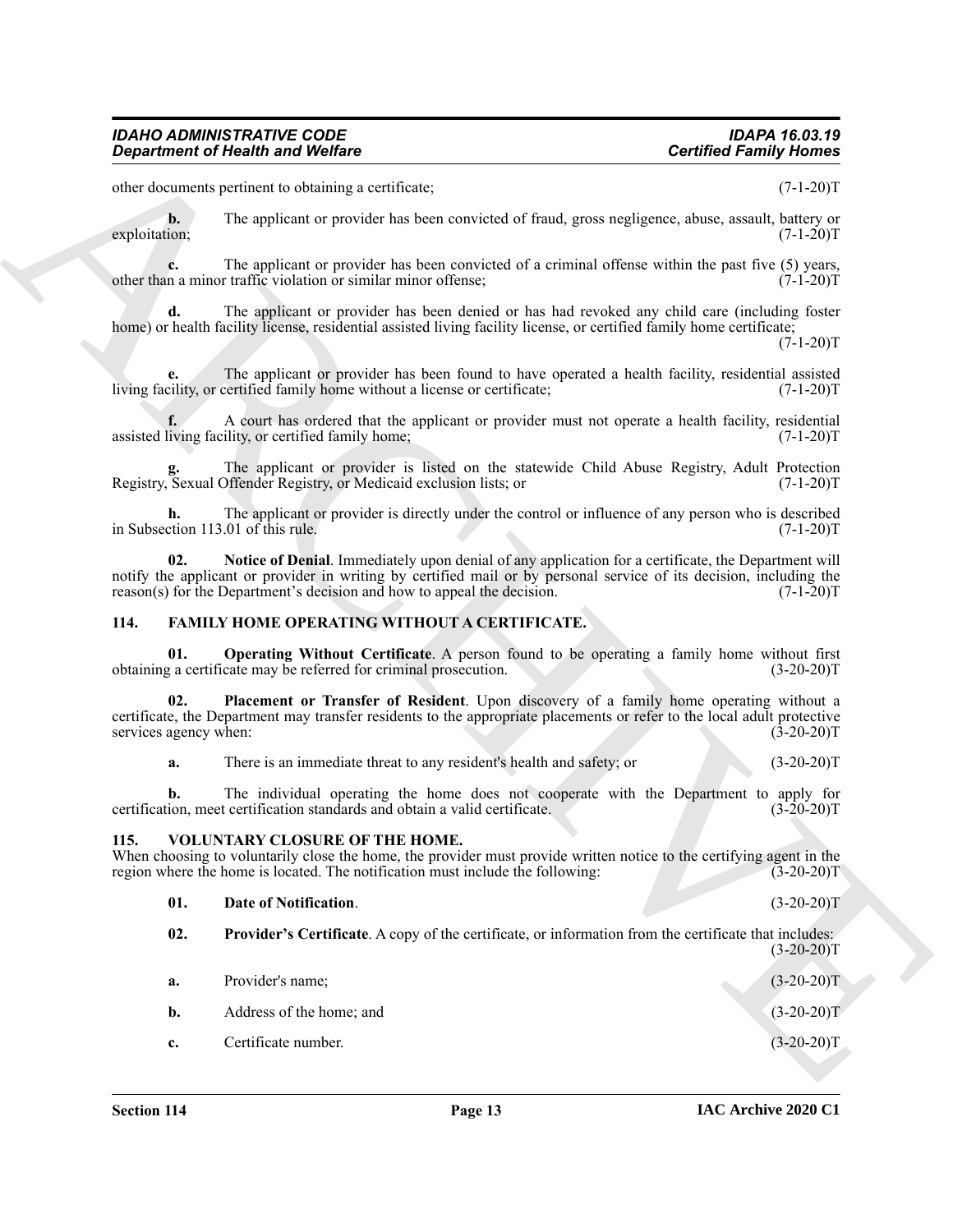# <span id="page-14-8"></span>*IDAHO ADMINISTRATIVE CODE IDAPA 16.03.19*

#### <span id="page-14-9"></span><span id="page-14-3"></span><span id="page-14-0"></span>**116. REQUIRED ONGOING TRAINING.**

#### <span id="page-14-7"></span><span id="page-14-6"></span><span id="page-14-5"></span><span id="page-14-4"></span>**02. Type of Training**. (3-20-20)T

|                                                 | <b>Department of Health and Welfare</b>                                                                                                                                                                                                                                                                                          | <b>Certified Family Homes</b> |
|-------------------------------------------------|----------------------------------------------------------------------------------------------------------------------------------------------------------------------------------------------------------------------------------------------------------------------------------------------------------------------------------|-------------------------------|
| 03.                                             | Closure Date. The written notice must include the planned closure date. The Department will not<br>refund or prorate prepaid certification fees on retroactive closures.                                                                                                                                                         | $(3-20-20)T$                  |
| 04.<br>notice.                                  | Discharge Plans. If applicable, discharge plans for current residents must accompany the written                                                                                                                                                                                                                                 | $(3-20-20)T$                  |
| <b>116.</b><br>supervision, services, and care. | REQUIRED ONGOING TRAINING.<br>The provider must document a minimum of eight (8) hours per year of ongoing, relevant training in the provision of                                                                                                                                                                                 | $(3-20-20)T$                  |
| 01.                                             | Initial Provider Training. The initial provider training required in Section 100 of these rules<br>satisfies the eight (8) hour training requirement for the first year of certification.                                                                                                                                        | $(3-20-20)T$                  |
| 02.                                             | <b>Type of Training.</b>                                                                                                                                                                                                                                                                                                         | $(3-20-20)T$                  |
|                                                 | Interactive training means the provider is able to ask questions of a live instructor and receive<br>answers in real time. The instructor must be a professional or a recognized authority in their subject matter. At least<br>half of the required ongoing training hours each year must consist of interactive training.      | $(3-20-20)T$                  |
| $\mathbf{b}$ .                                  | Independent study means any training not provided by a live instructor. The remaining required<br>training hours may be independent study through books, articles, videos, online courses, and other resources.                                                                                                                  | $(3-20-20)T$                  |
| 03.                                             | <b>Content of Training.</b>                                                                                                                                                                                                                                                                                                      | $(3-20-20)T$                  |
| a.                                              | Resident specific. At least half of the required ongoing training hours each year must be devoted to<br>the specific conditions, diagnoses and needs of admitted residents, when residents are admitted.                                                                                                                         | $(3-20-20)T$                  |
| b.                                              | General topics. The remaining hours may be devoted to other topics related to care giving, health or<br>safety. Up to two (2) hours of first aid or adult CPR training will count toward the annual requirement.                                                                                                                 | $(3-20-20)T$                  |
| 04.<br>must include:                            | Documentation of Training. The provider must document ongoing training. The documentation                                                                                                                                                                                                                                        | $(3-20-20)T$                  |
| a.                                              | Topic of the training with a brief description;                                                                                                                                                                                                                                                                                  | $(3-20-20)T$                  |
| b.                                              | Source of training, including the name of the instructor or author;                                                                                                                                                                                                                                                              | $(3-20-20)T$                  |
| c.                                              | Number of hours;                                                                                                                                                                                                                                                                                                                 | $(3-20-20)T$                  |
| d.                                              | Type and content of training:                                                                                                                                                                                                                                                                                                    | $(3-20-20)T$                  |
| 1.                                              | Interactive or independent; and                                                                                                                                                                                                                                                                                                  | $(3-20-20)T$                  |
| ii.                                             | Resident specific or general.                                                                                                                                                                                                                                                                                                    | $(3-20-20)T$                  |
| $117. - 119.$                                   | (RESERVED)                                                                                                                                                                                                                                                                                                                       |                               |
| 120.<br><b>WAIVERS.</b>                         | The Department may grant permanent waivers. The decision to grant a waiver for a home or provider is not a<br>precedent or applicable to any other home or provider and has no force of effect in any other proceeding. (3-20-20)T                                                                                               |                               |
| 01.                                             | Written Request. The provider must submit a written request for a waiver to the regional<br>certifying agent where the home is located prior to any planned noncompliance with any rule under this chapter. The<br>appropriateness of granting a waiver is determined by the Department. The request must include the following: | $(3-20-20)T$                  |
|                                                 |                                                                                                                                                                                                                                                                                                                                  |                               |

# <span id="page-14-11"></span><span id="page-14-10"></span><span id="page-14-2"></span><span id="page-14-1"></span>**120. WAIVERS.**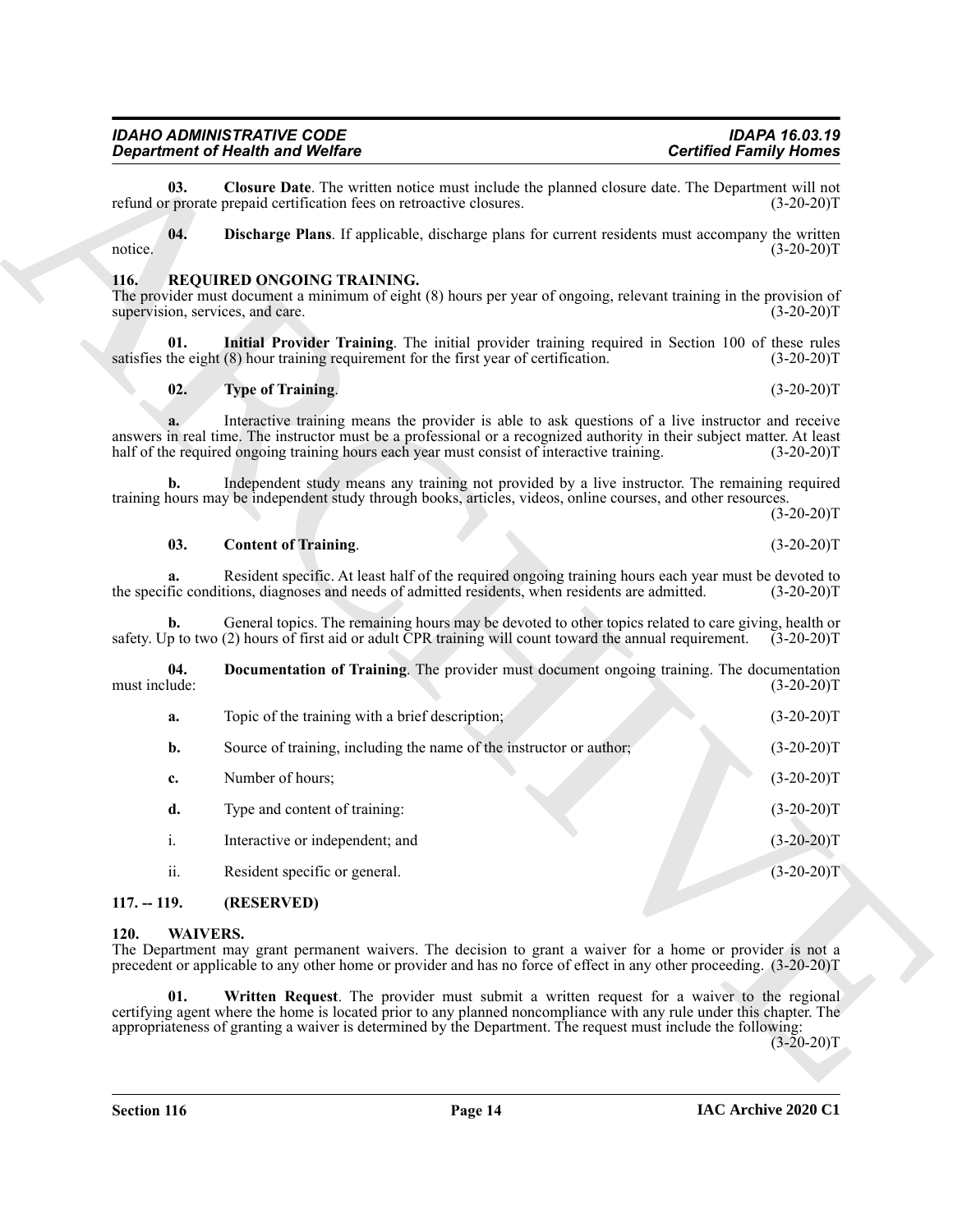| <b>IDAHO ADMINISTRATIVE CODE</b>        | <b>IDAPA 16.03.19</b>         |
|-----------------------------------------|-------------------------------|
| <b>Department of Health and Welfare</b> | <b>Certified Family Homes</b> |

**a.** Reference to the section of the rules for which the waiver is requested; (3-20-20)T

**b.** Reasons that show good cause for granting the waiver, including any extenuating circumstances and any compensating factors or conditions that may have bearing on the waiver, such as additional floor space or additional staffing; and (3-20-20)T

**c.** A signed statement from the provider that assures the resident's health and safety will not be jeopardized if the waiver is granted. The statement must include an agreement to implement any special conditions the Department requires. (3-20-20)T

<span id="page-15-9"></span>**02.** Special Conditions. When granting a waiver, the Department may require the provider to meet onditions while the waiver is in effect to ensure the health and safety of residents. (3-20-20) special conditions while the waiver is in effect to ensure the health and safety of residents.

<span id="page-15-10"></span>**03. Waiver Not Transferable**. A waiver granted under Section 120 of this rule is not transferable to any other provider, home, or resident. (3-20-20)<sup>T</sup> (3-20-20)<sup>T</sup>

#### <span id="page-15-2"></span><span id="page-15-0"></span>**121. GENERAL VARIANCES.**

The Department may grant temporary variances that may be effective for up to twelve (12) months at a time. The decision to grant a variance for a home or provider is not a precedent or applicable to any other home or provider and has no force of effect in any other proceeding. (3-20-20)T

**01. Written Request**. The provider must submit a written request for a variance to the regional certifying agent where the home is located prior to any planned noncompliance with any rule under this chapter. The appropriateness of granting a variance is determined by the Department. The request must include the following:

 $(3-20-20)T$ 

<span id="page-15-6"></span>**a.** Reference to the section of the rules for which the variance is requested;  $(3-20-20)T$ 

**b.** Reasons that show good cause for granting the variance, including any extenuating circumstances and any compensating factors or conditions that may have bearing on the variance, such as additional floor space or additional staffing; and (3-20-20) additional staffing; and

**c.** A signed statement from the provider that assures resident health and safety will not be jeopardized if the variance is granted, including an agreement to implement any special conditions the Department may require.  $(3-20-20)$ T

<span id="page-15-5"></span><span id="page-15-3"></span>**02. Special Conditions**. When granting a variance, the Department may require the provider to meet special conditions while the variance is in effect to ensure the health and safety of residents. (3-20-20)T

**Contribute of Newton WebFace**<br>
Research that several the relation between the presentation of the several temperature of the second of the second of the second of the second of the second of the second of the second of t **03. Variance Renewal**. To renew a variance, the provider must submit a written request to the regional certifying agent where the home is located at least thirty (30) days prior to expiration of the variance. The request for renewal must include the information required in Subsection 121.01 of this rule. The appropriateness of renewing a variance is determined by the Department. (3-20-20)T

<span id="page-15-4"></span>**04.** Variance Not Transferable. A variance granted under Section 121 of this rule is not transferable to resident. (3-20-20) any other provider, home, or resident.

#### <span id="page-15-7"></span><span id="page-15-1"></span>**122. REVOKING A WAIVER OR VARIANCE.**

The Department may revoke a waiver or variance. (3-20-20) (3-20-20) T

<span id="page-15-8"></span>**01.** Causes for Revocation. Revocation of a waiver or variance may occur when: (3-20-20)T

**a.** The provider has not met the special conditions associated with granting the exception;  $(3-20-20)$ T

**b.** Conditions within the home have changed such that an exception is no longer prudent; or

 $(3-20-20)T$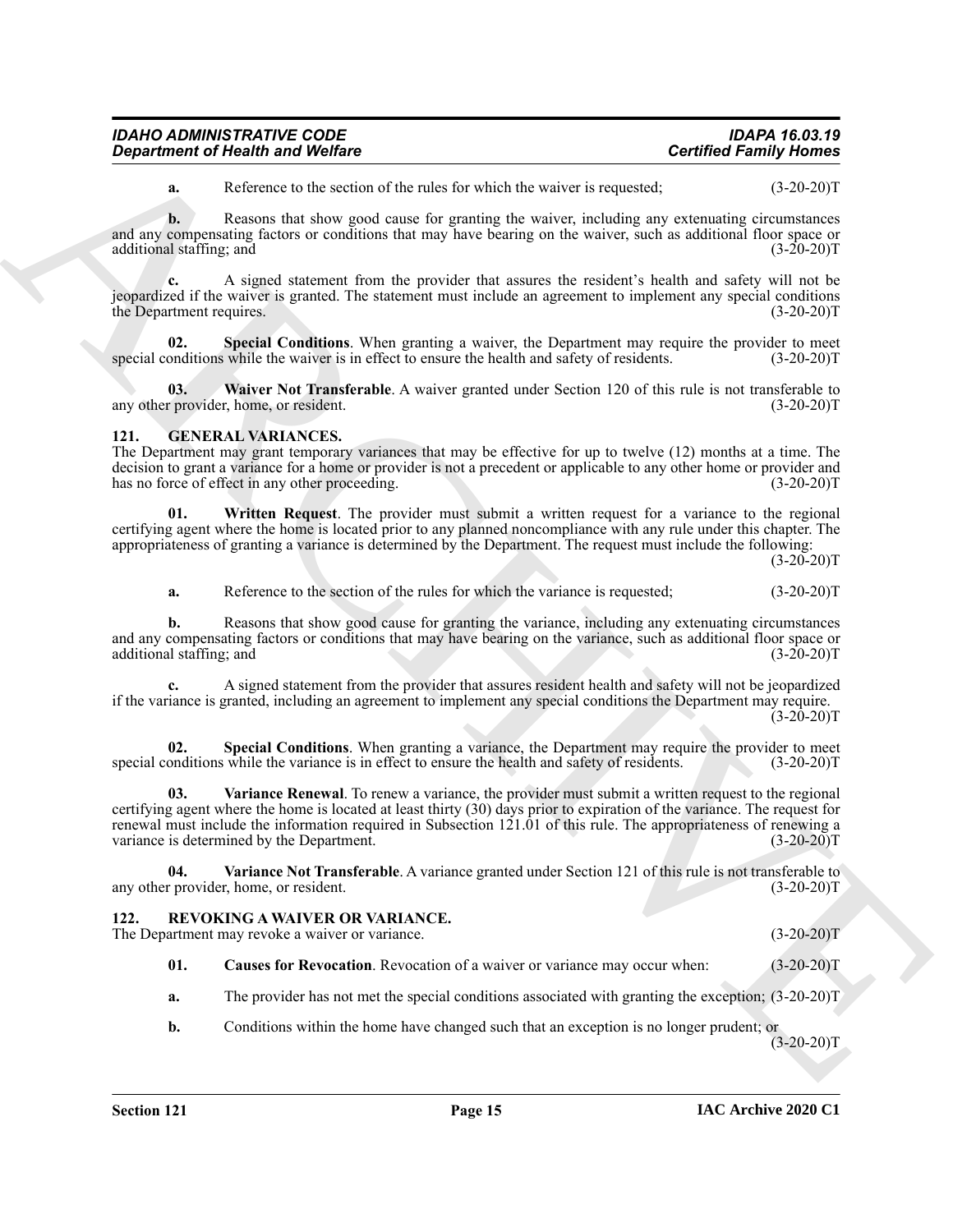<span id="page-16-10"></span><span id="page-16-9"></span>

| <b>IDAHO ADMINISTRATIVE CODE</b>        | <b>IDAPA 16.03.19</b>         |
|-----------------------------------------|-------------------------------|
| <b>Department of Health and Welfare</b> | <b>Certified Family Homes</b> |

#### <span id="page-16-0"></span>**123. -- 129. (RESERVED)**

#### <span id="page-16-6"></span><span id="page-16-5"></span><span id="page-16-1"></span>**130. NURSING FACILITY LEVEL OF CARE VARIANCE.**

| <b>Department of Health and Welfare</b> |     | <b>Certified Family Homes</b>                                                                                                                                                                                                                                                                                                                                                                                               |              |
|-----------------------------------------|-----|-----------------------------------------------------------------------------------------------------------------------------------------------------------------------------------------------------------------------------------------------------------------------------------------------------------------------------------------------------------------------------------------------------------------------------|--------------|
|                                         | c.  | The health and safety of residents have otherwise been compromised.                                                                                                                                                                                                                                                                                                                                                         | $(3-20-20)T$ |
|                                         | 02. | Written Notice. The Department will provide written notice to the provider when a waiver or<br>variance is revoked, including the reason for the revocation.                                                                                                                                                                                                                                                                | $(3-20-20)T$ |
|                                         | 03. | Time Frame to Comply. The provider must comply with the rule for which the waiver or variance<br>is revoked according to the following time frames:                                                                                                                                                                                                                                                                         | $(3-20-20)T$ |
|                                         | a.  | Immediately upon notification, when there is a threat to the life or safety of residents; or                                                                                                                                                                                                                                                                                                                                | $(3-20-20)T$ |
|                                         | b.  | Within thirty (30) days of notification, when there is no threat to the life or safety of residents.                                                                                                                                                                                                                                                                                                                        | $(3-20-20)T$ |
| $123. - 129.$                           |     | (RESERVED)                                                                                                                                                                                                                                                                                                                                                                                                                  |              |
| 130.<br>121 of these rules.             |     | <b>NURSING FACILITY LEVEL OF CARE VARIANCE.</b><br>A certified family home may care for one (1) resident who requires nursing facility level of care as defined in Section<br>39-1301(b), Idaho Code, without obtaining a variance. A home seeking to provide care to two (2) residents who<br>require nursing facility level of care must request a variance in writing from the Department as required in Section         | $(3-20-20)T$ |
| arrangement when:                       | 01. | Conditions for a Variance. The Department may issue a written variance permitting the                                                                                                                                                                                                                                                                                                                                       | $(3-20-20)T$ |
|                                         | a.  | Each of the residents provides a written statement to the Department requesting the arrangement;                                                                                                                                                                                                                                                                                                                            | $(3-20-20)T$ |
|                                         | b.  | Each of the residents making the request is competent, informed, and has not been coerced;                                                                                                                                                                                                                                                                                                                                  | $(3-20-20)T$ |
|                                         | c.  | The Department finds the arrangement safe and effective.                                                                                                                                                                                                                                                                                                                                                                    | $(3-20-20)T$ |
|                                         | 02. | Revoking a Variance. The Department will revoke the variance when:                                                                                                                                                                                                                                                                                                                                                          | $(3-20-20)T$ |
|                                         | a.  | There is a threat to the life or safety of either resident;                                                                                                                                                                                                                                                                                                                                                                 | $(3-20-20)T$ |
|                                         | b.  | One (1) of the residents leaves the home permanently;                                                                                                                                                                                                                                                                                                                                                                       | $(3-20-20)T$ |
| with the other resident; or             | c.  | One $(1)$ of the residents notifies the Department in writing that they do not wish to live in the home                                                                                                                                                                                                                                                                                                                     | $(3-20-20)T$ |
|                                         | d.  | The Department finds the arrangement is no longer safe and effective.                                                                                                                                                                                                                                                                                                                                                       | $(3-20-20)T$ |
|                                         | 03. | Variance Not Transferable. A variance granted under Subsection 130.01 of this rule is not<br>transferable to any other provider, home, or resident.                                                                                                                                                                                                                                                                         | $(3-20-20)T$ |
| $131. - 139.$                           |     | (RESERVED)                                                                                                                                                                                                                                                                                                                                                                                                                  |              |
| 140.                                    |     | VARIANCE TO THE TWO RESIDENT LIMIT.                                                                                                                                                                                                                                                                                                                                                                                         |              |
|                                         | 01. | Application for Variance. The provider may apply on forms provided by the Department for a<br>variance to the two $(2)$ resident limit in order to care for three $(3)$ or four (4) residents on a per resident basis prior to<br>any new admissions. The application must be submitted to the certifying agent where the home is located. The<br>appropriateness of granting the variance is determined by the Department. | $(3-20-20)T$ |
|                                         | 02. | <b>Criteria for Determination</b> . The Department will determine if safe and appropriate care can be                                                                                                                                                                                                                                                                                                                       |              |

#### <span id="page-16-8"></span><span id="page-16-7"></span><span id="page-16-2"></span>**131. -- 139. (RESERVED)**

#### <span id="page-16-12"></span><span id="page-16-11"></span><span id="page-16-4"></span><span id="page-16-3"></span>**140. VARIANCE TO THE TWO RESIDENT LIMIT.**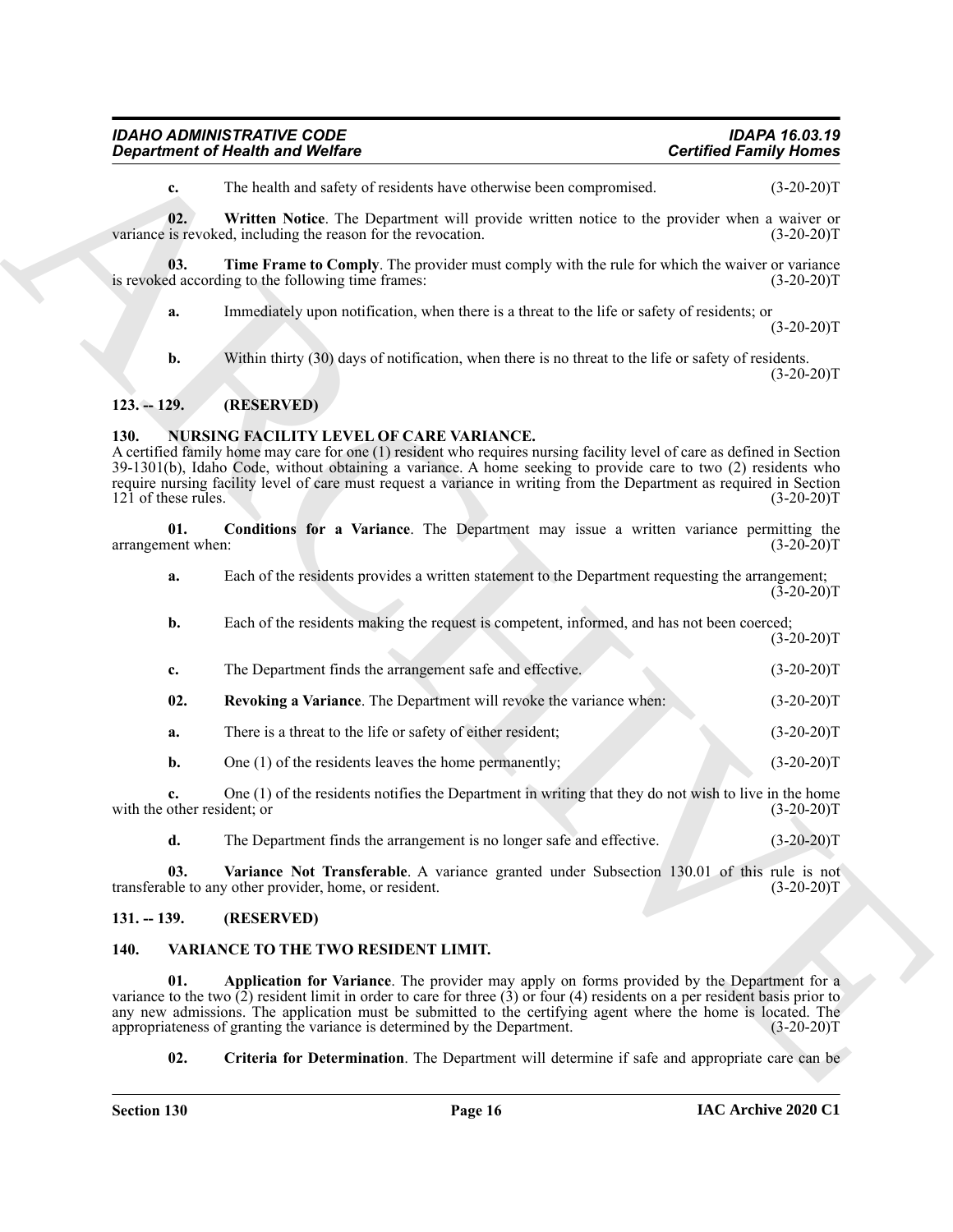provided based on residents' needs. The Department will consider, at a minimum, the following factors in making its determination: (3-20-20) determination: (3-20-20)T

**a.** Each current or prospective resident's physical, mental and behavioral status and history;  $(3-20-20)T$ 

**b.** The household composition including the number of adults, children and other family members g care from the provider; (3-20-20) requiring care from the provider;

**c.** The training, education, and experience of the provider to meet each resident's needs; (3-20-20)T

**d.** Potential barriers that might limit egress from and ingress to the home; (3-20-20)T

**e.** The number and qualifications of care givers in the home; (3-20-20)T

**f.** The desires of the prospective and current residents; (3-20-20)T

**g.** The individual and collective hours of care needed by the residents; (3-20-20)T

**h.** The physical layout of the home and the square footage available to meet the needs of all persons living in the home; and (3-20-20)T

**Experiment of Newthern Solutions**<br> **Experiment on West Constitution Properties and Constitution Constitution Constitution Constitution Constitution**<br> **A Constitution Constitution Constitution Constitution Constitution Co i.** If a variance to the two (2) resident limit would result in two (2) or more residents who require nursing facility level of care living in the home, then the application for the variance must also include the information required in Section 130 of these rules. (3-20-20)T

<span id="page-17-1"></span>**03. Other Employment**. A provider who is granted a variance to admit three (3) or four (4) residents have other gainful employment outside the home unless: (3-20-20) must not have other gainful employment outside the home unless:

**a.** The total direct care time for all residents as reflected by their plans of service and assessments or, if not indicated by these documents for a publicly-funded program, the time that the program bases its payment, does not exceed eight (8) hours per day; (3-20-20) not exceed eight  $(8)$  hours per day;

<span id="page-17-0"></span>**b.** The provider is immediately available to meet resident needs as they arise; and  $(3-20-20)T$ 

**c.** Each resident is supervised at all times unless the assessment or plan of service indicates the may be left unattended for designated periods of time. (3-20-20) resident may be left unattended for designated periods of time.

**04. Additional Training**. A provider who is granted a variance to admit three (3) or four (4) residents as in additional training to meet the needs of the residents as follows: (3-20-20) must obtain additional training to meet the needs of the residents as follows:

**a.** A provider who cares for three (3) residents must obtain twelve (12) hours per year of ongoing training as required in Section 116 of these rules. (3-20-20) relevant training as required in Section 116 of these rules.

**b.** A provider who cares for four (4) residents must obtain sixteen (16) hours per year of ongoing training as required in Section 116 of these rules. (3-20-20) relevant training as required in Section 116 of these rules.

<span id="page-17-3"></span>**05. Variance Nontransferable**. A variance to care for more than two (2) residents is not transferable to another provider, home, or resident. (3-20-20)T

**06. Reassessment of Variance**. A variance to care for more than two (2) residents must be reassessed at least annually and when either of the following occurs: (3-20-20)T

<span id="page-17-2"></span>**a.** Each time a new admission is considered; or (3-20-20)T

**b.** When there is a significant change in any of the factors specified in Subsection 140.02 of this rule.  $(3-20-20)T$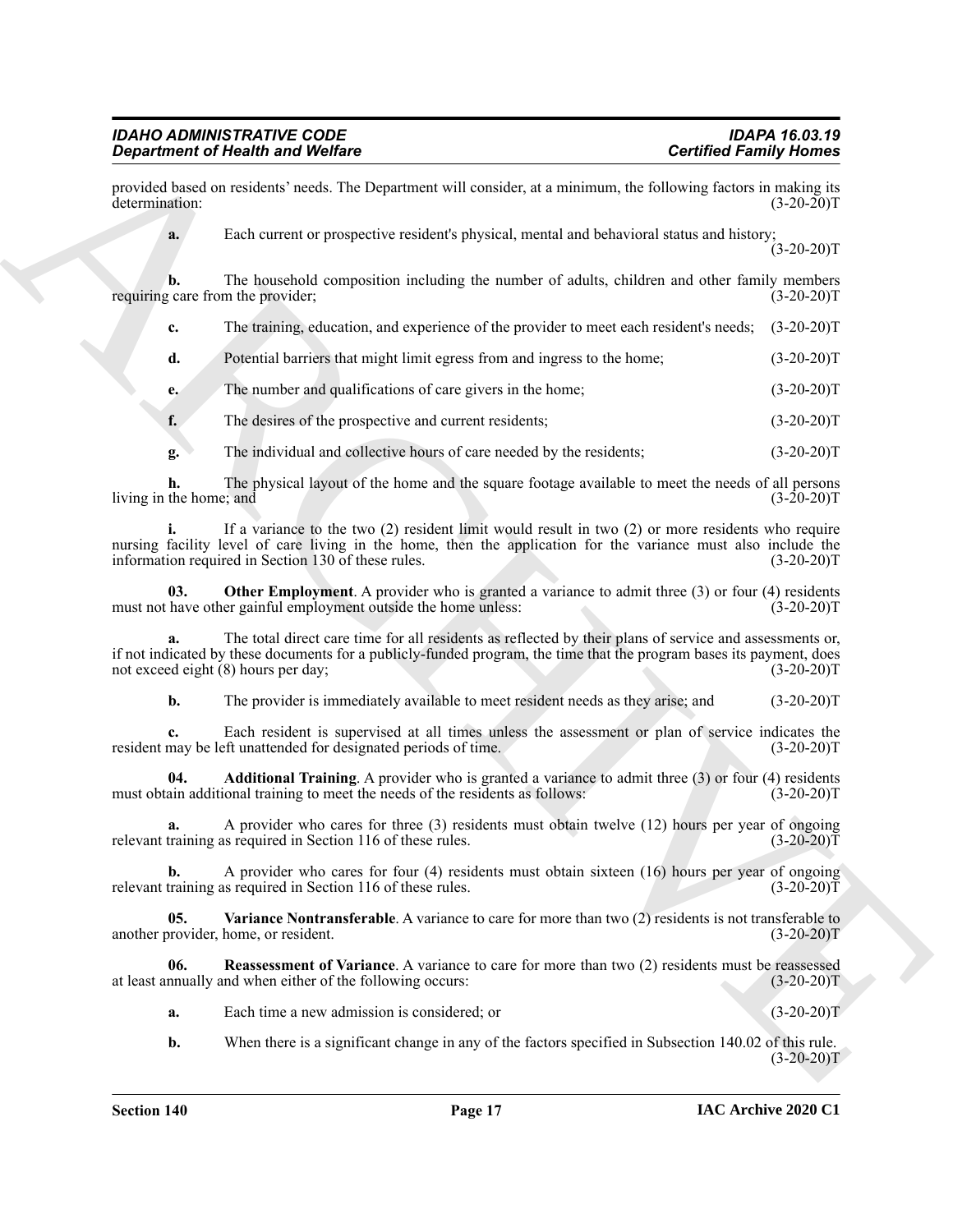| <b>IDAHO ADMINISTRATIVE CODE</b>        | <b>IDAPA 16.03.19</b>         |
|-----------------------------------------|-------------------------------|
| <b>Department of Health and Welfare</b> | <b>Certified Family Homes</b> |

<span id="page-18-7"></span>**07. Annual Home Inspection**. A certified family home with a variance to care for more than two (2) residents must have a home inspection by a certifying agent at least annually. (3-20-20)T

<span id="page-18-9"></span>**08. Shared Sleeping Rooms**. In addition to the requirements in Section 700 of these rules, the provider must not allow more than two (2) residents to share any one (1) sleeping room.  $(3-20-20)T$ 

<span id="page-18-8"></span>**09. Fire Drill Frequency**. A provider who is granted a variance to admit three (3) or four (4) residents must conduct fire drills as described in Section 600 of these rules, except the frequency of the fire drills must be at least monthly.  $(3-20-20)T$ 

#### <span id="page-18-0"></span>**141. -- 149. (RESERVED)**

#### <span id="page-18-2"></span><span id="page-18-1"></span>**150. INSPECTIONS OF HOMES.**

The Department will inspect each certified family home at least every twenty-four (24) months, calculated from the first month of the most recent certification. Inspections may occur more frequently as the Department deems necessary. The Department may consider the results of previous inspections, history of compliance with rules, and complaints to determine the frequency of inspections. (3-20-20)T

<span id="page-18-4"></span>**01. Notice of Inspection**. All inspections, except for the initial certification study, may be made unannounced and without prior notice. (3-20-20)T

**02. Inspection by Department or Certifying Agent**. The Department may use the services of any qualified person or organization, either public or private, to examine and inspect any home requesting certification. The inspector has the authority to have full access to the home and the authority to: (3-20-20)T

<span id="page-18-3"></span>**a.** Examine quality of care and service delivery; (3-20-20)T

**b.** Examine home records, resident records, and any records or documents pertaining to any financial transactions between residents and the home, including resident accounts; (3-20-20)T

**c.** Examine the physical premises, including the condition of the home, grounds and equipment, food service, water supply, sanitation, maintenance, and housekeeping practices; (3-20-20)T

**d.** Examine any other areas necessary to determine compliance with these rules and standards;  $(3-20-20)T$ 

**e.** Interview the provider, any adults living in the home, the resident and the resident's relatives, substitute caregivers, persons who provide incidental supervision, and any other person who is familiar with the home or its operation. Interviews with residents are confidential and conducted privately unless otherwise specified by the resident; and (3-20-20)T

**Considered of New York Constraints** of Wolfare<br>
One of the same Host and Wolfare<br>
The Constraint of the same Host and Architect state and the same Host and the same Host and the same Host and<br>
The Constraint of the Same **f.** Inspect the entire home, including the personal living quarters of members of the household, to check for inappropriate storage of combustibles, faulty wiring, or other conditions that may have a direct impact on the operation of the home. The provider, substitute caregiver, or any other adult living in the home may accompany<br>the inspector. (3-20-20)T the inspector.

<span id="page-18-6"></span>**Statement of Deficiencies**. When violations of these rules are identified through the course of an investigation or inspection, depending on the severity, the Department may send a statement of deficiencies to the provider within thirty (30) days of the completed inspection or investigation. The statement of deficiencies will include the findings of the investigation or inspection and any rules the home was found to have violated. (3-20-20)T

<span id="page-18-5"></span>**04. Plan of Correction**. When a statement of deficiencies is issued, the provider must develop a plan of correction and submit it to the Department for review and approval. (3-20-20)T

Depending on the severity of the deficiency, the provider may be given up to fourteen (14) calendar days to develop a written plan of correction and to return the plan of correction to the regional certifying agent where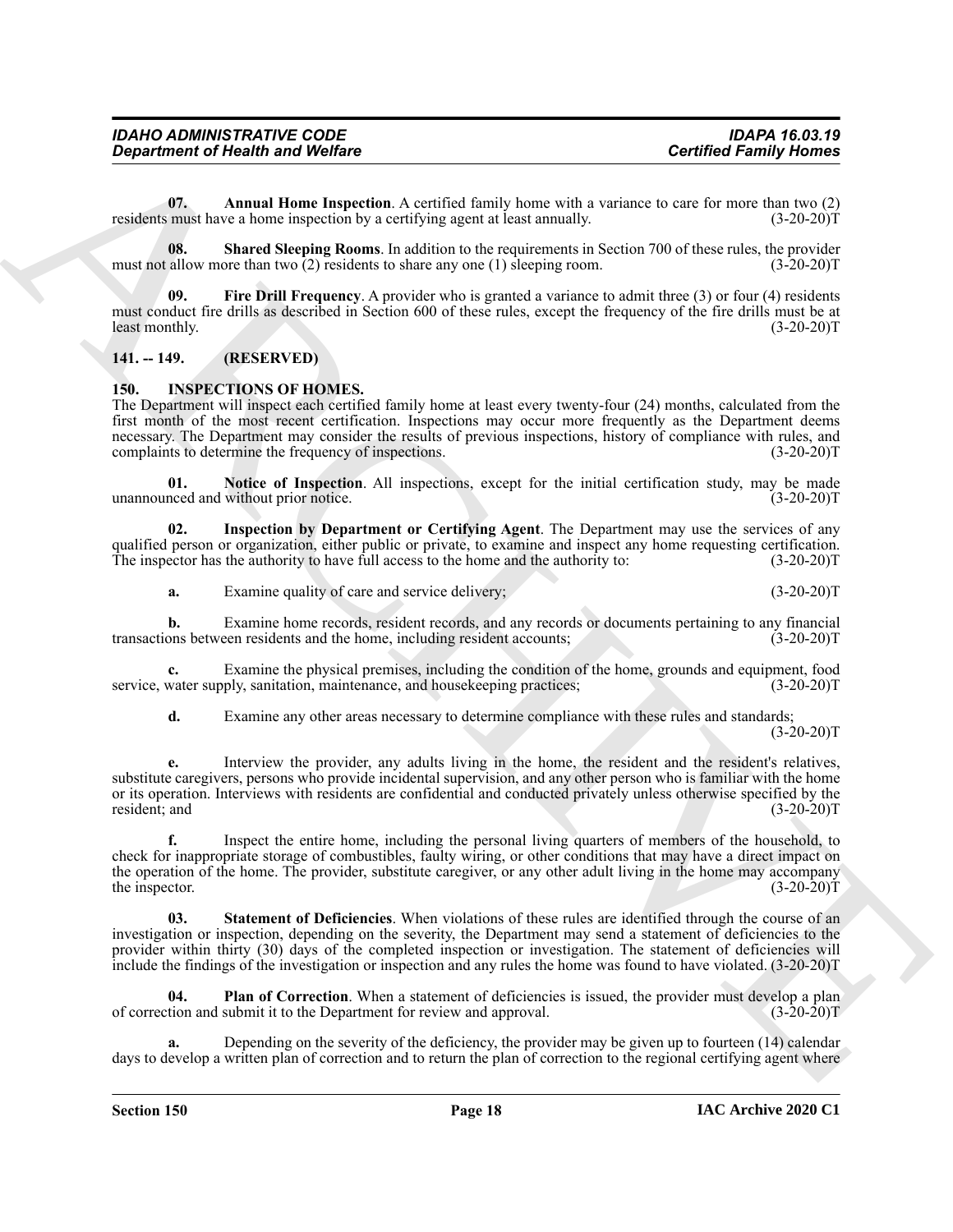|                           | <b>Department of Health and Welfare</b>                                                                                                                                                                                                                                                                                                                                                                                     | <b>Certified Family Homes</b> |
|---------------------------|-----------------------------------------------------------------------------------------------------------------------------------------------------------------------------------------------------------------------------------------------------------------------------------------------------------------------------------------------------------------------------------------------------------------------------|-------------------------------|
| the home is located.      |                                                                                                                                                                                                                                                                                                                                                                                                                             | $(3-20-20)T$                  |
| $\mathbf{b}$ .            | An acceptable plan of correction must include:                                                                                                                                                                                                                                                                                                                                                                              | $(3-20-20)T$                  |
| corrected;                | How each deficiency identified in the statement of deficiencies was corrected or how it will be                                                                                                                                                                                                                                                                                                                             | $(3-20-20)T$                  |
| ii.                       | What steps have been taken to assure that the deficiency does not recur;                                                                                                                                                                                                                                                                                                                                                    | $(3-20-20)T$                  |
| iii.                      | Acceptable time frames for correction of the deficiency; and                                                                                                                                                                                                                                                                                                                                                                | $(3-20-20)T$                  |
| iv.                       | Signature of the provider.                                                                                                                                                                                                                                                                                                                                                                                                  | $(3-20-20)T$                  |
|                           | Follow-up inspections may be conducted to determine whether corrections to deficiencies are being<br>made according to the Department approved plan of correction.                                                                                                                                                                                                                                                          | $(3-20-20)T$                  |
|                           | The Department may provide consulting services to the provider, upon request, to assist in<br>identifying and correcting deficiencies and upgrading the quality of care in the home.                                                                                                                                                                                                                                        | $(3-20-20)T$                  |
| 05.                       | List of Deficiencies. A current list of deficiencies, including plans of correction, are available to<br>the public upon request at the home or by written request to the Department according to Section 006 of these rules.                                                                                                                                                                                               | $(3-20-20)T$                  |
| $151. - 159.$             | (RESERVED)                                                                                                                                                                                                                                                                                                                                                                                                                  |                               |
| 160.                      | <b>COMPLAINT PROCEDURE.</b><br>Any person who believes that any rule in this chapter has been violated by a certified family home may file a<br>complaint with the Department.                                                                                                                                                                                                                                              | $(3-20-20)T$                  |
| 01.                       | Investigation.                                                                                                                                                                                                                                                                                                                                                                                                              | $(3-20-20)T$                  |
| a.                        | The Department will investigate any complaint alleging a violation of these rules. Any complaint<br>involving abuse, neglect, or exploitation of a vulnerable adult will also be referred to adult protective services<br>according to Section 39-5303, Idaho Code.                                                                                                                                                         | $(3-20-20)T$                  |
| violation of these rules. | The Department will investigate or cause to be investigated any reported critical incident affecting<br>health and safety or change in a resident's condition, including the death of a resident, that indicates there was a                                                                                                                                                                                                | $(3-20-20)T$                  |
| 02.                       | Investigation Method. The nature of the complaint will determine the method used to investigate<br>the complaint. On-site investigations at the home can be unannounced and without prior notice.                                                                                                                                                                                                                           | $(3-20-20)T$                  |
| 03.                       | Written Report. Following completion of an investigation, the Department will provide a written<br>report to the provider within thirty (30) days. The report will include the findings of the investigation.                                                                                                                                                                                                               | $(3-20-20)T$                  |
| 04.                       | Statement of Deficiencies. When violations of these rules are identified through the course of an<br>investigation, depending on the severity, the Department may send the home a statement of deficiencies as described<br>in Section 150 of these rules. When the Department issues a statement of deficiencies, the provider must prepare and<br>submit a plan of correction as described in Section 150 of these rules. | $(3-20-20)T$                  |
| 05.                       | <b>Public Disclosure.</b> Information received by the Department through filed reports, inspections, or as<br>otherwise authorized under the law, must not be disclosed publicly in such a manner as to identify individual<br>residents except in a proceeding involving a question of certification.                                                                                                                      | $(3-20-20)T$                  |
|                           |                                                                                                                                                                                                                                                                                                                                                                                                                             |                               |
| $161. - 169.$             | (RESERVED)                                                                                                                                                                                                                                                                                                                                                                                                                  |                               |

#### <span id="page-19-10"></span><span id="page-19-0"></span>**151. -- 159. (RESERVED)**

#### <span id="page-19-4"></span><span id="page-19-1"></span>**160. COMPLAINT PROCEDURE.**

#### <span id="page-19-9"></span><span id="page-19-6"></span><span id="page-19-5"></span>**01. Investigation**. (3-20-20)T

#### <span id="page-19-8"></span><span id="page-19-7"></span><span id="page-19-2"></span>**161. -- 169. (RESERVED)**

#### <span id="page-19-11"></span><span id="page-19-3"></span>**170. MINIMUM STANDARDS OF CARE.**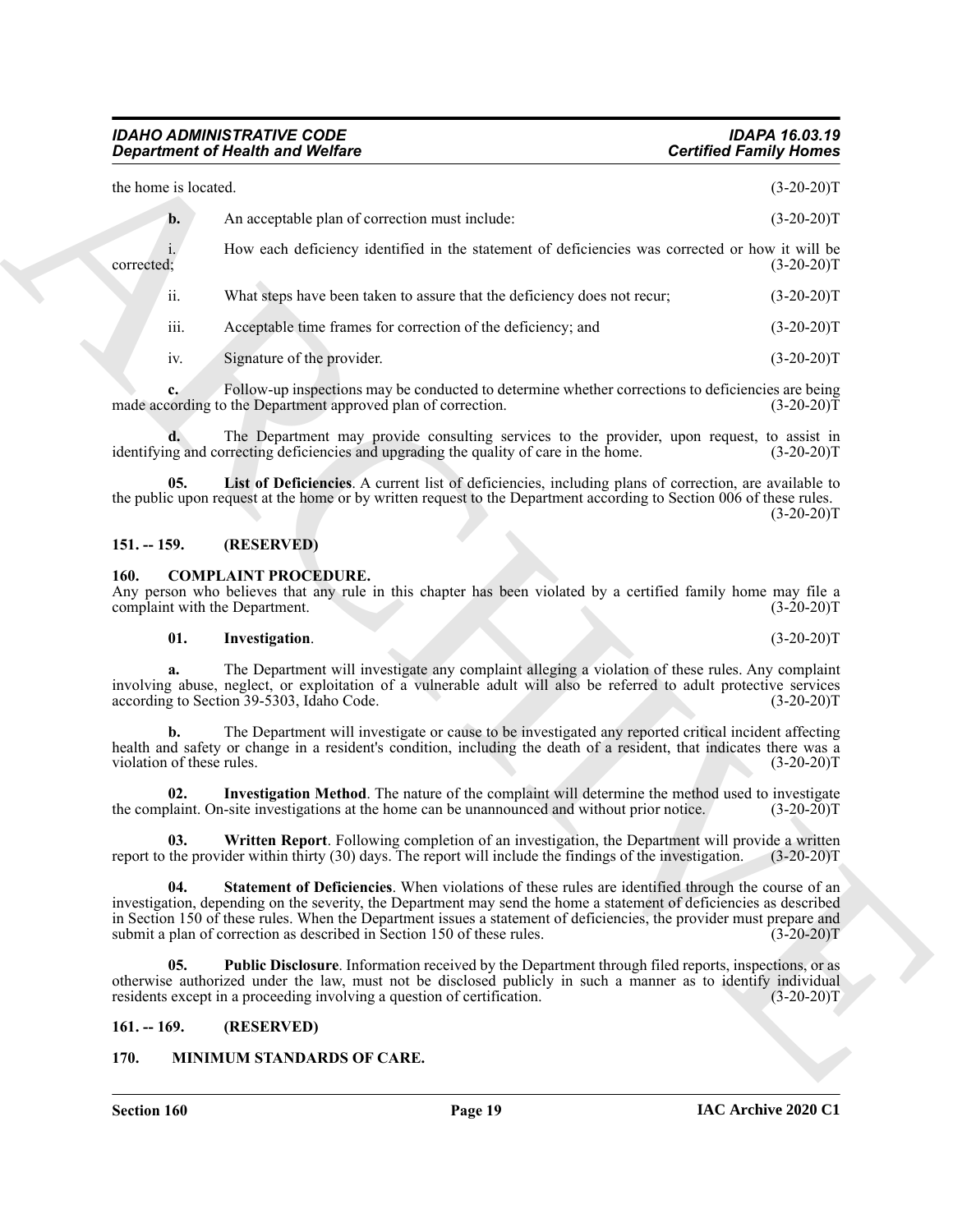<span id="page-20-10"></span><span id="page-20-7"></span><span id="page-20-4"></span>

| <b>IDAHO ADMINISTRATIVE CODE</b>        | <b>IDAPA 16.03.19</b>         |
|-----------------------------------------|-------------------------------|
| <b>Department of Health and Welfare</b> | <b>Certified Family Homes</b> |

<span id="page-20-11"></span><span id="page-20-6"></span><span id="page-20-5"></span>

| Evacuating the resident from the home; | $(3-20-20)T$ |
|----------------------------------------|--------------|
|                                        |              |

| The provider must adequately care for each resident as follows:<br>$(3-20-20)T$<br>01.<br>Plan of Service. Provide the services required to meet the terms of the resident's plan of service as<br>described in Section 250 of these rules, including development and implementation of the plan of service for private-<br>pay residents and implementation of the plan of service for publicly-funded residents.<br>$(3-20-20)T$<br>02.<br>Supervision. Provide appropriate and adequate supervision for twenty-four (24) hours each day<br>according to the resident's plan of service.<br>$(3-20-20)T$<br>Daily Living Activities. Provide assistance to the resident at the level of care indicated on the<br>03.<br>resident's plan of service in the areas of activities of daily living and instrumental activities of daily living.<br>$(3-20-20)T$<br>Medication Management. Provide assistance and monitoring of medications as described in<br>04.<br>Sections 400 through 402 of these rules, as applicable.<br>$(3-20-20)T$<br><b>Emergency Services.</b> Provide immediate and appropriate interventions on behalf of the resident in<br>05.<br>response to an emergency, including the following:<br>$(3-20-20)T$<br>Developing plans in advance of an emergency as described in Section 600 of these rules and<br>a.<br>executing those plans when necessary;<br>$(3-20-20)T$<br>Evacuating the resident from the home;<br>b.<br>$(3-20-20)T$<br>Providing first aid to the resident when seriously injured;<br>$(3-20-20)T$<br>c.<br>d.<br>Administering CPR to the resident unless the resident has an order not to resuscitate;<br>$(3-20-20)T$<br>Arranging for emergency transportation; and<br>$(3-20-20)T$<br>е.<br>f.<br>Contacting 9-1-1 for involvement of law enforcement officers or the fire department when<br>necessary for the protection of the resident.<br>$(3-20-20)T$<br>Supportive Services. Coordinate paid services for the resident outside the home, including:<br>06.<br>$(3-20-20)T$<br>Medical appointments;<br>$(3-20-20)T$<br>a.<br>Dental appointments;<br>$(3-20-20)T$<br>b.<br>Other services in the community as identified in the plan of service or reasonably requested by the<br>c.<br>resident; and<br>$(3-20-20)T$<br>d.<br>Arrange transportation to the service location and return to the home.<br>$(3-20-20)T$<br>07.<br>Resident Rights. Protect the resident's rights as listed in Section 200 of these rules.<br>$(3-20-20)T$<br>Safe Living Environment. Provide a physical living environment that complies with Sections 500<br>08.<br>through 710 of these rules.<br>$(3-20-20)T$<br>$171. - 173.$<br>(RESERVED)<br>ACTIVITIES AND COMMUNITY INTEGRATION.<br>174.<br>Section 39-3501, Idaho Code, requires that a certified family home provide a homelike, family-styled living<br>environment with a focus on integrated community living. The provider must offer the following:<br>$(3-20-20)T$<br>01.<br>Activities. Recreational activities, provisions for trips to social functions, and daily activities.<br>$(3-20-20)T$ | <b>Department of Health and Welfare</b> | <b>Certified Family Homes</b> |
|---------------------------------------------------------------------------------------------------------------------------------------------------------------------------------------------------------------------------------------------------------------------------------------------------------------------------------------------------------------------------------------------------------------------------------------------------------------------------------------------------------------------------------------------------------------------------------------------------------------------------------------------------------------------------------------------------------------------------------------------------------------------------------------------------------------------------------------------------------------------------------------------------------------------------------------------------------------------------------------------------------------------------------------------------------------------------------------------------------------------------------------------------------------------------------------------------------------------------------------------------------------------------------------------------------------------------------------------------------------------------------------------------------------------------------------------------------------------------------------------------------------------------------------------------------------------------------------------------------------------------------------------------------------------------------------------------------------------------------------------------------------------------------------------------------------------------------------------------------------------------------------------------------------------------------------------------------------------------------------------------------------------------------------------------------------------------------------------------------------------------------------------------------------------------------------------------------------------------------------------------------------------------------------------------------------------------------------------------------------------------------------------------------------------------------------------------------------------------------------------------------------------------------------------------------------------------------------------------------------------------------------------------------------------------------------------------------------------------------------------------------------------------------------------------------------------------------------------------------------------------------------------------------------------------------------------------------------------------------------------------------------------------------------------------------------------------------------------------------|-----------------------------------------|-------------------------------|
|                                                                                                                                                                                                                                                                                                                                                                                                                                                                                                                                                                                                                                                                                                                                                                                                                                                                                                                                                                                                                                                                                                                                                                                                                                                                                                                                                                                                                                                                                                                                                                                                                                                                                                                                                                                                                                                                                                                                                                                                                                                                                                                                                                                                                                                                                                                                                                                                                                                                                                                                                                                                                                                                                                                                                                                                                                                                                                                                                                                                                                                                                                         |                                         |                               |
|                                                                                                                                                                                                                                                                                                                                                                                                                                                                                                                                                                                                                                                                                                                                                                                                                                                                                                                                                                                                                                                                                                                                                                                                                                                                                                                                                                                                                                                                                                                                                                                                                                                                                                                                                                                                                                                                                                                                                                                                                                                                                                                                                                                                                                                                                                                                                                                                                                                                                                                                                                                                                                                                                                                                                                                                                                                                                                                                                                                                                                                                                                         |                                         |                               |
|                                                                                                                                                                                                                                                                                                                                                                                                                                                                                                                                                                                                                                                                                                                                                                                                                                                                                                                                                                                                                                                                                                                                                                                                                                                                                                                                                                                                                                                                                                                                                                                                                                                                                                                                                                                                                                                                                                                                                                                                                                                                                                                                                                                                                                                                                                                                                                                                                                                                                                                                                                                                                                                                                                                                                                                                                                                                                                                                                                                                                                                                                                         |                                         |                               |
|                                                                                                                                                                                                                                                                                                                                                                                                                                                                                                                                                                                                                                                                                                                                                                                                                                                                                                                                                                                                                                                                                                                                                                                                                                                                                                                                                                                                                                                                                                                                                                                                                                                                                                                                                                                                                                                                                                                                                                                                                                                                                                                                                                                                                                                                                                                                                                                                                                                                                                                                                                                                                                                                                                                                                                                                                                                                                                                                                                                                                                                                                                         |                                         |                               |
|                                                                                                                                                                                                                                                                                                                                                                                                                                                                                                                                                                                                                                                                                                                                                                                                                                                                                                                                                                                                                                                                                                                                                                                                                                                                                                                                                                                                                                                                                                                                                                                                                                                                                                                                                                                                                                                                                                                                                                                                                                                                                                                                                                                                                                                                                                                                                                                                                                                                                                                                                                                                                                                                                                                                                                                                                                                                                                                                                                                                                                                                                                         |                                         |                               |
|                                                                                                                                                                                                                                                                                                                                                                                                                                                                                                                                                                                                                                                                                                                                                                                                                                                                                                                                                                                                                                                                                                                                                                                                                                                                                                                                                                                                                                                                                                                                                                                                                                                                                                                                                                                                                                                                                                                                                                                                                                                                                                                                                                                                                                                                                                                                                                                                                                                                                                                                                                                                                                                                                                                                                                                                                                                                                                                                                                                                                                                                                                         |                                         |                               |
|                                                                                                                                                                                                                                                                                                                                                                                                                                                                                                                                                                                                                                                                                                                                                                                                                                                                                                                                                                                                                                                                                                                                                                                                                                                                                                                                                                                                                                                                                                                                                                                                                                                                                                                                                                                                                                                                                                                                                                                                                                                                                                                                                                                                                                                                                                                                                                                                                                                                                                                                                                                                                                                                                                                                                                                                                                                                                                                                                                                                                                                                                                         |                                         |                               |
|                                                                                                                                                                                                                                                                                                                                                                                                                                                                                                                                                                                                                                                                                                                                                                                                                                                                                                                                                                                                                                                                                                                                                                                                                                                                                                                                                                                                                                                                                                                                                                                                                                                                                                                                                                                                                                                                                                                                                                                                                                                                                                                                                                                                                                                                                                                                                                                                                                                                                                                                                                                                                                                                                                                                                                                                                                                                                                                                                                                                                                                                                                         |                                         |                               |
|                                                                                                                                                                                                                                                                                                                                                                                                                                                                                                                                                                                                                                                                                                                                                                                                                                                                                                                                                                                                                                                                                                                                                                                                                                                                                                                                                                                                                                                                                                                                                                                                                                                                                                                                                                                                                                                                                                                                                                                                                                                                                                                                                                                                                                                                                                                                                                                                                                                                                                                                                                                                                                                                                                                                                                                                                                                                                                                                                                                                                                                                                                         |                                         |                               |
|                                                                                                                                                                                                                                                                                                                                                                                                                                                                                                                                                                                                                                                                                                                                                                                                                                                                                                                                                                                                                                                                                                                                                                                                                                                                                                                                                                                                                                                                                                                                                                                                                                                                                                                                                                                                                                                                                                                                                                                                                                                                                                                                                                                                                                                                                                                                                                                                                                                                                                                                                                                                                                                                                                                                                                                                                                                                                                                                                                                                                                                                                                         |                                         |                               |
|                                                                                                                                                                                                                                                                                                                                                                                                                                                                                                                                                                                                                                                                                                                                                                                                                                                                                                                                                                                                                                                                                                                                                                                                                                                                                                                                                                                                                                                                                                                                                                                                                                                                                                                                                                                                                                                                                                                                                                                                                                                                                                                                                                                                                                                                                                                                                                                                                                                                                                                                                                                                                                                                                                                                                                                                                                                                                                                                                                                                                                                                                                         |                                         |                               |
|                                                                                                                                                                                                                                                                                                                                                                                                                                                                                                                                                                                                                                                                                                                                                                                                                                                                                                                                                                                                                                                                                                                                                                                                                                                                                                                                                                                                                                                                                                                                                                                                                                                                                                                                                                                                                                                                                                                                                                                                                                                                                                                                                                                                                                                                                                                                                                                                                                                                                                                                                                                                                                                                                                                                                                                                                                                                                                                                                                                                                                                                                                         |                                         |                               |
|                                                                                                                                                                                                                                                                                                                                                                                                                                                                                                                                                                                                                                                                                                                                                                                                                                                                                                                                                                                                                                                                                                                                                                                                                                                                                                                                                                                                                                                                                                                                                                                                                                                                                                                                                                                                                                                                                                                                                                                                                                                                                                                                                                                                                                                                                                                                                                                                                                                                                                                                                                                                                                                                                                                                                                                                                                                                                                                                                                                                                                                                                                         |                                         |                               |
|                                                                                                                                                                                                                                                                                                                                                                                                                                                                                                                                                                                                                                                                                                                                                                                                                                                                                                                                                                                                                                                                                                                                                                                                                                                                                                                                                                                                                                                                                                                                                                                                                                                                                                                                                                                                                                                                                                                                                                                                                                                                                                                                                                                                                                                                                                                                                                                                                                                                                                                                                                                                                                                                                                                                                                                                                                                                                                                                                                                                                                                                                                         |                                         |                               |
|                                                                                                                                                                                                                                                                                                                                                                                                                                                                                                                                                                                                                                                                                                                                                                                                                                                                                                                                                                                                                                                                                                                                                                                                                                                                                                                                                                                                                                                                                                                                                                                                                                                                                                                                                                                                                                                                                                                                                                                                                                                                                                                                                                                                                                                                                                                                                                                                                                                                                                                                                                                                                                                                                                                                                                                                                                                                                                                                                                                                                                                                                                         |                                         |                               |
|                                                                                                                                                                                                                                                                                                                                                                                                                                                                                                                                                                                                                                                                                                                                                                                                                                                                                                                                                                                                                                                                                                                                                                                                                                                                                                                                                                                                                                                                                                                                                                                                                                                                                                                                                                                                                                                                                                                                                                                                                                                                                                                                                                                                                                                                                                                                                                                                                                                                                                                                                                                                                                                                                                                                                                                                                                                                                                                                                                                                                                                                                                         |                                         |                               |
|                                                                                                                                                                                                                                                                                                                                                                                                                                                                                                                                                                                                                                                                                                                                                                                                                                                                                                                                                                                                                                                                                                                                                                                                                                                                                                                                                                                                                                                                                                                                                                                                                                                                                                                                                                                                                                                                                                                                                                                                                                                                                                                                                                                                                                                                                                                                                                                                                                                                                                                                                                                                                                                                                                                                                                                                                                                                                                                                                                                                                                                                                                         |                                         |                               |
|                                                                                                                                                                                                                                                                                                                                                                                                                                                                                                                                                                                                                                                                                                                                                                                                                                                                                                                                                                                                                                                                                                                                                                                                                                                                                                                                                                                                                                                                                                                                                                                                                                                                                                                                                                                                                                                                                                                                                                                                                                                                                                                                                                                                                                                                                                                                                                                                                                                                                                                                                                                                                                                                                                                                                                                                                                                                                                                                                                                                                                                                                                         |                                         |                               |
|                                                                                                                                                                                                                                                                                                                                                                                                                                                                                                                                                                                                                                                                                                                                                                                                                                                                                                                                                                                                                                                                                                                                                                                                                                                                                                                                                                                                                                                                                                                                                                                                                                                                                                                                                                                                                                                                                                                                                                                                                                                                                                                                                                                                                                                                                                                                                                                                                                                                                                                                                                                                                                                                                                                                                                                                                                                                                                                                                                                                                                                                                                         |                                         |                               |
|                                                                                                                                                                                                                                                                                                                                                                                                                                                                                                                                                                                                                                                                                                                                                                                                                                                                                                                                                                                                                                                                                                                                                                                                                                                                                                                                                                                                                                                                                                                                                                                                                                                                                                                                                                                                                                                                                                                                                                                                                                                                                                                                                                                                                                                                                                                                                                                                                                                                                                                                                                                                                                                                                                                                                                                                                                                                                                                                                                                                                                                                                                         |                                         |                               |
|                                                                                                                                                                                                                                                                                                                                                                                                                                                                                                                                                                                                                                                                                                                                                                                                                                                                                                                                                                                                                                                                                                                                                                                                                                                                                                                                                                                                                                                                                                                                                                                                                                                                                                                                                                                                                                                                                                                                                                                                                                                                                                                                                                                                                                                                                                                                                                                                                                                                                                                                                                                                                                                                                                                                                                                                                                                                                                                                                                                                                                                                                                         |                                         |                               |
|                                                                                                                                                                                                                                                                                                                                                                                                                                                                                                                                                                                                                                                                                                                                                                                                                                                                                                                                                                                                                                                                                                                                                                                                                                                                                                                                                                                                                                                                                                                                                                                                                                                                                                                                                                                                                                                                                                                                                                                                                                                                                                                                                                                                                                                                                                                                                                                                                                                                                                                                                                                                                                                                                                                                                                                                                                                                                                                                                                                                                                                                                                         |                                         |                               |

#### <span id="page-20-9"></span><span id="page-20-8"></span><span id="page-20-2"></span><span id="page-20-0"></span>**171. -- 173. (RESERVED)**

#### <span id="page-20-3"></span><span id="page-20-1"></span>**174. ACTIVITIES AND COMMUNITY INTEGRATION.**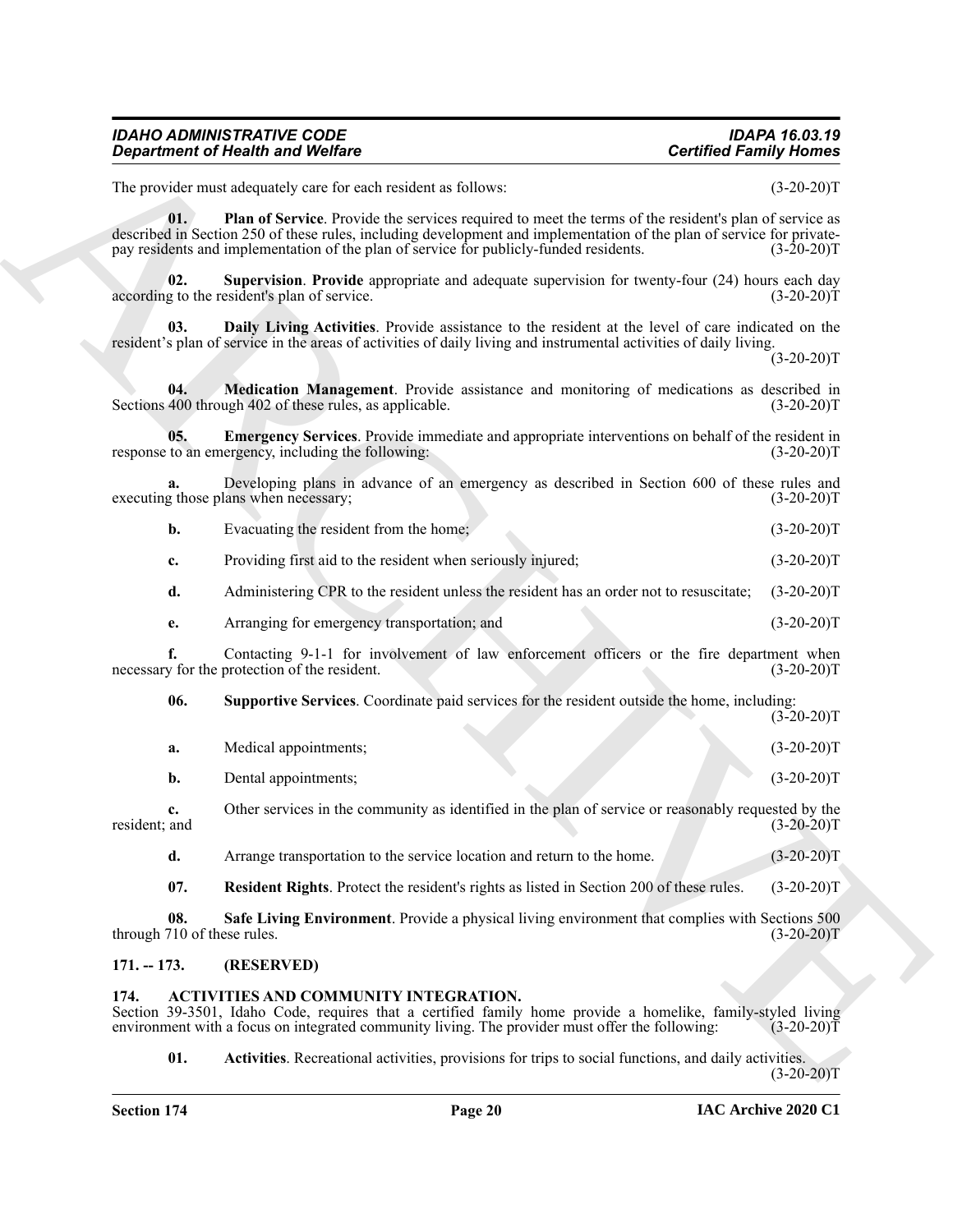<span id="page-21-2"></span><span id="page-21-1"></span>**02. Activity Supplies**. Activity supplies in reasonable amounts, that reflect the interests of the resident.  $(3-20-20)T$ 

**03. Transportation**. Arrangement of transportation to and from community, recreational, and religious activities within twenty-five (25) miles of the home when requested by the resident at least twenty-four (24) hours in advance.  $(3-20-20)T$ advance. (3-20-20)T

#### <span id="page-21-3"></span><span id="page-21-0"></span>**175. ROOM, UTILITIES AND MEALS.**

The home must provide room, utilities and three (3) daily meals to the resident. The charge for room, utilities and three (3) daily meals must be established in the admission agreement. The following are included in the charge for room, utilities and meals: (3-20-20)T

<span id="page-21-13"></span><span id="page-21-5"></span>**01.** Sleeping Room. The resident sleeping room must meet the requirements of Section 700 of these rules, must be equipped with a dresser, and when requested by the resident a chair, that are both substantially constructed and in good repair. (3-20-20) constructed and in good repair.

**Contribute of New York Contribute contribute the contribute of the set of the set of the set of the set of the set of the set of the set of the set of the set of the set of the set of the set of the set of the set of the 02. Bed**. The resident must be provided with their own bed that is at least thirty-six (36) inches wide, substantially constructed, and in good repair. Roll-away type beds, cots, folding beds, or double bunks must not be used. The bed must have box springs kept in good repair, a clean and comfortable mattress, bedspread, sheets and pillow cases, and pillow that are standard for the size of the bed. (3-20-20)T

<span id="page-21-10"></span>**03. Monitoring or Communication System**. A monitoring or communication system must be provided when necessary due to the size or design of the home or the needs of the resident. The provider must hold a written agreement with the resident or resident's representative prior to using a monitoring system that may violate<br>the resident's right to privacy. (3-20-20) the resident's right to privacy.

<span id="page-21-11"></span>**04. Secure Storage**. On request, each sleeping room must be equipped with a lockable storage cabinet or drawer for personal items for each resident, in addition to the required storage in resident sleeping rooms.

 $(3-20-20)T$ 

<span id="page-21-4"></span>**05. Bathroom**. Access to bathing and toilet facilities that meet the requirements of Section 700 of these rules.  $(3-20-20)T$ 

<span id="page-21-6"></span>**06. Common Areas**. Access to a common living area that contains reading lamps, tables, comfortable chairs or sofas, and basic television. The resident must be allowed to eat with the other members of the household if they so choose. (3-20-20) they so choose.

<span id="page-21-14"></span>**07. Supplies**. Bath and hand towels; wash cloths; a reasonable supply of soap, shampoo, toilet paper, il tissue; and first aid supplies. (3-20-20) and facial tissue; and first aid supplies.

**08. Housekeeping Service**. Housekeeping and maintenance as required in Section 500 of these rules, (3-20-20)T including laundering of linens and clothing.

<span id="page-21-17"></span><span id="page-21-9"></span>**09.** Water. Potable water that meets the requirements of Section 500 of these rules. (3-20-20)T

<span id="page-21-12"></span>**10. Sewer**. A sewage disposal system that meets the requirements of Section 500 of these rules.  $(3-20-20)T$ 

<span id="page-21-16"></span><span id="page-21-8"></span>**11. Trash**. Disposal of garbage that meets the requirement of Section 500 of these rules. (3-20-20)T

**12. 12. Heating and Cooling**. Sufficient heating and cooling to meet the requirements of Section 700 of these rules. (3-20-20)T these rules.  $(3-20-20)T$ 

<span id="page-21-7"></span>**13. Electricity.** Sufficient electricity to power common household and personal devices. (3-20-20)T

<span id="page-21-15"></span>**14. Telephone**. Access to a telephone that meets the requirements of Section 700 of these rules.  $(3-20-20)T$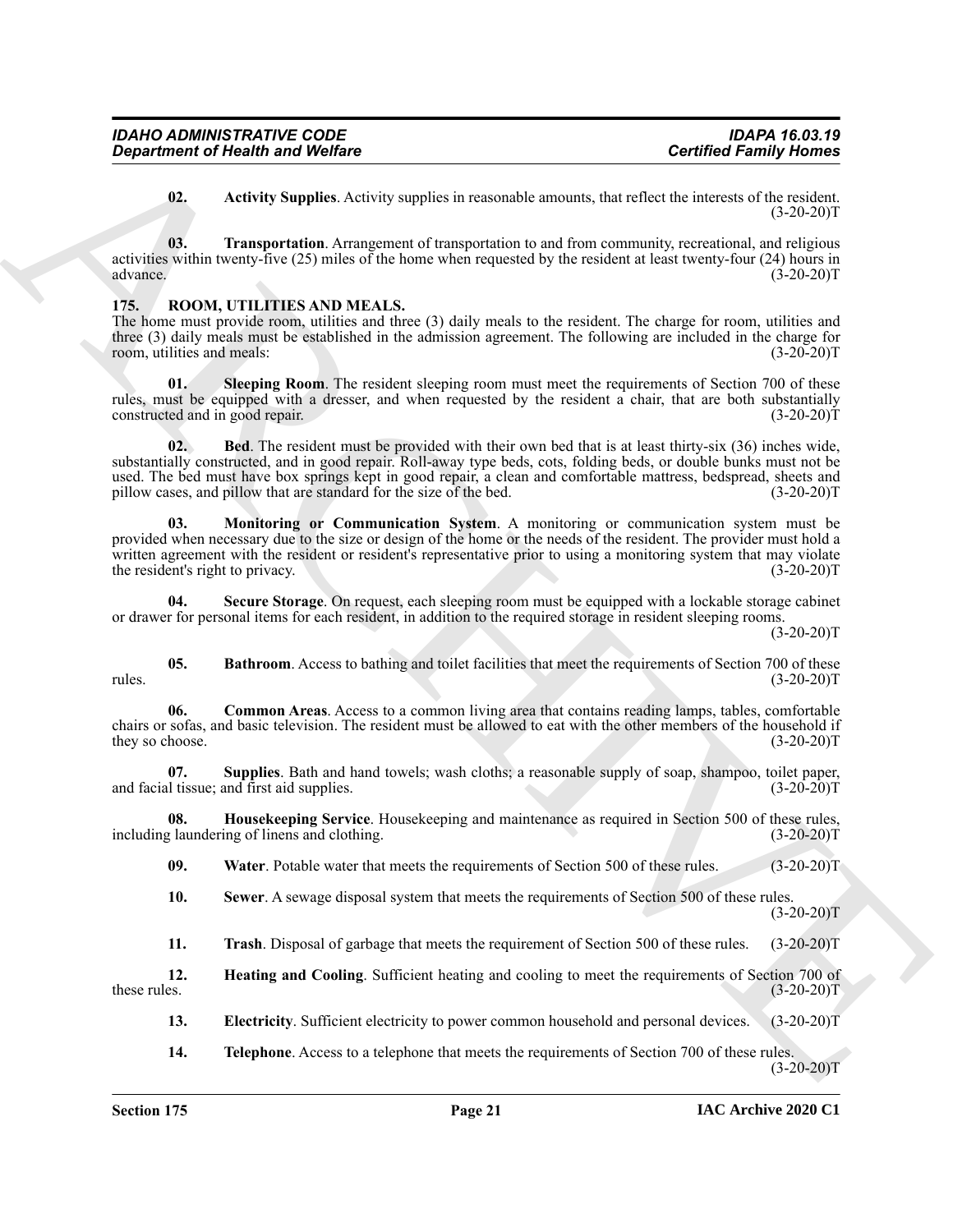| <b>IDAHO ADMINISTRATIVE CODE</b>        | <b>IDAPA 16.03.19</b>         |
|-----------------------------------------|-------------------------------|
| <b>Department of Health and Welfare</b> | <b>Certified Family Homes</b> |

<span id="page-22-6"></span>**15. Meals**. The provider must offer breakfast, lunch, and dinner to the resident. (3-20-20)T

**a.** Food must be prepared in safe and sanitary methods that conserve nutritional value, flavor and appearance, when prepared by the provider or other member of the household. (3-20-20)T

**b.** Meals offered by the home must meet the dietary requirements or restrictions of the resident when ed by a health care professional. (3-20-20) so ordered by a health care professional.

#### <span id="page-22-0"></span>**176. -- 179. (RESERVED)**

#### <span id="page-22-2"></span><span id="page-22-1"></span>**180. HOURLY ADULT CARE.**

**Exparament of Health wave Wolfare**<br>
15. March Task Provider and democration of the reaction of the reaction of the content of the content of the property of the specific property of the specific property of the reaction Hourly adult care, also referred to as adult day health, is a supervised, structured, paid service that may be provided in the home for up to fourteen  $(14)$  hours in any twenty-four  $(24)$  hour period to adult participants who are not residents of the home. Hourly adult care encompasses health and social services, recreation, supervision, and assistance with activities of daily living needed to ensure the optimal functioning of the participant. The standards in this section do not apply if the service does not include a payment component to the provider, or the hourly adult care participant is a relative of the provider whose care is not publicly funded. Hourly adult care may be offered in the home when the following requirements are met: (3-20-20)T

<span id="page-22-4"></span>**01. Participants**. No individual will be admitted to the home for hourly adult care who requires ongoing skilled nursing care or for whom the provider cannot adequately provide services and supervision.

 $(3-20-20)T$ 

<span id="page-22-5"></span>**02.** Records. All records of services delivered by the provider must be maintained in the home for at  $(5)$  years from the date of service. (3-20-20) least five  $(5)$  years from the date of service.

**03. Enrollment Contract**. The provider maintains an enrollment contract with each hourly adult care participant that contains the following: (3-20-20)T

<span id="page-22-3"></span>

| а. | Full name of the participant;       | $(3-20-20)T$ |
|----|-------------------------------------|--------------|
|    | The participant's date of birth;    | $(3-20-20)T$ |
|    | Primary address of the participant; | $(3-20-20)T$ |

**d.** Names and telephone numbers of the participant's responsible party and other emergency contacts;  $(3-20-20)T$ 

**e.** Name and telephone number of the participant's primary physician; (3-20-20)T

**f.** List of medications, diets, allergies, services, and treatments prescribed for the participant and other pertinent health information regarding the participant's needs; (3-20-20)T

**g.** Services the provider must provide to the participant while in the home, which may include: activities, meals, supervision, assistance with medications, and assistance with activities of daily living, and the level of care required for each service; (3-20-20)T

**h.** The rate charged by the provider for hourly adult care services if the participant is private pay;  $(3-20-20)T$ 

**i.** The number of days the provider will give written notice to the participant's primary contact in advance of terminating the enrollment contract; (3-20-20)T

**j.** The date on which hourly adult day services will commence; and  $(3-20-20)$ T

**k.** The printed name, signature, and contact information of the individual who completed the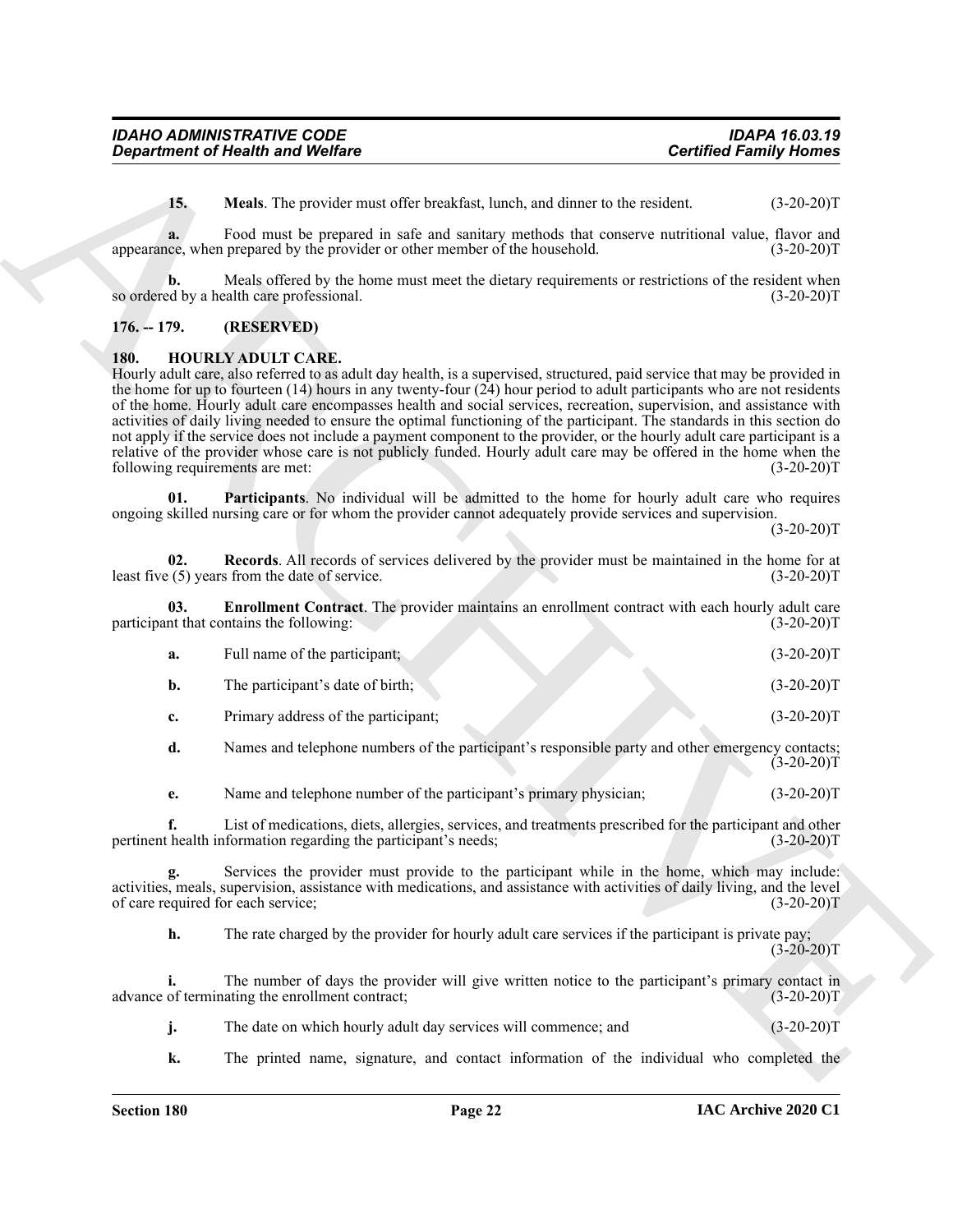enrollment contract and the provider's printed name, signature, and contact information. Upon entering into the contract, a copy of the enrollment information must be provided to each party. (3-20-20) contract, a copy of the enrollment information must be provided to each party.

<span id="page-23-3"></span>**04. Service Logs**. Service logs that identify, on a per day basis when hourly adult care services are provided in the home, the name of each participant who received services, the times of arrival to and departure from the home for each participant, and the names of staff who provided services and their arrival and departure times. (3-20-20)T

<span id="page-23-4"></span>**05. Space and Accommodations**. The provider must only accept hourly adult care participants for whom the home can provide reasonable accommodations. The home must provide the following for hourly adult care participants: (3-20-20)T

**a.** Seating on cushioned chairs or sofas positioned at least thirty-two (32) inches apart in common living areas such that all residents and participants in the home may comfortably enjoy the space; (3-20-20)T

**b.** A rest area away from the common living areas to permit privacy and to isolate participants who become ill or require rest and is equipped with furniture for napping, such as a bed, lounge chair, couch, or recliner;  $(3-20-20)T$ 

<span id="page-23-2"></span>**c.** Access to a bathroom that meets the requirements of Section 700 of these rules; and (3-20-20)T

**d.** When caring for participants with physical or sensory impairments, a physical environment that e requirements of Section 700 of these rules, as applicable. (3-20-20) meets the requirements of Section  $700$  of these rules, as applicable.

<span id="page-23-5"></span>**06. Resident's Personal Space**. The personal living space of the resident, including their sleeping room and on-suite bathroom, if equipped, must not be used by hourly adult care participants at any time. (3-20-20)T

Generalized or Hostelwards (Neurolas Contribute Studies of Law English and West Contribute Studies of Law English and West Contribute Studies of Law English and the Contribute Studies of Law English and the Contribute Stu **07. Staffing**. The provider must only accept hourly adult care participants for whom they can safely provide the level and types of service required. The provider must ensure that all staff providing hourly adult care services have been sufficiently trained in and follow universal infection control precautions and each participant's specific care plan as documented in the enrollment contract. In addition: (3-20-20) specific care plan as documented in the enrollment contract. In addition:

**a.** Each caregiver providing hourly adult care services must meet the qualifications of a substitute caregiver as described under Section 300 of these rules. (3-20-20)T

**b.** The provider must employ sufficient staff to assure safe and proper care for both residents and dult care participants. Staffing must be based on: (3-20-20) hourly adult care participants. Staffing must be based on:

i. The functional and cognitive status of each hourly adult care participant and resident; (3-20-20)T

<span id="page-23-1"></span>ii. The size and layout of the home; and (3-20-20)T

iii. Staffing ratios must not fall below one (1) caregiver to four (4) residents and hourly adult care nts, combined.  $(3-20-20)T$ participants, combined.

**08. Medications**. Assistance with medications to hourly adult care participants must meet the requirements in Sections 400 through 402 of these rules. (3-20-20)T

**a.** The provider is responsible for safeguarding the participant's medications while the participant is g services at the home. (3-20-20) receiving services at the home.

**b.** The participant's medications must not be stored at the home during hours in which the participant is not receiving hourly adult care services at the home. (3-20-20)T

<span id="page-23-0"></span>**09. Fire and Life Safety**. The provider must ensure the home adheres to fire and life safety standards described in Section 600 of these rules. For fire and life safety purposes, the hourly adult care participant is considered a "resident" when that term is used in Section 600 of these rules. When offering hourly adult care, the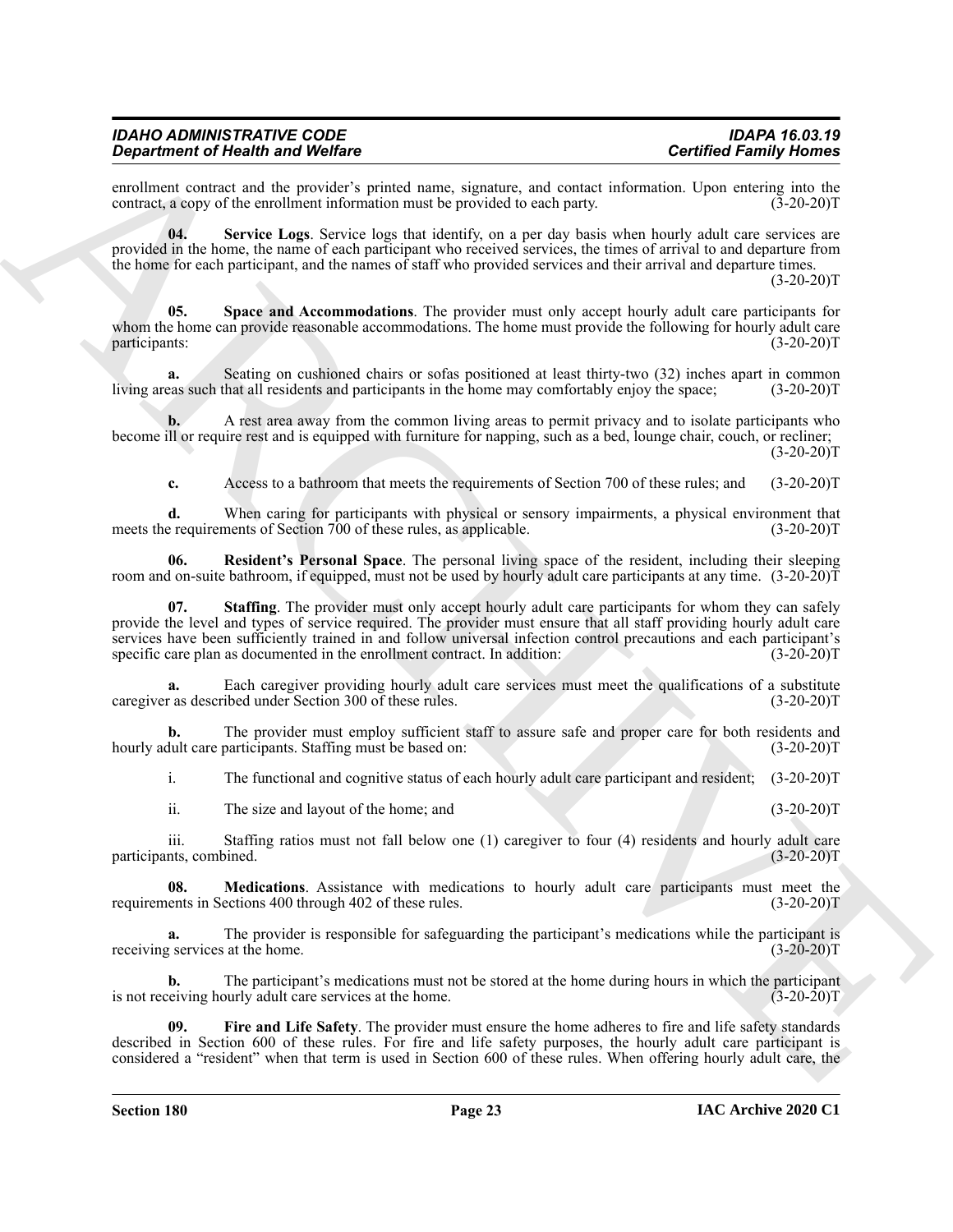provider must: (3-20-20)T

**a.** Prohibit smoking or unsupervised smoking in accordance with Section 600 of these rules.  $(3-20-20)T$ 

**b.** Review emergency preparedness plans as required under Section 600 of these rules with the individual who completed the enrollment contract and provide a written copy of the plans to that individual.  $(3-20-20)T$ 

Conduct fire drills as required in Section 600 of these rules, except that the frequency of the drills onthly. (3-20-20)<sup>T</sup> must be at least monthly.

#### <span id="page-24-0"></span>**181. -- 199. (RESERVED)**

#### <span id="page-24-2"></span><span id="page-24-1"></span>**200. RESIDENT RIGHTS POLICY.**

**Equivariant of Health word Welfare**<br>
Specified Facinity Health specified Facinity Health control of the specified Facinity (18) (19) 2003<br>
The complete the control of the specified Facinity (18) and the specified Facinit The provider must possess, annually review, and implement a written policy designed to protect and promote the rights of each resident as provided in this section. The written resident rights policy must include a statement that the resident or any other individual may file a complaint with the Department as described in Section 160 of these rules, when they believe that any resident's right has been violated. Resident rights policies must include the following:  $(3-20-20)T$ 

<span id="page-24-4"></span>**01. Privacy**. Each resident must be assured the right to privacy with regard to accommodations, medical and other treatment, written and telephone communications, visits and meetings of family and resident groups, including: (3-20-20)T (3-20-20)T

**a.** The right to send and receive mail unopened, either by postal service, electronically, or by other means, unless the resident's plan of service specifically calls for the provider to monitor the correspondence in order<br>to protect the resident from abuse or exploitation;<br>(3-20-20) to protect the resident from abuse or exploitation;

**b.** If the resident is married, privacy for visits by their spouse. If both are residents in the home, they are permitted to share a room unless medically inadvisable, as documented by the resident's health care professional;  $(3-20-20)T$ 

<span id="page-24-3"></span>**c.** The right to control the use of pictures and videos containing the resident's image. (3-20-20)T

**02. Humane Care**. Each resident has the right to humane care and a humane environment, including wing: (3-20-20) the following:

- **a.** The right to a diet which is consistent with any religious or health-related restrictions;  $(3-20-20)T$
- **b.** The right to refuse a restricted diet; (3-20-20)T
- **c.** The right to a safe and sanitary living environment; and (3-20-20)T
- **d.** The right to an environment free of illicit drug use or possession and other criminal activities.  $(3-20-20)T$

<span id="page-24-5"></span>**03. Respectful Treatment**. Each resident has the right to be treated with dignity and respect, including:  $(3-20-20)T$ 

**a.** The right to be treated in a courteous manner by the provider and other individuals in the home;  $(3-20-20)T$ 

**b.** The right to receive a response from the provider to any request of the resident within a reasonable (3-20-20) time; (3-20-20)T

**c.** Freedom from discrimination on the basis of race, color, national origin, sex, religion, age,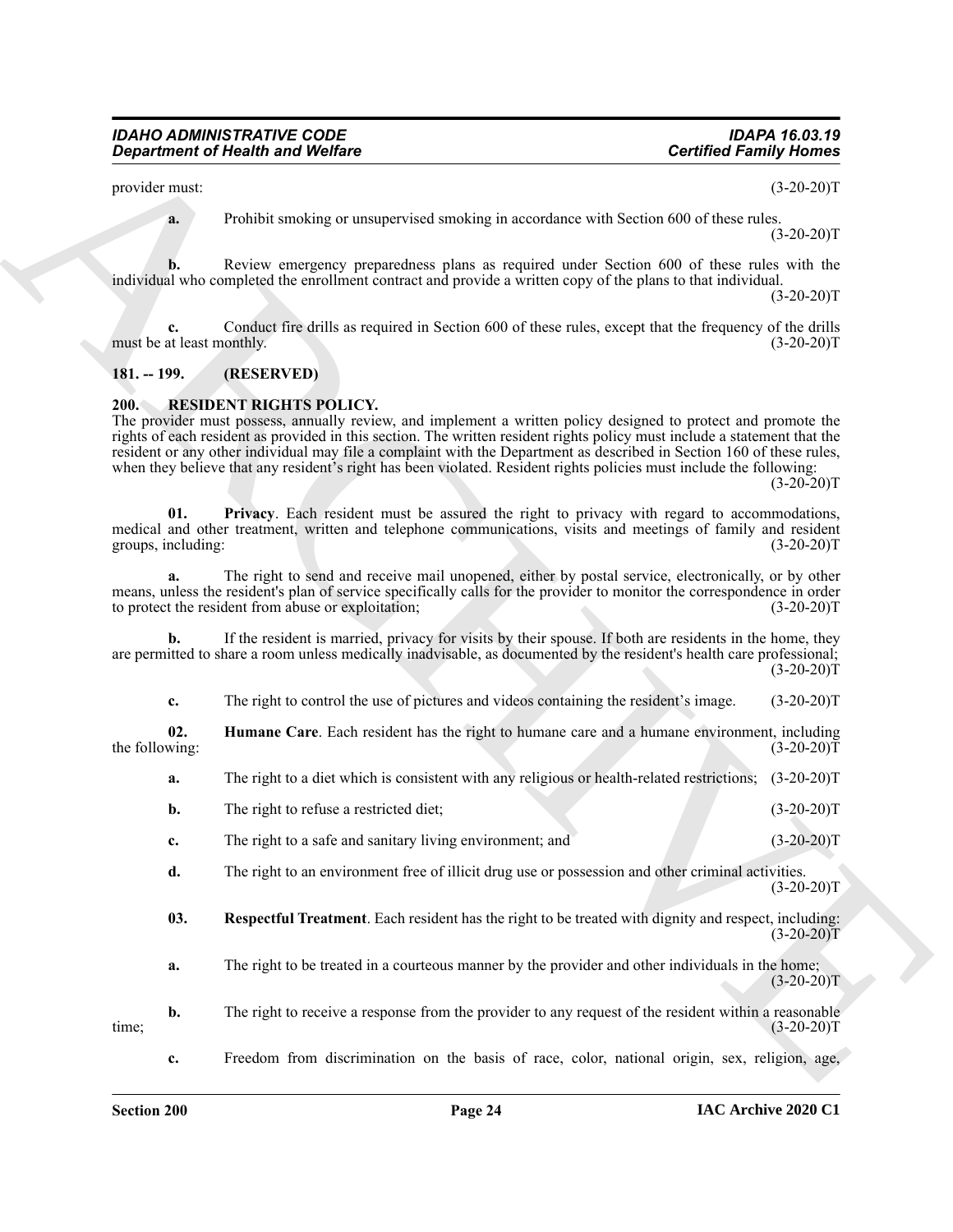<span id="page-25-3"></span><span id="page-25-2"></span><span id="page-25-1"></span><span id="page-25-0"></span>

| disability, or veteran status; |                                                        | $(3-20-20)T$                                           |              |
|--------------------------------|--------------------------------------------------------|--------------------------------------------------------|--------------|
| $\mathbf{d}$ .                 | Freedom from intimidation, manipulation, and coercion; | $(3-20-20)T$                                           |              |
|                                | e.                                                     | The right to wear their own clothing; and              | $(3-20-20)T$ |
|                                |                                                        | The right to determine their own dress and hair style. | $(3-20-20)T$ |

|                                   | <b>Department of Health and Welfare</b>                                                                                                                                                                                                                                                                                                         | <b>Certified Family Homes</b> |
|-----------------------------------|-------------------------------------------------------------------------------------------------------------------------------------------------------------------------------------------------------------------------------------------------------------------------------------------------------------------------------------------------|-------------------------------|
| disability, or veteran status;    |                                                                                                                                                                                                                                                                                                                                                 | $(3-20-20)T$                  |
| d.                                | Freedom from intimidation, manipulation, and coercion;                                                                                                                                                                                                                                                                                          | $(3-20-20)T$                  |
| e.                                | The right to wear their own clothing; and                                                                                                                                                                                                                                                                                                       | $(3-20-20)T$                  |
| f.                                | The right to determine their own dress and hair style.                                                                                                                                                                                                                                                                                          | $(3-20-20)T$                  |
| 04.                               | Basic Needs Allowance. Each resident whose care is paid for by publicly-funded assistance must<br>retain, for their personal use, the difference between their total monthly income and the Certified Family Home basic<br>allowance established by IDAPA 16.03.05. "Eligibility for Aid to the Aged, Blind, and Disabled," Section 513.        | $(3-20-20)T$                  |
| 05.<br>their personal property.   | Resident Funds and Property. Each resident has the right to manage their personal funds and use                                                                                                                                                                                                                                                 | $(3-20-20)T$                  |
| by any other person.              | The provider must not require the resident to deposit their personal funds into an account controlled                                                                                                                                                                                                                                           | $(3-20-20)T$                  |
| b.<br>these rules.                | Upon accepting written authorization from the resident, or the resident's representative, allowing<br>the provider, provider's relative, or other member of the provider's household to manage the resident's personal<br>funds, the provider must hold, safeguard, and account for the resident's personal funds as required in Section 275 of | $(3-20-20)T$                  |
|                                   | The resident has the right to retain and use their own personal property in their own living area in<br>order to maintain their individuality and personal dignity. The storage and use of these items by the resident must not<br>present a fire or life safety hazard.                                                                        | $(3-20-20)T$                  |
| 06.<br>also permit the following: | Access to Resident. Each provider and individuals living in the home must permit immediate<br>access to any resident by any representative of the Department, by the state ombudsman for the elderly or their<br>designee, by an adult protection investigator or by the resident's personal health care professional. Each home must           | $(3-20-20)T$                  |
| a.<br>consent at any time;        | Immediate access to a resident by their relatives, subject to the resident's right to deny or withdraw                                                                                                                                                                                                                                          | $(3-20-20)T$                  |
| b.                                | Immediate access to a resident by others who are visiting with the consent of the resident, subject to<br>reasonable restrictions and the resident's right to deny or withdraw consent at any time;                                                                                                                                             | $(3-20-20)T$                  |
|                                   | Reasonable access to a resident by any entity or individual that provides health, social, legal, or<br>other services to the resident, subject to the resident's right to deny or withdraw consent at any time; and (3-20-20)T                                                                                                                  |                               |
|                                   | Reasonable access to the resident's records, medications and treatments by the resident's health care<br>professional subject to the resident's permission.                                                                                                                                                                                     | $(3-20-20)T$                  |
| 07.                               | Freedom From Harm. The resident has the right to be free from:                                                                                                                                                                                                                                                                                  | $(3-20-20)T$                  |
| a.                                | Physical, mental, or sexual abuse;                                                                                                                                                                                                                                                                                                              | $(3-20-20)T$                  |
| b                                 | Neglect;                                                                                                                                                                                                                                                                                                                                        | $(3-20-20)T$                  |
|                                   | Exploitation;                                                                                                                                                                                                                                                                                                                                   | $(3-20-20)T$                  |
| c.                                |                                                                                                                                                                                                                                                                                                                                                 |                               |
| d.                                | Corporal punishment;                                                                                                                                                                                                                                                                                                                            | $(3-20-20)T$                  |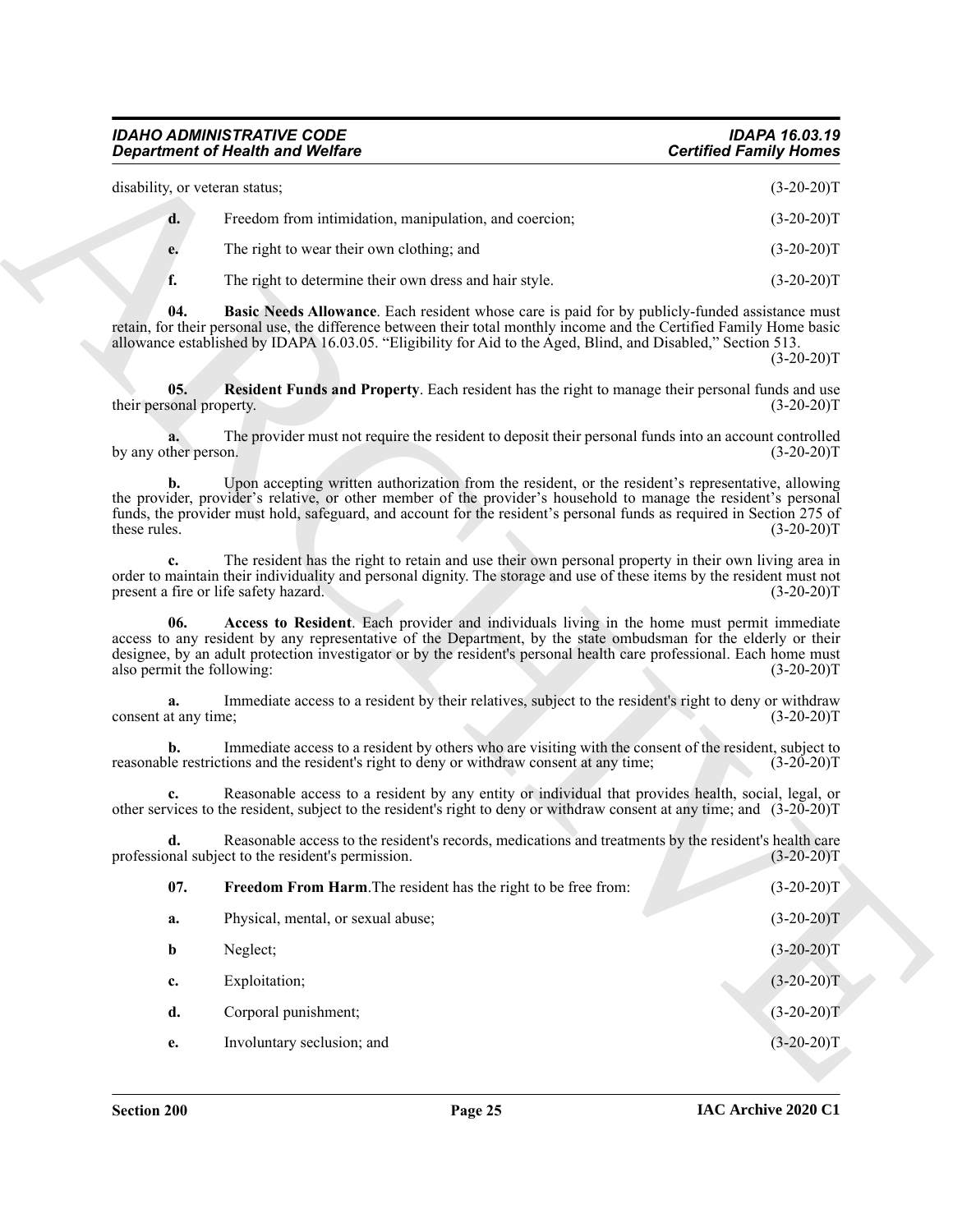<span id="page-26-2"></span>

|                                      | <b>Department of Health and Welfare</b>                                                                                                                                                                                                                                                                                                                    | <b>Certified Family Homes</b> |
|--------------------------------------|------------------------------------------------------------------------------------------------------------------------------------------------------------------------------------------------------------------------------------------------------------------------------------------------------------------------------------------------------------|-------------------------------|
| f.                                   | Any physical or chemical restraints imposed for purposes of discipline or convenience and not<br>required to treat a medical condition.                                                                                                                                                                                                                    | $(3-20-20)T$                  |
| 08.                                  | Health Services. The resident has the right to control their health-related services, including:                                                                                                                                                                                                                                                           | $(3-20-20)T$                  |
| a.                                   | The right to retain the services of their own personal physician and dentist;                                                                                                                                                                                                                                                                              | $(3-20-20)T$                  |
| b.                                   | The right to select the pharmacy or pharmacist of their choice;                                                                                                                                                                                                                                                                                            | $(3-20-20)T$                  |
| c.                                   | The right to confidentiality and privacy concerning their medical or dental condition and treatment;                                                                                                                                                                                                                                                       | $(3-20-20)T$                  |
| d.                                   | The right to participate in the formulation of their plan of service;                                                                                                                                                                                                                                                                                      | $(3-20-20)T$                  |
| e.                                   | The right to decline treatment for any medical condition; and                                                                                                                                                                                                                                                                                              | $(3-20-20)T$                  |
| request.                             | When the resident is unable to give medical consent, the provider will give the name and contact<br>information of the person holding guardianship or power of attorney for health care to any health care provider upon                                                                                                                                   | $(3-20-20)T$                  |
| 09.                                  | Grievance.                                                                                                                                                                                                                                                                                                                                                 | $(3-20-20)T$                  |
|                                      | The resident has the right to voice or file a grievance with respect to care or service that is or fails to<br>be furnished, without discrimination or reprisal for voicing the grievance and the right to prompt efforts by the<br>provider to resolve grievances the resident may have, including those with respect to the behavior of other residents. | $(3-20-20)T$                  |
| b.<br>record.                        | The provider must provide a written response to the resident or resident's representative describing<br>how they resolved or attempted to resolve the grievance, and maintain a copy of this written response in the resident                                                                                                                              | $(3-20-20)T$                  |
| 10.<br>260, including the following: | <b>Advance Notice.</b> The resident must receive written advance notice at least thirty (30) calendar days<br>prior to their non-emergency transfer or discharge unless the transfer or discharge is for a reason described in Section                                                                                                                     | $(3-20-20)T$                  |
| a.                                   | The resident is transferred or discharged only for medical reasons;                                                                                                                                                                                                                                                                                        | $(3-20-20)T$                  |
| b.                                   | To protect their welfare or the welfare of other members of the household;                                                                                                                                                                                                                                                                                 | $(3-20-20)T$                  |
| c.                                   | Nonpayment for their stay;                                                                                                                                                                                                                                                                                                                                 | $(3-20-20)T$                  |
| the time of admission; or            | The resident violates any condition mutually established between the resident and the provider at                                                                                                                                                                                                                                                          | $(3-20-20)T$                  |
| e.<br>premises of the home.          | The resident engages in unlawful delivery, production, or use of a controlled substance on the                                                                                                                                                                                                                                                             | $(3-20-20)T$                  |
| 11.                                  | Other Rights. In addition to the rights outlined in Subsections 200.01 through 200.10 of this rule,<br>the resident has the following rights:                                                                                                                                                                                                              | $(3-20-20)T$                  |
| a.                                   | The resident has the right to refuse to perform services for the home except as contracted between<br>the resident and the provider. The provider agrees to pay the resident for such services, and the provider pays the<br>resident a wage consistent with state and federal law;                                                                        | $(3-20-20)T$                  |
|                                      | The resident must have access to their personal records, including those described in Section 270 of                                                                                                                                                                                                                                                       |                               |

#### <span id="page-26-1"></span>**09. Grievance**. (3-20-20)T

<span id="page-26-3"></span><span id="page-26-0"></span>

| a. | The resident is transferred or discharged only for medical reasons;        | $(3-20-20)T$ |
|----|----------------------------------------------------------------------------|--------------|
| b. | To protect their welfare or the welfare of other members of the household; | $(3-20-20)T$ |
|    | Nonpayment for their stay;                                                 | $(3-20-20)T$ |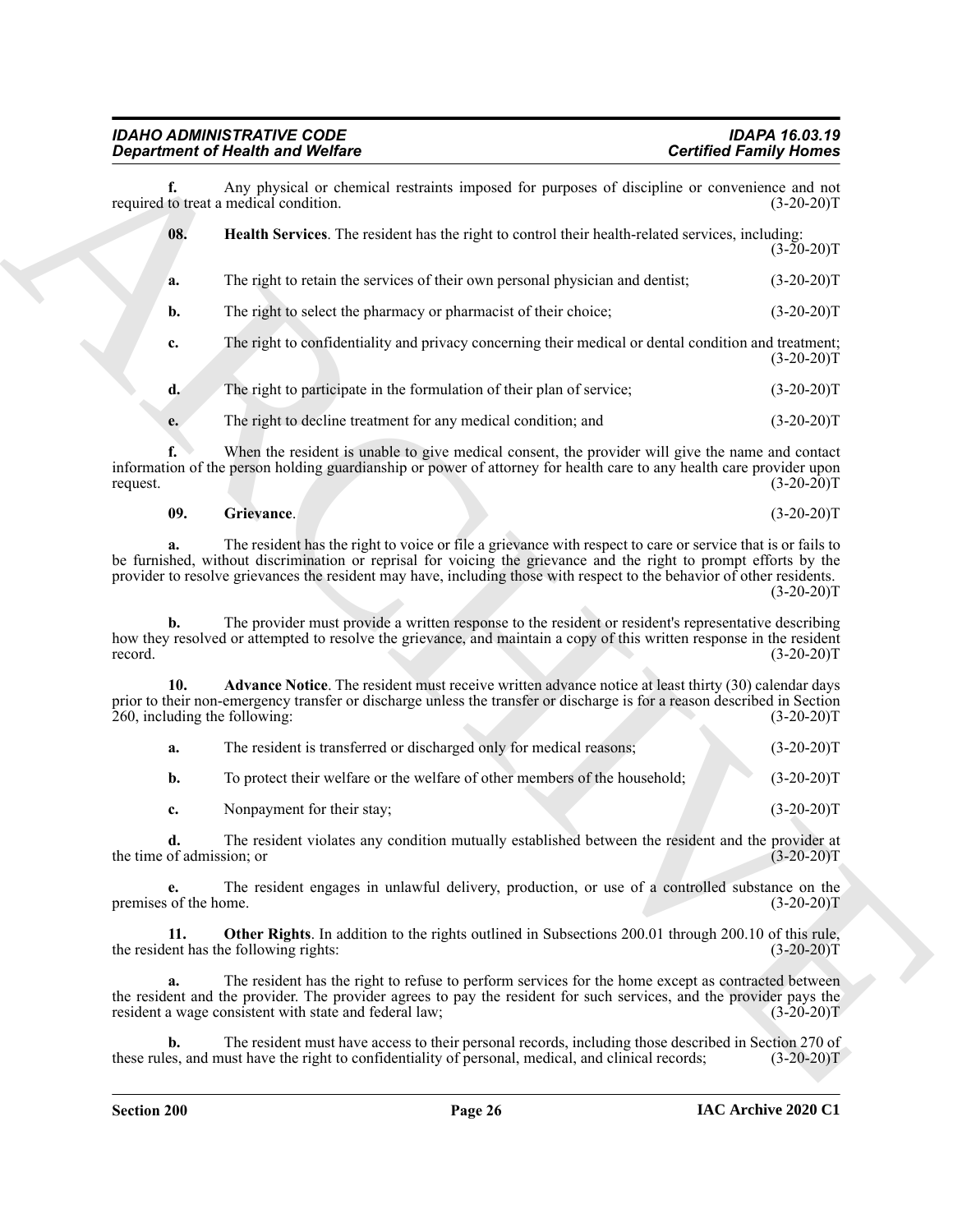| <b>IDAPA 16.03.19</b>         |
|-------------------------------|
| <b>Certified Family Homes</b> |
|                               |

**c.** The resident has the right to practice the religion of their choice or to abstain from religious practice. Residents must also be free from the imposition of the religious practices of others; (3-20-20)T

**d.** The resident has the right to participate in social, religious, and community activities that do not interfere with the rights of other residents in the home; (3-20-20)T

**e.** The resident has the right to examine, upon reasonable request, the results of the most recent inspection of the home conducted by the Department with respect to the home and any plan of correction in effect with respect to the home; (3-20-20)T

**f.** The resident has the right to review a list of other certified family homes that may be available to ir needs in case of transfer; (3-20-20) meet their needs in case of transfer;

**g.** The resident has the right to refuse routine care of a personal nature from any person whom the is uncomfortable receiving such care; (3-20-20) resident is uncomfortable receiving such care;

**h.** The resident has the right to be informed, in writing, regarding the formulation of advance directives as described in Title 39, Chapter 45, Idaho Code; and (3-20-20)T

<span id="page-27-10"></span><span id="page-27-7"></span>**i.** The resident must have any other right established by law. (3-20-20)T

#### <span id="page-27-0"></span>**201. NOTICE OF RESIDENT RIGHTS.**

**Contribute of Newth hand Welfare**<br>
The resulted hand the right to provide the right of the right of the right of the sign of the sign of the sign of the sign of the sign of the sign of the sign of the sign of the sign of **01. Resident Rights Notice**. The provider must inform the resident or their representative, verbally and in writing, at the time of admission to the home, of their legal rights during the stay at the home acknowledged by date and signatures. These rights are found in Section 200 of these rules. The provider must supply a copy of the resident rights policy to the resident or the resident's representative.  $(3-20-20)$ resident rights policy to the resident or the resident's representative.

<span id="page-27-8"></span>**02.** Annual Review of Resident Rights. The provider must review the resident rights policy with the or their representative at least annually including date and signature. (3-20-20) resident or their representative at least annually including date and signature.

<span id="page-27-9"></span>**Documentation of Review**. The provider must retain the signed and dated copy of the policy in the resident's record indicating that the resident or resident's representative has had the opportunity to review the policy.  $(3-20-20)T$ 

#### <span id="page-27-2"></span><span id="page-27-1"></span>**202. ACCESS BY ADVOCATES AND REPRESENTATIVES.**

The provider, substitute caregivers and adult members of the household must permit advocates and representatives of community and legal services programs, whose purposes include rendering assistance without charge to residents, to have access to the home at reasonable times. Advocates and representatives may observe all common areas of the home. Access must be permitted in order for advocates and representatives to provide the following: (3-20-20)T

<span id="page-27-6"></span>**01. Inform Residents of Services**. Visit, talk with and make personal, social and legal services available to all residents. (3-20-20)T

<span id="page-27-5"></span>**02. Inform Residents of Rights**. Inform residents of their rights and entitlements, their corresponding obligations under state, federal, and local laws by distribution of educational materials or discussion in groups and with individuals. (3-20-20)T

<span id="page-27-4"></span>**03. Assist Residents to Secure Rights**. Assist residents in asserting their legal rights regarding claims for public assistance, medical assistance, and social security benefits, as well as in other matters in which residents are aggrieved. This assistance may be provided individually or in a group basis, and may include organizational activity, counseling, and litigation. (3-20-20)T

<span id="page-27-3"></span>**04.** Advise and Represent. Engage in other methods of assisting, advising, and representing residents extend to them the full enjoyment of their rights. (3-20-20) so as to extend to them the full enjoyment of their rights.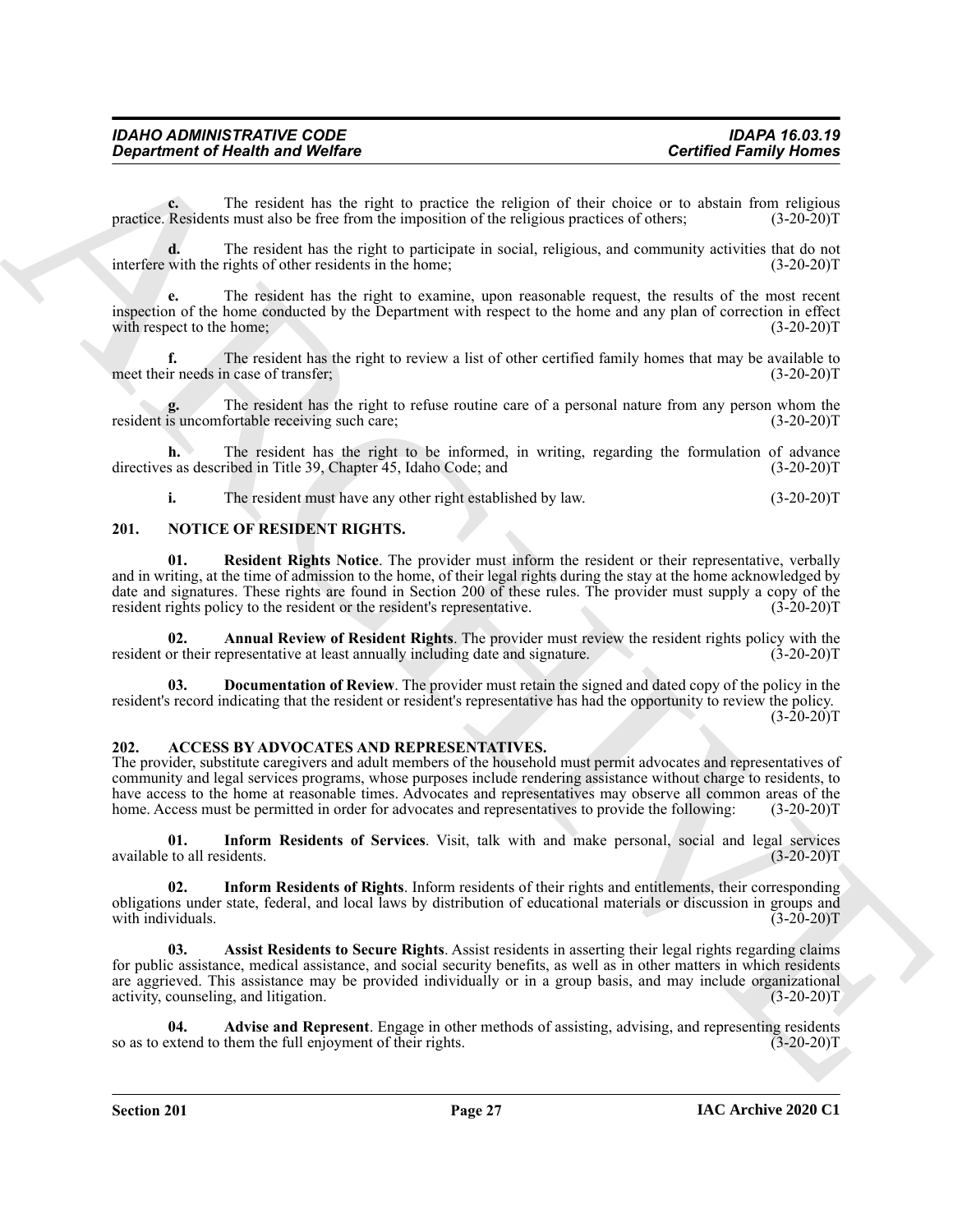#### <span id="page-28-2"></span><span id="page-28-0"></span>**203. -- 209. (RESERVED)**

#### <span id="page-28-9"></span><span id="page-28-4"></span><span id="page-28-3"></span><span id="page-28-1"></span>**210. REPORTING REQUIREMENTS.**

<span id="page-28-6"></span>

| a.             | Within twenty-four (24) hours of the resident's death or disappearance; and                     | $(3-20-20)T$ |
|----------------|-------------------------------------------------------------------------------------------------|--------------|
| b.             | Within three (3) business days following:                                                       | $(3-20-20)T$ |
| $\mathbf{1}$ . | Contact from adult protective services or law enforcement in conjunction with an investigation; | $(3-20-20)T$ |
| ii.            | A visit to an urgent care clinic or emergency room; or                                          | $(3-20-20)T$ |

<span id="page-28-8"></span><span id="page-28-7"></span><span id="page-28-5"></span>

| $\cdots$<br>- 111. | Admission to a hospital. |  | $(3-20-20)T$ |
|--------------------|--------------------------|--|--------------|

|                                       | <b>Department of Health and Welfare</b>                                                                                                                                                                                                                                                                                                                                             | <b>Certified Family Homes</b> |
|---------------------------------------|-------------------------------------------------------------------------------------------------------------------------------------------------------------------------------------------------------------------------------------------------------------------------------------------------------------------------------------------------------------------------------------|-------------------------------|
| 05.                                   | Communicate Privately. Communicate privately and without restrictions with any resident who<br>consents to the communication.                                                                                                                                                                                                                                                       | $(3-20-20)T$                  |
| $203. - 209.$                         | (RESERVED)                                                                                                                                                                                                                                                                                                                                                                          |                               |
| 210.<br>individual for the following: | REPORTING REQUIREMENTS.<br>The provider must report to the regional certifying agent where the home is located or appropriate agency or                                                                                                                                                                                                                                             | $(3-20-20)T$                  |
| 01.                                   | Serious Physical Injury or Death. The provider must report to the appropriate law enforcement<br>agency within four (4) hours when there is reasonable cause to believe that abuse, neglect, or sexual assault has<br>resulted in death or serious physical injury jeopardizing the life, health, or safety of a resident according to Sections<br>39-5303 and 39-5310, Idaho Code. | $(3-20-20)T$                  |
| 02.                                   | Abuse, Neglect, or Exploitation. When the provider has reasonable cause to believe that a<br>vulnerable adult is being or has been abused, neglected, or exploited, they must immediately report this information<br>to the Idaho Commission on Aging or its Area Agencies on Aging, according to Section 39-5303, Idaho Code.                                                      | $(3-20-20)T$                  |
| 03.<br>are as follows:                | Critical Incidents. The provider must notify the certifying agent when a critical incident affects<br>the health or safety of the resident or leads to a change in the resident's condition, including serious illness, accident,<br>elopement, death, or adult protective services or law enforcement contact and investigation. Reporting requirements                            | $(3-20-20)T$                  |
| a.                                    | Within twenty-four (24) hours of the resident's death or disappearance; and                                                                                                                                                                                                                                                                                                         | $(3-20-20)T$                  |
| b.                                    | Within three (3) business days following:                                                                                                                                                                                                                                                                                                                                           | $(3-20-20)T$                  |
| i.                                    | Contact from adult protective services or law enforcement in conjunction with an investigation;                                                                                                                                                                                                                                                                                     | $(3-20-20)T$                  |
| ii.                                   | A visit to an urgent care clinic or emergency room; or                                                                                                                                                                                                                                                                                                                              | $(3-20-20)T$                  |
| iii.                                  | Admission to a hospital.                                                                                                                                                                                                                                                                                                                                                            | $(3-20-20)T$                  |
| 04.                                   | Report of Fire. A separate report on each fire incident occurring within the home, for which a fire<br>extinguisher was discharged or 9-1-1 was contacted, must be submitted to the certifying agent within three (3)<br>business days of the occurrence. The report must include:                                                                                                  | $(3-20-20)T$                  |
| a.                                    | Date of the incident;                                                                                                                                                                                                                                                                                                                                                               | $(3-20-20)T$                  |
| b.                                    | Origin of the fire;                                                                                                                                                                                                                                                                                                                                                                 | $(3-20-20)T$                  |
| c.                                    | Extent of damage;                                                                                                                                                                                                                                                                                                                                                                   | $(3-20-20)T$                  |
| d.                                    | How and by whom the fire was extinguished; and                                                                                                                                                                                                                                                                                                                                      | $(3-20-20)T$                  |
| e.                                    | Injuries or deaths, if any.                                                                                                                                                                                                                                                                                                                                                         | $(3-20-20)T$                  |
| 05.                                   | Additional Criminal Convictions. The provider must immediately report any additional criminal<br>convictions for himself, any other adult living in the home or a substitute caregiver to the certifying agent.                                                                                                                                                                     | $(3-20-20)T$                  |
|                                       |                                                                                                                                                                                                                                                                                                                                                                                     |                               |
| 06.                                   | Notice of Investigations. The provider must immediately report to the certifying agent when they,<br>any other adult living in the home, or a substitute caregiver is charged with or under investigation by law<br>enforcement, adult protection services, or child protection services for:                                                                                       | $(3-20-20)T$                  |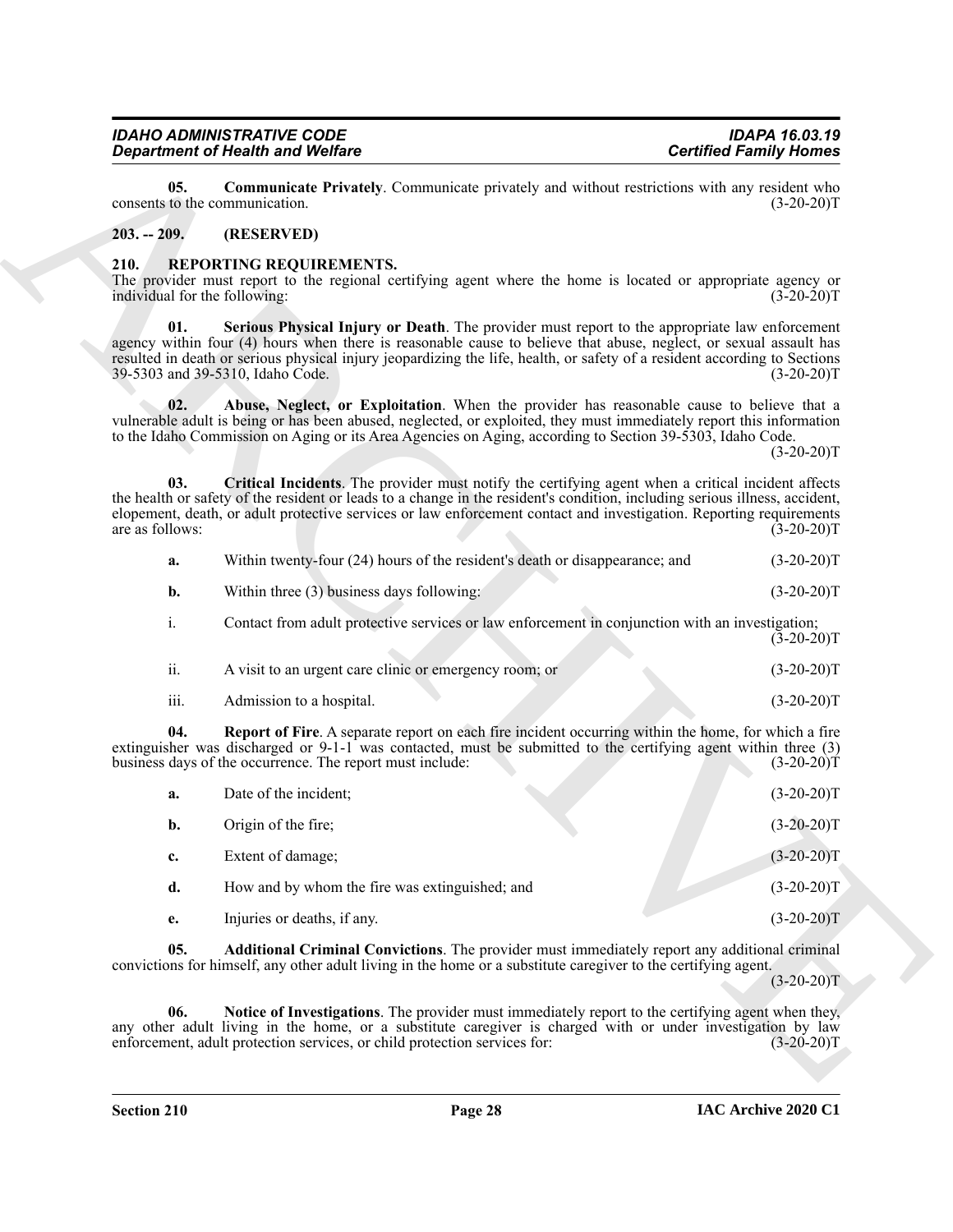| <b>IDAHO ADMINISTRATIVE CODE</b>        | <b>IDAPA 16.03.19</b>         |
|-----------------------------------------|-------------------------------|
| <b>Department of Health and Welfare</b> | <b>Certified Family Homes</b> |
|                                         |                               |

<span id="page-29-3"></span>

| Abuse, neglect, or exploitation of any vulnerable adult or child; | $(3-20-20)T$ |
|-------------------------------------------------------------------|--------------|
| Other criminal conduct: or                                        | $(3-20-20)T$ |

#### <span id="page-29-2"></span><span id="page-29-0"></span>**211. -- 224. (RESERVED)**

#### <span id="page-29-6"></span><span id="page-29-5"></span><span id="page-29-4"></span><span id="page-29-1"></span>**225. UNIFORM ASSESSMENT REQUIREMENTS.**

|                     | <b>Department of Health and Welfare</b>                                                                                                                                                                                                                                                                                                                          | <b>Certified Family Homes</b> |
|---------------------|------------------------------------------------------------------------------------------------------------------------------------------------------------------------------------------------------------------------------------------------------------------------------------------------------------------------------------------------------------------|-------------------------------|
| a.                  | Abuse, neglect, or exploitation of any vulnerable adult or child;                                                                                                                                                                                                                                                                                                | $(3-20-20)T$                  |
| $\mathbf{b}$ .      | Other criminal conduct; or                                                                                                                                                                                                                                                                                                                                       | $(3-20-20)T$                  |
| c.                  | When an adult protection or child protection complaint is substantiated.                                                                                                                                                                                                                                                                                         | $(3-20-20)T$                  |
| 07.                 | Reporting of Funds Managed by the Provider for a Deceased Resident. For funds managed<br>under Section 275 of these rules, the following is required:                                                                                                                                                                                                            | $(3-20-20)T$                  |
| а.                  | On the death of a private-pay resident, the provider must convey the resident's funds, with a final<br>accounting of those funds, to the individual administering the resident's estate within thirty (30) days.                                                                                                                                                 | $(3-20-20)T$                  |
| b.                  | On the death of a publicly funded resident, the provider must convey the resident's funds, with a<br>final accounting of those funds, to the Department within thirty (30) days.                                                                                                                                                                                 | $(3-20-20)T$                  |
| 08.                 | Discharge of a Resident. The provider must immediately notify the certifying agent upon the<br>discharge of any resident from the home.                                                                                                                                                                                                                          | $(3-20-20)T$                  |
| $211. - 224.$       | (RESERVED)                                                                                                                                                                                                                                                                                                                                                       |                               |
| 225.                | UNIFORM ASSESSMENT REQUIREMENTS.                                                                                                                                                                                                                                                                                                                                 |                               |
| 01.                 | State Responsibility for Publicly Funded Residents. The Department will assess residents<br>accessing services through a publicly funded program according to uniform criteria developed to assess all<br>participants within that respective program. Assessment criteria may vary from one program to another, but must be<br>uniform within the same program. | $(3-20-20)T$                  |
|                     |                                                                                                                                                                                                                                                                                                                                                                  |                               |
| 02.                 | Provider Responsibility for Private-Pay Residents. The provider will develop, identify, assess,<br>or direct a uniform needs assessment of each private-pay resident. The uniform needs assessment:                                                                                                                                                              | $(3-20-20)T$                  |
| a.                  | Must be completed no later than fourteen (14) calendar days after admission;                                                                                                                                                                                                                                                                                     | $(3-20-20)T$                  |
| b.<br>occurs first; | Must be reviewed when there is a change in condition, or every twelve (12) months, whichever                                                                                                                                                                                                                                                                     |                               |
| c.                  | Must include:                                                                                                                                                                                                                                                                                                                                                    | $(3-20-20)T$<br>$(3-20-20)T$  |
| i.                  | Identification and background information;                                                                                                                                                                                                                                                                                                                       | $(3-20-20)T$                  |
| ii.                 | Medical diagnosis;                                                                                                                                                                                                                                                                                                                                               | $(3-20-20)T$                  |
| iii.                | Medical and health needs;                                                                                                                                                                                                                                                                                                                                        | $(3-20-20)T$                  |
| iv.                 | Prescriptions, including route of administration, and all over-the-counter medications, supplements,<br>treatments, and special diets, if applicable;                                                                                                                                                                                                            |                               |
| V.                  | Historical and current behavior patterns;                                                                                                                                                                                                                                                                                                                        | $(3-20-20)T$<br>$(3-20-20)T$  |
| vi.                 | Cognitive function;                                                                                                                                                                                                                                                                                                                                              | $(3-20-20)T$                  |
| vii.                | Psychosocial and physical needs of the resident;                                                                                                                                                                                                                                                                                                                 | $(3-20-20)T$                  |
| viii.               | Functional status;                                                                                                                                                                                                                                                                                                                                               | $(3-20-20)T$                  |
| ix.                 | Assessed level of care; and                                                                                                                                                                                                                                                                                                                                      | $(3-20-20)T$                  |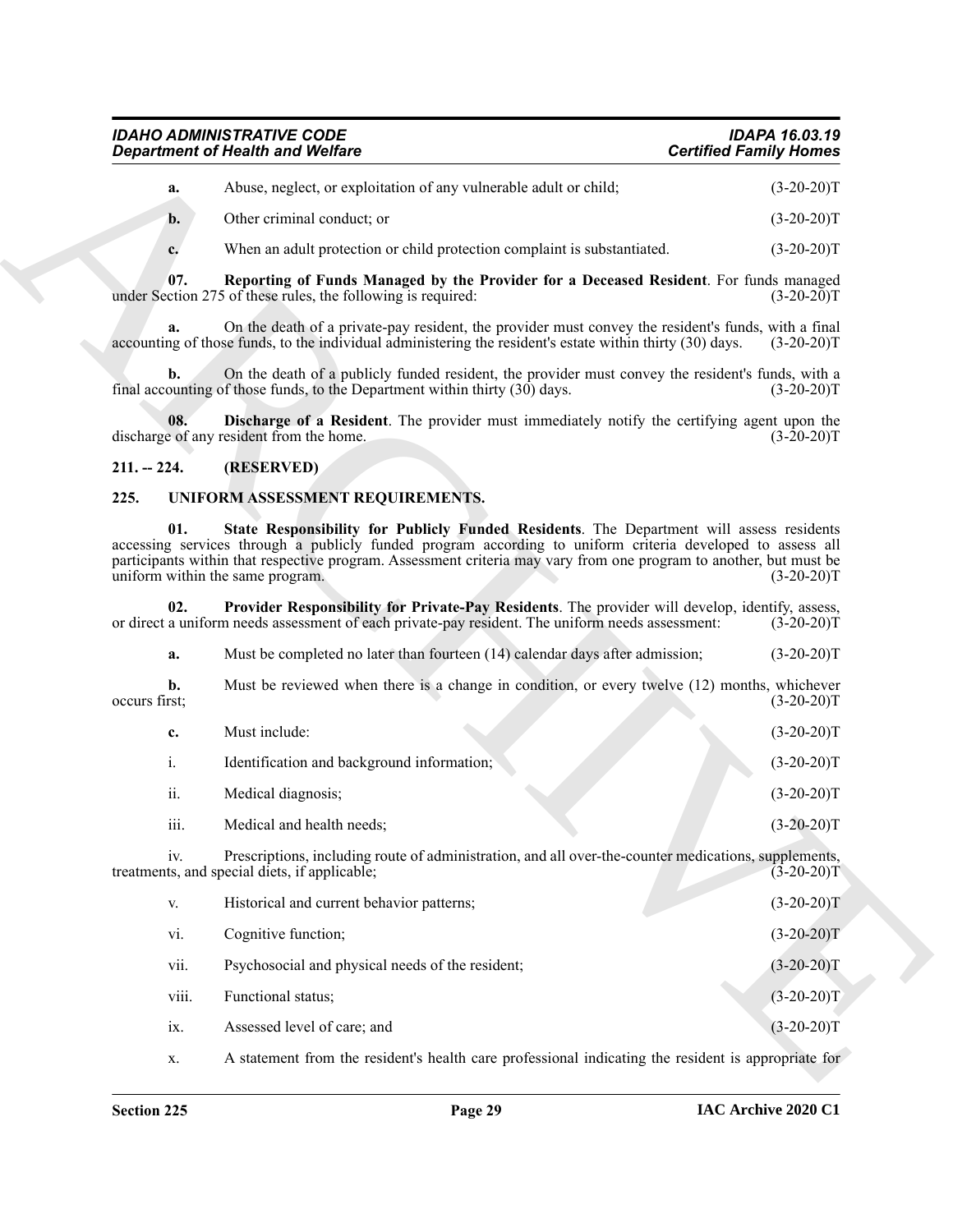#### <span id="page-30-6"></span><span id="page-30-0"></span>**226. -- 249. (RESERVED)**

#### <span id="page-30-3"></span><span id="page-30-2"></span><span id="page-30-1"></span>**250. PLAN OF SERVICE.**

|                                       | <b>Department of Health and Welfare</b>                                                                                                                                                                                                                                                                                                                    | <b>Certified Family Homes</b> |
|---------------------------------------|------------------------------------------------------------------------------------------------------------------------------------------------------------------------------------------------------------------------------------------------------------------------------------------------------------------------------------------------------------|-------------------------------|
| certified family home care.           |                                                                                                                                                                                                                                                                                                                                                            | $(3-20-20)T$                  |
| d.                                    | May be the Department's Uniform Assessment Instrument (UAI) as described in IDAPA 16.03.23,<br>"Uniform Assessments for State-Funded Clients," for a private-pay resident's uniform needs assessment. Upon<br>request by the provider, the Department will provide training in conducting uniform needs assessments. (3-20-20)T                            |                               |
| 03.<br>to care for certain residents. | <b>Results of Assessment</b> . The results of the assessment for both publicly funded and private-pay<br>residents are used to evaluate the ability of the provider to meet the identified resident's needs. The results of the<br>assessment may also be used to determine the need for special training or licenses or certificates that may be required | $(3-20-20)T$                  |
| $226. - 249.$                         | (RESERVED)                                                                                                                                                                                                                                                                                                                                                 |                               |
| 250.                                  | <b>PLAN OF SERVICE.</b><br>The resident must have a plan of service. The plan must identify the resident, describe the services to be provided,<br>and describe how the services will be delivered.                                                                                                                                                        | $(3-20-20)T$                  |
| 01.<br>care professionals, and:       | Core Elements. A resident's plan of service must be based on the orders of the resident's health                                                                                                                                                                                                                                                           | $(3-20-20)T$                  |
| a.                                    | Assessment;                                                                                                                                                                                                                                                                                                                                                | $(3-20-20)T$                  |
| b.                                    | Service needs for activities of daily living;                                                                                                                                                                                                                                                                                                              | $(3-20-20)T$                  |
| c.                                    | Need for limited nursing services;                                                                                                                                                                                                                                                                                                                         | $(3-20-20)T$                  |
| d.                                    | Need for medication assistance;                                                                                                                                                                                                                                                                                                                            | $(3-20-20)T$                  |
| е.                                    | Frequency of needed services;                                                                                                                                                                                                                                                                                                                              | $(3-20-20)T$                  |
| f.                                    | Level of care;                                                                                                                                                                                                                                                                                                                                             | $(3-20-20)T$                  |
| g.                                    | Habilitation and training needs;                                                                                                                                                                                                                                                                                                                           | $(3-20-20)T$                  |
| h.<br>behavior;                       | Behavioral management needs, including identification of situations that trigger inappropriate                                                                                                                                                                                                                                                             | $(3-20-20)T$                  |
|                                       | Dated history and physical from the resident's health care professional reflecting the resident's<br>current health status and conducted no earlier than twelve (12) months prior to admission;                                                                                                                                                            | $(3-20-20)T$                  |
| j.                                    | Admission records;                                                                                                                                                                                                                                                                                                                                         | $(3-20-20)T$                  |
| k.                                    | Community supportive services;                                                                                                                                                                                                                                                                                                                             | $(3-20-20)T$                  |
| $\mathbf{l}$ .                        | Resident's desires;                                                                                                                                                                                                                                                                                                                                        | $(3-20-20)T$                  |
| m.                                    | Resident's need for supervision, including the degree;                                                                                                                                                                                                                                                                                                     | $(3-20-20)T$                  |
| n.                                    | Transfer and discharge requirement; and                                                                                                                                                                                                                                                                                                                    | $(3-20-20)T$                  |
| 0.                                    | Other identified needs.                                                                                                                                                                                                                                                                                                                                    | $(3-20-20)T$                  |
| 02.                                   | <b>Signature and Approval.</b> The provider and the resident or the resident's representative must sign<br>and date the plan of service upon its completion, within fourteen $(14)$ days after the resident's admission. $(3-20-20)T$                                                                                                                      |                               |
| 03.                                   | Developing the Plan. The provider will consult the resident and other individuals identified by the<br>resident in developing the plan of service. Professional staff must be involved in developing the plan if required by                                                                                                                               |                               |

<span id="page-30-5"></span><span id="page-30-4"></span>

|    | Admission records;                                     | $(3-20-20)T$ |
|----|--------------------------------------------------------|--------------|
| k. | Community supportive services;                         | $(3-20-20)T$ |
|    | Resident's desires;                                    | $(3-20-20)T$ |
| m. | Resident's need for supervision, including the degree; | $(3-20-20)T$ |
| n. | Transfer and discharge requirement; and                | $(3-20-20)T$ |
| 0. | Other identified needs.                                | $(3-20-20)T$ |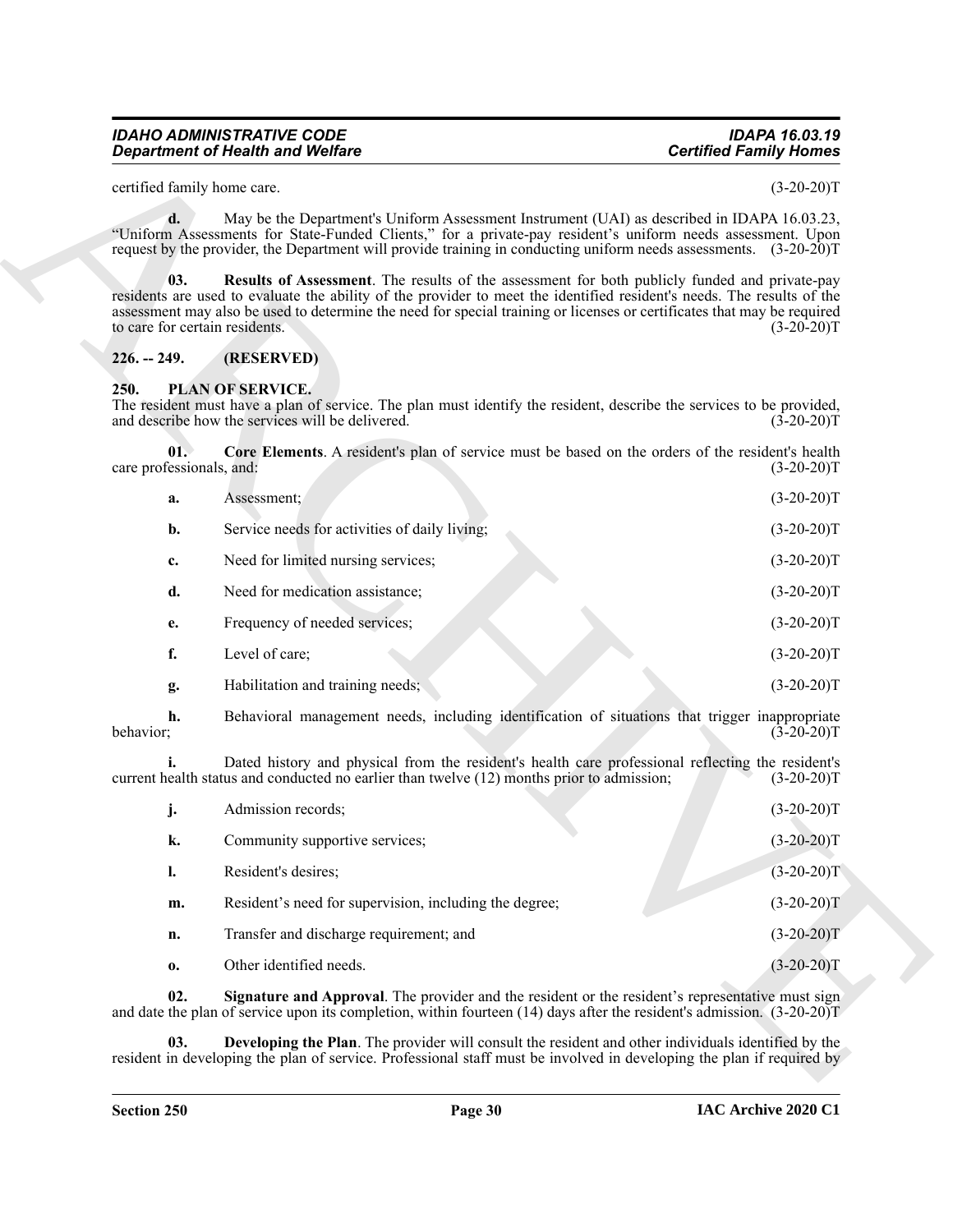<span id="page-31-9"></span>another program. (3-20-20)T

<span id="page-31-7"></span>**04. Resident Choice**. A resident must be given the choice and control of how and what services the or external vendors will provide to the extent the resident can make choices. (3-20-20) provider or external vendors will provide to the extent the resident can make choices.

**Contribute of Nearly was Wedfare<br>
Contribute Charles Contribute the system of the system of the system of the system of the system of the system of the system of the system of the system of the system of the system of th 05. Copy of the Plan**. Signed copies of the plan of service must be placed in the resident's file, given to the resident, and given to their representative, if applicable, no later than fourteen (14) days after admission. For a resident receiving services through a publicly-funded program, the copy of the plan must indicate that it has been approved by the Department. (3-20-20)T

<span id="page-31-6"></span>**06. Changes to the Plan**. A record must be made of any changes to the plan or when the provider is unable to provide services outlined in the plan of service. When changes to the plan are made, the resident or<br>resident's representative and the provider must sign and date the changes. (3-20-20) resident's representative and the provider must sign and date the changes.

<span id="page-31-8"></span>**07.** Periodic Review. The next scheduled date of review must be documented in the plan of service. The plan of service should be reviewed as necessary but must be reviewed at least every twelve (12) months.

 $(3-20-20)T$ 

#### <span id="page-31-0"></span>**251. – 259. (RESERVED)**

#### <span id="page-31-2"></span><span id="page-31-1"></span>**260. ADMISSIONS.**

According to Section 39-3507, Idaho Code, the provider must only admit or retain residents in the home for whom they have the training, appropriate skills, and time to provide adequate care. The provider must be able to provide the levels of service or types of service required for each resident admitted to the home. (3-20-20)T

**01. Prior Approval Required**. The provider must obtain approval from the Department for each admission prior to the prospective resident moving into the home. The following must be provided to the regional certifying agent where the home is located to aid the Department in making its determination: (3-20-20)T certifying agent where the home is located to aid the Department in making its determination:

<span id="page-31-5"></span>

| Name, gender and date of birth of the prospective resident;<br>а. | $(3-20-20)T$ |
|-------------------------------------------------------------------|--------------|
|-------------------------------------------------------------------|--------------|

**b.** The contemplated date of admittance of the prospective resident into the home;  $(3-20-20)T$ 

**c.** The prospective resident's history and physical from their health care professional, conducted is previous twelve (12) month period reflecting their current health status; (3-20-20) within the previous twelve  $(12)$  month period reflecting their current health status;

**d.** A list of the resident's current medications and treatments from their health care professional;  $(3-20-20)T$ 

**e.** Contact information for the resident's health care professionals; (3-20-20)T

**f.** Contact information for the prospective resident's representative, if applicable; (3-20-20)T

**g.** The resident's plan of service from another health care setting, or any such plan of service conducted for the resident within the previous six (6) months, if one exists, when the resident transfers to the home<br>from another health care setting; and (3-20-20) from another health care setting; and

Other information requested by the Department relevant to the appropriateness of the admission ability to provide adequate care.  $(3-20-20)$ T and the provider's ability to provide adequate care.

<span id="page-31-4"></span>**02.** Notification. Within five (5) business days of receipt of the documents listed in Subsection 260.01 of this rule, the Department will notify the provider verbally or in writing whether the proposed admission is approved or denied. When verbal notification is given, the Department will provide follow-up written communication to the provider stating the approval or denial within ten (10) business days. (3-20-20)T

<span id="page-31-3"></span>**Emergency Admission**. The provider may not accept an emergency admission without prior approval from the Department except under the following conditions: (3-20-20)T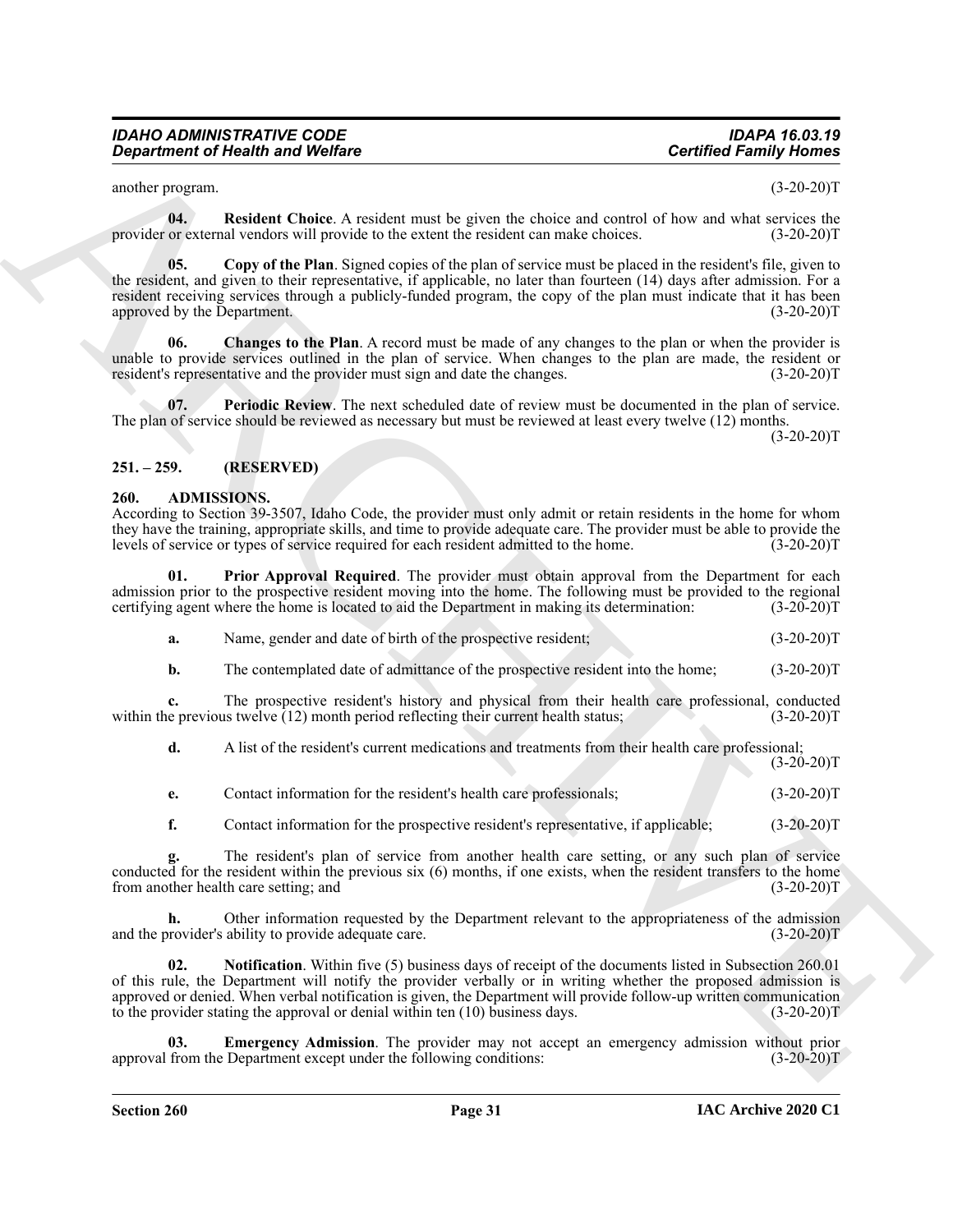| <b>IDAHO ADMINISTRATIVE CODE</b>        | <b>IDAPA 16.03.19</b>         |
|-----------------------------------------|-------------------------------|
| <b>Department of Health and Welfare</b> | <b>Certified Family Homes</b> |

**a.** The provider may make a conditional admission when they reasonably believe they have the ability to provide adequate care to the resident when the request for an emergency placement occurs after normal business hours and the provider is unable to contact the Department for prior approval. The provider must notify the resident or their representative that the admission is conditional upon Department approval. (3-20-20)T

**b.** The provider must notify the regional certifying agent where the home is located the next business making a conditional admission. (3-20-20) day after making a conditional admission.

**c.** The provider must follow the regular admission process described in Subsection 260.01 of this rule within two (2) business days of making a conditional admission. The Department may deny the placement and require the resident to transfer when there is reasonable cause to believe the provider lacks the ability to provide adequate care. (3-20-20) adequate care.

General relations of the provide mass are consistent about the the provide mass are consistent about the stationary of the stationary in the stationary of the stationary of the stationary of the stationary of the stationa **04. Admission Agreement**. At the time of admission to a certified family home, the provider and the resident or resident's representative, if applicable, must enter into an admission agreement. The agreement must be in writing and must be signed and dated by both parties. The agreement must, in itself or by reference to the resident's plan of service, include at least the following: (3-20-20)T

<span id="page-32-0"></span>**a.** Whether or not the resident will assume responsibility for their own medication; (3-20-20)T

**b.** The provider must have a plan in place for steps the provider will take if the resident is not able to their own self-preservation. (3-20-20) carry out their own self-preservation.

**c.** Whether or not the provider will accept responsibility for the resident's funds;  $(3-20-20)T$ 

**d.** How a partial month's refund will be managed; (3-20-20)T

**e.** Responsibility for valuables belonging to the resident and provision for the return of a resident's valuables should the resident leave the home; (3-20-20)T

**f.** Amount of liability coverage provided by the homeowner's or renter's insurance policy and whether the insurance policy covers the resident's personal belongings; (3-20-20)T

Written notice of at least thirty (30) calendar days as agreed to in the admission agreement prior to discharge on the part of either party or transfer, when the transfer is not for medical reasons or for the resident's welfare or the welfare of others, or when the discharge is not for a situation described in Subsection 260.05.b. of this rule; (3-20-20)T

**h.** Conditions under which an emergency temporary placement will be made as described under on 260.06 of this rule: (3-20-20) Subsection 260.06 of this rule;

Signed permission to provide pertinent information from the resident's record to a hospital, nursing and assisted living facility, or other certified family home; (3-20-20)<sup>T</sup> home, residential and assisted living facility, or other certified family home;

**j.** Responsibility to obtain consent for medical procedures including the name, address, and telephone number of the guardian or power of attorney for health care for any resident who is unable to make their own medical decisions; (3-20-20)T

**k.** Resident responsibilities as appropriate; (3-20-20)T

**l.** Amount the provider will charge the resident for room, utilities and three (3) daily meals on a monthly basis, and if the resident is private-pay or has a share of cost, a separately listed amount the provider will charge for care on a monthly basis; (3-20-20)T

Written notice of at least fifteen (15) calendar days as agreed to in the admission agreement prior to the provider changing the charges to the resident as described in Subsection 260.04.l. of this rule; (3-20-20)T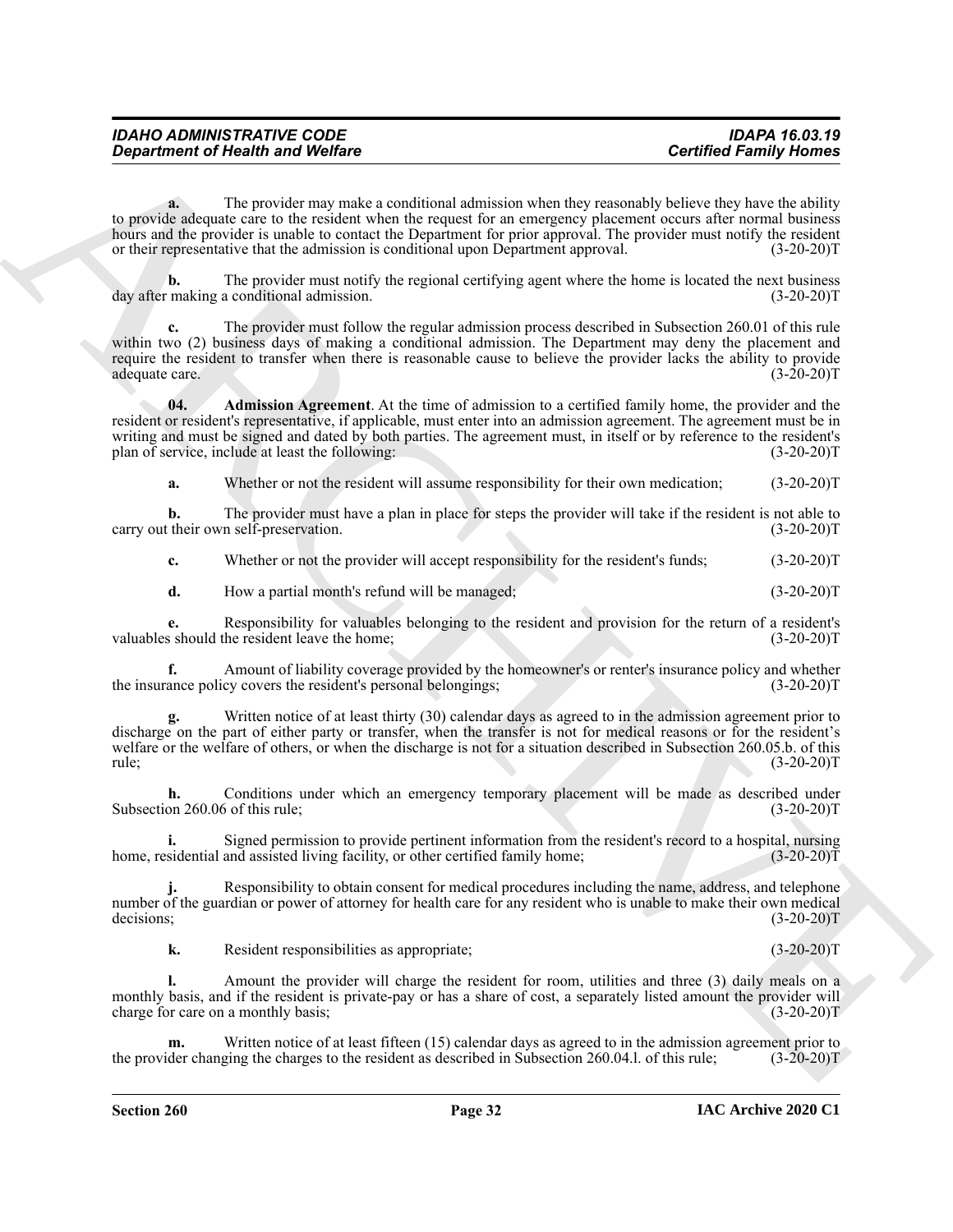<span id="page-33-3"></span><span id="page-33-2"></span><span id="page-33-1"></span><span id="page-33-0"></span>

|                                  | <b>Department of Health and Welfare</b>                                                                                                                                                                                                                                                                                                                                                                                                                                                                             | <b>Certified Family Homes</b> |
|----------------------------------|---------------------------------------------------------------------------------------------------------------------------------------------------------------------------------------------------------------------------------------------------------------------------------------------------------------------------------------------------------------------------------------------------------------------------------------------------------------------------------------------------------------------|-------------------------------|
| n.                               | Protections that address eviction processes and appeals comparable to those provided under Idaho<br>landlord tenant law. The admission agreement must either:                                                                                                                                                                                                                                                                                                                                                       | $(3-20-20)T$                  |
| $\mathbf{i}$ .                   | Adopt the eviction and appeal processes as described in Title 6, Chapter 3, Idaho Code; or                                                                                                                                                                                                                                                                                                                                                                                                                          | $(3-20-20)T$                  |
| 11.                              | Adopt the eviction and appeal processes as described in the version of the admission agreement<br>provided by the Department; and                                                                                                                                                                                                                                                                                                                                                                                   | $(3-20-20)T$                  |
| $\mathbf{0}$<br>rules.           | Additional conditions as agreed upon by both parties but consistent with the requirements of these                                                                                                                                                                                                                                                                                                                                                                                                                  | $(3-20-20)T$                  |
| 05.<br>the following conditions: | Termination of Admission Agreement. The admission agreement must only be terminated under                                                                                                                                                                                                                                                                                                                                                                                                                           | $(3-20-20)T$                  |
|                                  | The provider or the resident, or the resident's representative, if applicable, provides the other party<br>at least thirty (30) calendar days' written notice as agreed to in the admission agreement; or                                                                                                                                                                                                                                                                                                           | $(3-20-20)T$                  |
| b.                               | A three (3) day written notice may be given by the provider to the resident or the resident's<br>representative, if applicable, when any of the following occur, subject to the appeal process required under<br>Subsection 260.04.n. of this rule:                                                                                                                                                                                                                                                                 | $(3-20-20)T$                  |
| i.                               | Nonpayment of the resident's bill identified in Subsection 260.04.1. of this rule;                                                                                                                                                                                                                                                                                                                                                                                                                                  | $(3-20-20)T$                  |
| ii.                              | The resident violates written conditions as mutually established between the resident and the<br>provider at the time of admission; or                                                                                                                                                                                                                                                                                                                                                                              | $(3-20-20)T$                  |
| iii.<br>premises of the home.    | The resident engages in the unlawful delivery, production, or use of a controlled substance on the                                                                                                                                                                                                                                                                                                                                                                                                                  | $(3-20-20)T$                  |
| 06.                              | Emergency Temporary Placement. The admission agreement will remain in force and effect,<br>excluding the provider's responsibility for care and the charge to the resident for such care as identified in Subsection<br>260.04.1. of this rule, while the resident is temporarily transferred from the home to another care setting on an<br>emergency basis unless either party terminates the agreement as described in Subsection 260.05 of this rule. An<br>emergency temporary placement must only occur when: | $(3-20-20)T$                  |
| a.                               | The resident's mental or physical condition deteriorates to a level requiring evaluation or services<br>that cannot be met by the provider or reasonably accommodated by the home; or                                                                                                                                                                                                                                                                                                                               | $(3-20-20)T$                  |
| b.<br>trom harm.                 | Emergency conditions requiring the resident to transfer out of the home without thirty (30) calendar<br>days' written notice to protect the resident or other residents, the provider, or other individuals living in the home                                                                                                                                                                                                                                                                                      | $(3-20-20)T$                  |
| 07.                              | <b>Discharge Procedure</b> . The provider must immediately notify the Department upon the transfer or<br>discharge of the resident according to Section 210 these rules.                                                                                                                                                                                                                                                                                                                                            | $(3-20-20)T$                  |
| 08.                              | Return of Resident's Possessions. The provider must document the return of the resident's<br>personal possessions to the resident or resident's representative as agreed in the admission agreement according to<br>Subsection 260.04.e. of this rule:                                                                                                                                                                                                                                                              | $(3-20-20)T$                  |
| a.                               | Return immediately upon discharge:                                                                                                                                                                                                                                                                                                                                                                                                                                                                                  | $(3-20-20)T$                  |
| i.                               | All personal funds belonging to the resident; and                                                                                                                                                                                                                                                                                                                                                                                                                                                                   | $(3-20-20)T$                  |
| ii.                              | Any medication, supplement, or treatment belonging to the resident;                                                                                                                                                                                                                                                                                                                                                                                                                                                 | $(3-20-20)T$                  |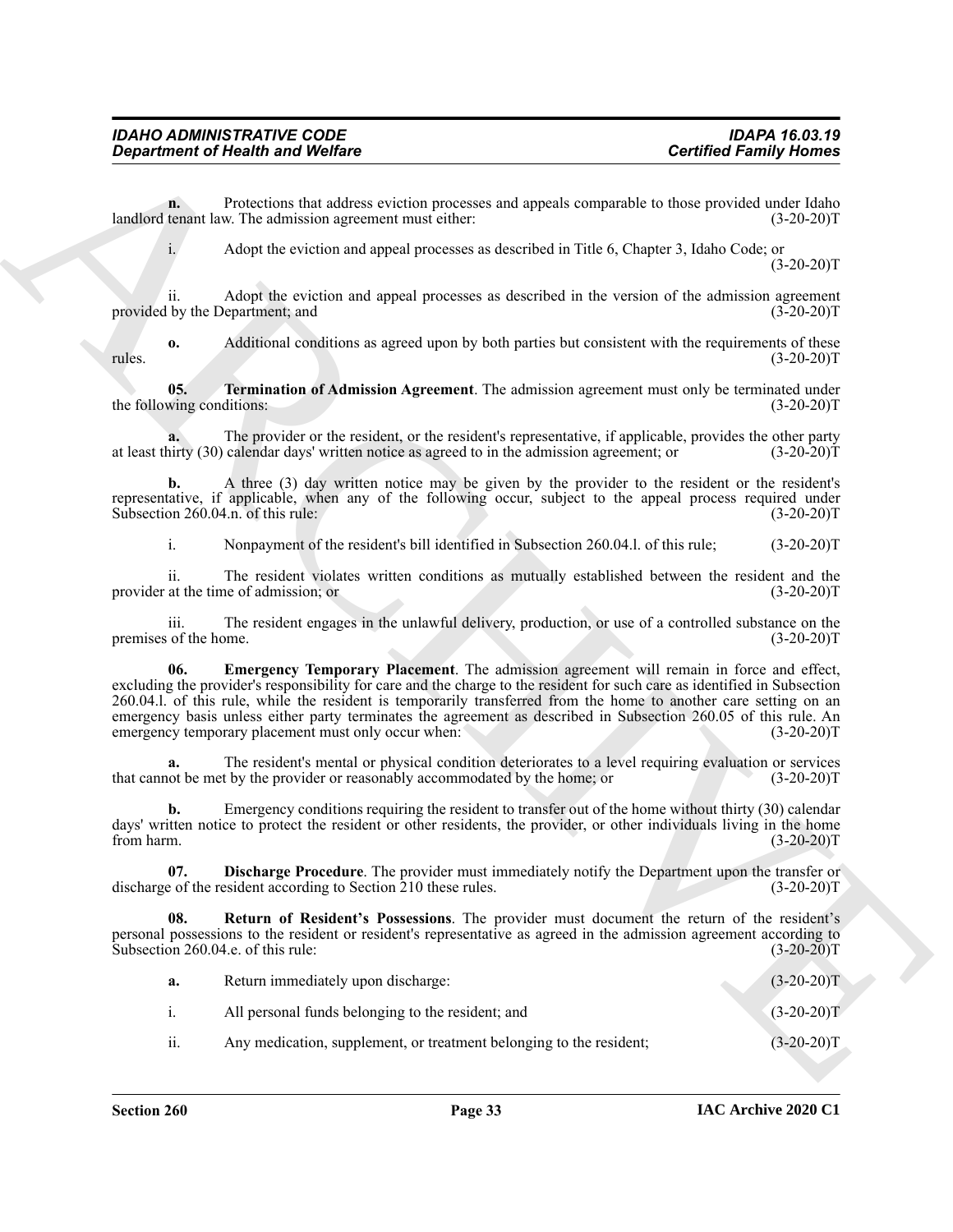|                               | <b>IDAHO ADMINISTRATIVE CODE</b><br><b>Department of Health and Welfare</b>                                                                                                                                                                                                                                                                                                                                                                                                                                                                                                                                                          | <b>IDAPA 16.03.19</b><br><b>Certified Family Homes</b> |
|-------------------------------|--------------------------------------------------------------------------------------------------------------------------------------------------------------------------------------------------------------------------------------------------------------------------------------------------------------------------------------------------------------------------------------------------------------------------------------------------------------------------------------------------------------------------------------------------------------------------------------------------------------------------------------|--------------------------------------------------------|
| b.                            | Return within three (3) business days:                                                                                                                                                                                                                                                                                                                                                                                                                                                                                                                                                                                               | $(3-20-20)T$                                           |
|                               | If the provider, their relative, or any other member of the household was managing the resident's<br>funds, a copy of the final accounting of the resident's funds;                                                                                                                                                                                                                                                                                                                                                                                                                                                                  | $(3-20-20)T$                                           |
| ii.                           | All resident belongings as indicated on their belongings inventory; and                                                                                                                                                                                                                                                                                                                                                                                                                                                                                                                                                              | $(3-20-20)T$                                           |
| iii.                          | Any other items belonging solely to the resident, including personal documents.                                                                                                                                                                                                                                                                                                                                                                                                                                                                                                                                                      | $(3-20-20)T$                                           |
| $261. - 269.$                 | (RESERVED)                                                                                                                                                                                                                                                                                                                                                                                                                                                                                                                                                                                                                           |                                                        |
| 270.                          | <b>RESIDENT RECORDS.</b><br>The provider must maintain records for each resident admitted to the home as provided in this rule.                                                                                                                                                                                                                                                                                                                                                                                                                                                                                                      | $(3-20-20)T$                                           |
| 01.                           | Admission Records. Records required for admission to the home must be maintained, updated,<br>and kept confidential. The availability of the records without the consent of the resident, subject to IDAPA 16.05.01,<br>"Use and Disclosure of Department Records," is limited to the resident and resident's representative, the provider,<br>substitute caregivers, the resident's health care professionals, and representatives of the Department including<br>certifying agents. All entries must be accurate and reflect updated information as changes occur, recorded legibly in<br>ink, signed and dated, and must include: | $(3-20-20)T$                                           |
| a.                            | The resident's full legal name;                                                                                                                                                                                                                                                                                                                                                                                                                                                                                                                                                                                                      | $(3-20-20)T$                                           |
| b.                            | The resident's permanent address if other than the home;                                                                                                                                                                                                                                                                                                                                                                                                                                                                                                                                                                             | $(3-20-20)T$                                           |
| c.                            | The resident's marital status and sex;                                                                                                                                                                                                                                                                                                                                                                                                                                                                                                                                                                                               | $(3-20-20)T$                                           |
| d.                            | The resident's place and date of birth;                                                                                                                                                                                                                                                                                                                                                                                                                                                                                                                                                                                              | $(3-20-20)T$                                           |
| e.                            | The name, address, and telephone number of an individual identified by the resident or the<br>resident's representative who should be contacted in the event of an emergency or death of the resident; (3-20-20)T                                                                                                                                                                                                                                                                                                                                                                                                                    |                                                        |
| f.                            | The resident's personal health care professionals;                                                                                                                                                                                                                                                                                                                                                                                                                                                                                                                                                                                   | $(3-20-20)T$                                           |
| g.                            | Admission date and name of the person who completed the admission form;                                                                                                                                                                                                                                                                                                                                                                                                                                                                                                                                                              | $(3-20-20)T$                                           |
| h.                            | Results of a history and physical examination performed by a health care professional reflecting the<br>resident's current health status and conducted no earlier than twelve (12) months prior to admission;                                                                                                                                                                                                                                                                                                                                                                                                                        | $(3-20-20)T$                                           |
|                               | A list of medications, treatments, and special diets, if any, prescribed for the resident and signed<br>and dated by their health care professional;                                                                                                                                                                                                                                                                                                                                                                                                                                                                                 | $(3-20-20)T$                                           |
| j.                            | Religious affiliation if the resident so chooses to disclose;                                                                                                                                                                                                                                                                                                                                                                                                                                                                                                                                                                        | $(3-20-20)T$                                           |
| k.<br>hobbies, and interests; | Social information, obtained by the provider from the resident or resident's relatives, service<br>coordinator, legal guardian or conservator, or other knowledgeable individuals to include the resident's social history,                                                                                                                                                                                                                                                                                                                                                                                                          | $(3-20-20)T$                                           |
| 1.                            | The written admission agreement as described in Section 260 of these rules;                                                                                                                                                                                                                                                                                                                                                                                                                                                                                                                                                          | $(3-20-20)T$                                           |
| $\mathbf{m}$                  | A signed copy of the resident rights policy as described in Section 200 of these rules;                                                                                                                                                                                                                                                                                                                                                                                                                                                                                                                                              | $(3-20-20)T$                                           |
| n.                            | A copy of the resident's assessment as described in Section 225 of these rules;                                                                                                                                                                                                                                                                                                                                                                                                                                                                                                                                                      | $(3-20-20)T$                                           |
| 0.                            | A copy of the resident's signed and dated plan of service as described in Section 250 of these rules;                                                                                                                                                                                                                                                                                                                                                                                                                                                                                                                                | $(3-20-20)T$                                           |
|                               |                                                                                                                                                                                                                                                                                                                                                                                                                                                                                                                                                                                                                                      |                                                        |

<span id="page-34-3"></span><span id="page-34-2"></span><span id="page-34-1"></span><span id="page-34-0"></span>

| а. | The resident's full legal name;                          | $(3-20-20)T$ |
|----|----------------------------------------------------------|--------------|
| b. | The resident's permanent address if other than the home; | $(3-20-20)T$ |
| c. | The resident's marital status and sex;                   | $(3-20-20)T$ |
|    | The resident's place and date of birth;                  | $(3-20-20)T$ |

|  | The resident's personal health care professionals: |  |  |  | $(3-20-20)T$ |
|--|----------------------------------------------------|--|--|--|--------------|
|--|----------------------------------------------------|--|--|--|--------------|

| Admission date and name of the person who completed the admission form: | $(3-20-20)T$ |
|-------------------------------------------------------------------------|--------------|
|-------------------------------------------------------------------------|--------------|

|  | The written admission agreement as described in Section 260 of these rules; | $(3-20-20)T$ |
|--|-----------------------------------------------------------------------------|--------------|
|  |                                                                             |              |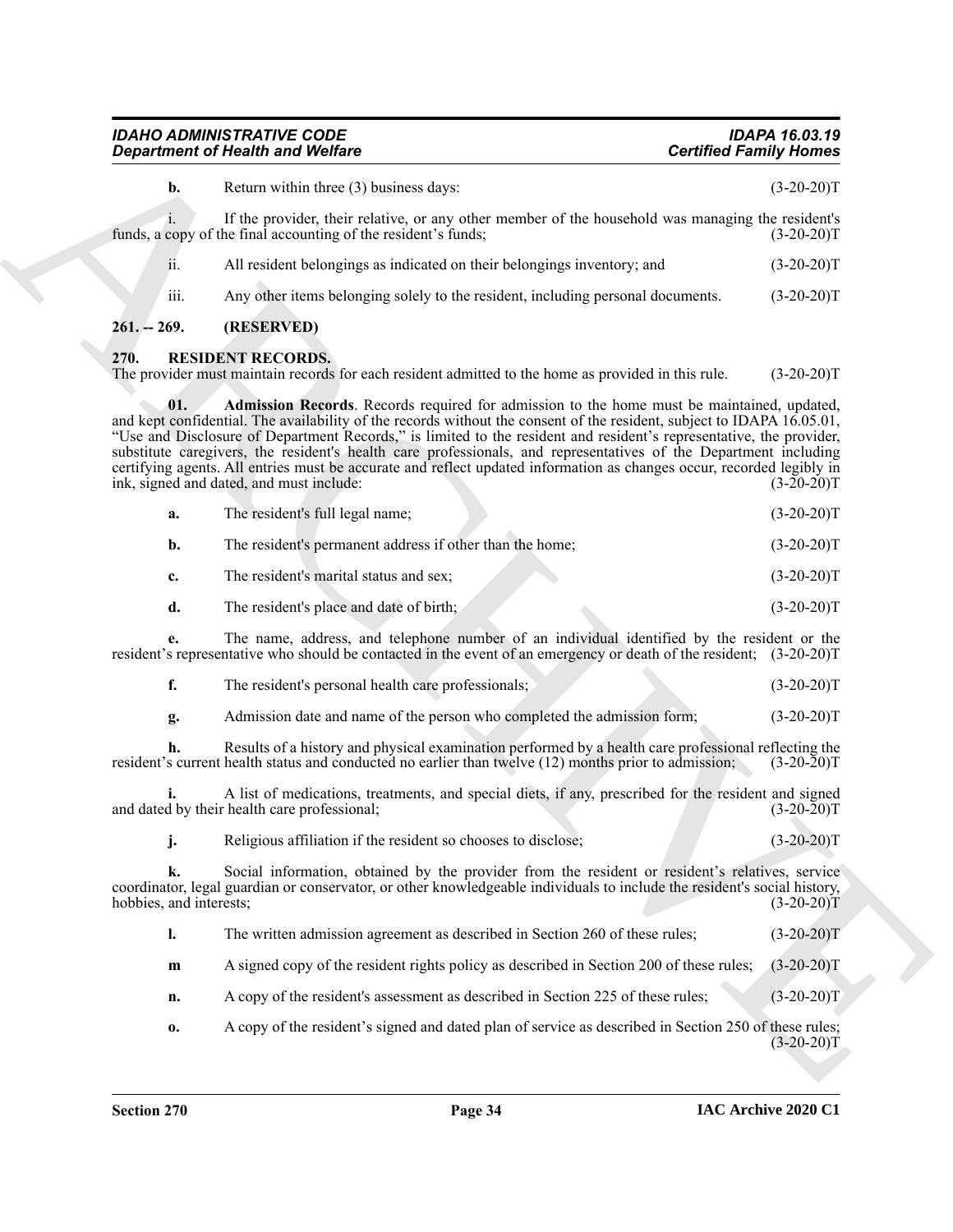| <b>IDAHO ADMINISTRATIVE CODE</b>        | <b>IDAPA 16.03.19</b>         |
|-----------------------------------------|-------------------------------|
| <b>Department of Health and Welfare</b> | <b>Certified Family Homes</b> |

**p.** An inventory of the resident's belongings that may consist of photographs or a written descriptive list. The resident or the resident's representative may inventory any personal possession they so choose and expect returned upon the resident's transfer or discharge from the home. The belongings inventory may be updated at any time but must be updated at least annually; (3-20-20)T

**q.** Information about any specific health problems of the resident that may be useful in a medical  $cy$ ; (3-20-20) emergency; (3-20-20)T

**r.** Any other health-related, emergency, or pertinent information that the resident requests the to keep on record; (3-20-20) provider to keep on record;

If the resident has a representative, a copy of the document giving the representative legal authority f the resident, including guardianship or power of attorney for healthcare decisions; (3-20-20)<sup>T</sup> to act on behalf of the resident, including guardianship or power of attorney for healthcare decisions;

**t.** Contact name, address, and telephone number of any individual or agency providing supportive to the resident; and  $(3-20-20)T$ services to the resident; and

<span id="page-35-5"></span>**u.** Signed copy of any care plan that is prepared for the resident by an outside service provider.

 $(3-20-20)T$ 

**02. Ongoing Resident Records**. Records must be kept by the provider for services to the resident accurate and updated information as services are rendered, including: (3-20-20) showing accurate and updated information as services are rendered, including:

**a.** Any incident or accident occurring while the resident is living in the home and the provider's response. If the incident or accident occurs while the resident is receiving supportive services, the provider must obtain a written report of the event from the service provider; (3-20-20) obtain a written report of the event from the service provider;

**b.** The provider's written response to any grievance as described in Section 200 of these rules;  $(3-20-20)T$ 

**c.** Notes from the licensed nurse, home health agency, physical therapist, or any other service s, documenting the services provided to the resident at each visit to the home; (3-20-20) providers, documenting the services provided to the resident at each visit to the home;

**d.** Documentation of significant changes in the resident's physical or mental status, and the provider's  $(3-20-20)T$ response; (3-20-20)T

**e.** When the provider, a relative of the provider, or an individual living in the home other than the resident manages the resident's funds, financial accounting records for such funds as described in Section 275 of these rules; and  $(3-20-20)T$ 

<span id="page-35-4"></span>**f.** Medication records as required in Sections 400 through 402 of these rules, as applicable.

 $(3-20-20)T$ 

**03. Maintenance of Resident Records**. All records of services delivered by the provider must be maintained in the home for at least five (5) years from the date of service. (3-20-20)T

#### <span id="page-35-0"></span>**271. -- 274. (RESERVED)**

#### <span id="page-35-2"></span><span id="page-35-1"></span>**275. RESIDENT FUNDS AND FINANCIAL RECORDS.**

<span id="page-35-3"></span>**01. Resident Funds Policy**. Each provider must possess and implement a policy and procedure outlining how the resident's funds will be managed. This policy and procedure must include the following:

Gegardment of Health with Wolfers<br>
and Northern Street Health with the space of the space of the space of the space of the space of the space of<br>
the space of the space of the space of the space of the space of the space  $(3-20-20)T$ **a.** Statement of whether the provider will or will not manage resident funds.  $(3-20-20)T$ **b.** When the resident leaves the home under any circumstances, the provider must:  $(3-20-20)T$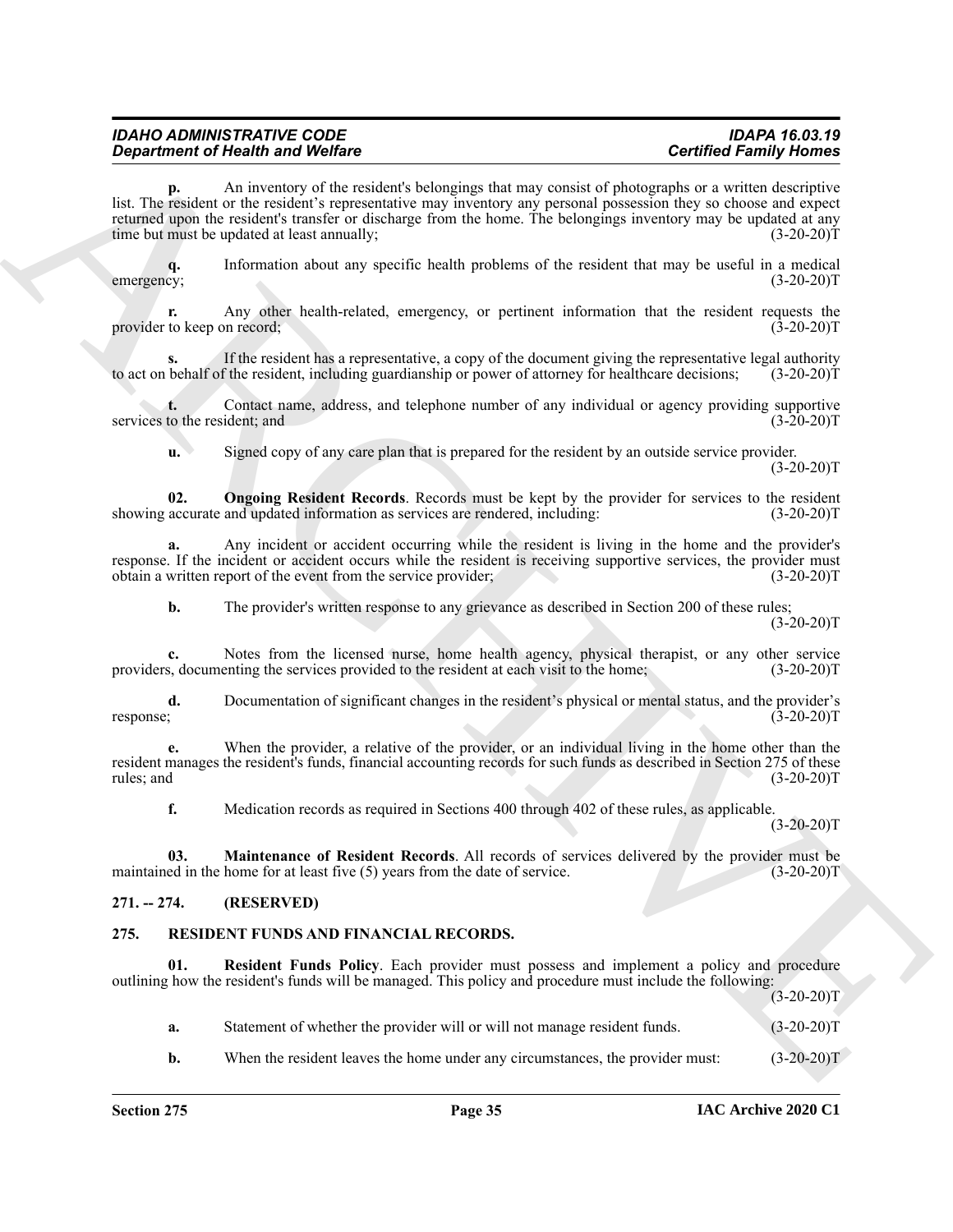i. Only retain room and board funds prorated to the last day of the notice period as specified in the admission agreement, or upon the resident moving from the home, whichever is later; (3-20-20)T

ii. Immediately return all remaining resident funds to the resident or to the resident's representative as specified in the admission agreement according to Section 260 of these rules; and  $(3{\text -}20{\text -}20)$ T

iii. Only use the resident's funds for that resident's expenses until a new payee is appointed.

 $(3-20-20)T$ 

**c.** Prohibit personal loans to the resident from the provider, provider's relatives, and other members of the household unless the loan is from a relative of the resident. When such a loan is made, the provider must:

 $(3-20-20)T$ 

i. Ensure the terms of the loan are described in a written contract signed by the resident or resident's (3-20-20) representative;

ii. Maintain a copy of the loan contract in the resident's record; and (3-20-20)T

<span id="page-36-0"></span>iii. Immediately update documentation of repayments towards the loan. (3-20-20)T

**Contribute of Newthern Solution** and Wedlfare<br>
Contribute Solution and beach process to the last of states process of the context process of the contribute of the states process of the context process of the context proc **02. Managing Resident Funds**. When the resident's funds are turned over to the provider for any purpose other than payment for services allowed under these rules, or if the provider, their relative, or an individual living in the home acts as the resident's payee, the provider is deemed to be managing the resident's funds. The provider who manages a resident's funds must: (3-20-20)T

**a.** Establish a separate account at a financial institution for each resident to which use of the resident's (3-20-20) T<br>(3-20-20) funds may be reconciled by means of a financial statement;

**b.** Prohibit commingling of the resident's funds with the funds of any other person, including funds from the resident; (3-20-20) borrowing funds from the resident;

**c.** Upon request, notify the resident or the resident's representative the amount of the resident's funds in their account that are available for their use; (3-20-20)T

**d.** Charge the resident the amount agreed upon in the admission agreement as described in Section ese rules for their certified family home services on a monthly basis from their funds: (3-20-20) 260 of these rules for their certified family home services on a monthly basis from their funds;

**e.** Maintain accounting documentation, including financial statements, receipts and ledgers, for all financial transactions in excess of five dollars (\$5) in which the resident's funds were used. A separate transaction record must be maintained for each resident; (3-20-20) T

**f.** Restore funds to the resident if the provider cannot produce proper accounting records of resident's funds or property, including receipts for purchases made using the resident's personal funds. Restitution of the funds to the resident is a condition for continued operation of the home; (3-20-20)T

Not require the resident to purchase goods or services from or for the home other than those designated in Section 260 of these rules; (3-20-20)T

**h.** Provide the resident, their legal guardian, their representative with financial power of attorney, and conservator access to the resident's funds; (3-20-20)T

**i.** On the death of a private-pay resident, convey the resident's funds with a final accounting of those funds to the individual administering the resident's estate; within thirty (30) days as described in Section 210 of these rules; (3-20-20) rules;  $(3-20-20)T$ 

**j.** On the death of a publicly-funded resident, convey the resident's funds, with a final accounting of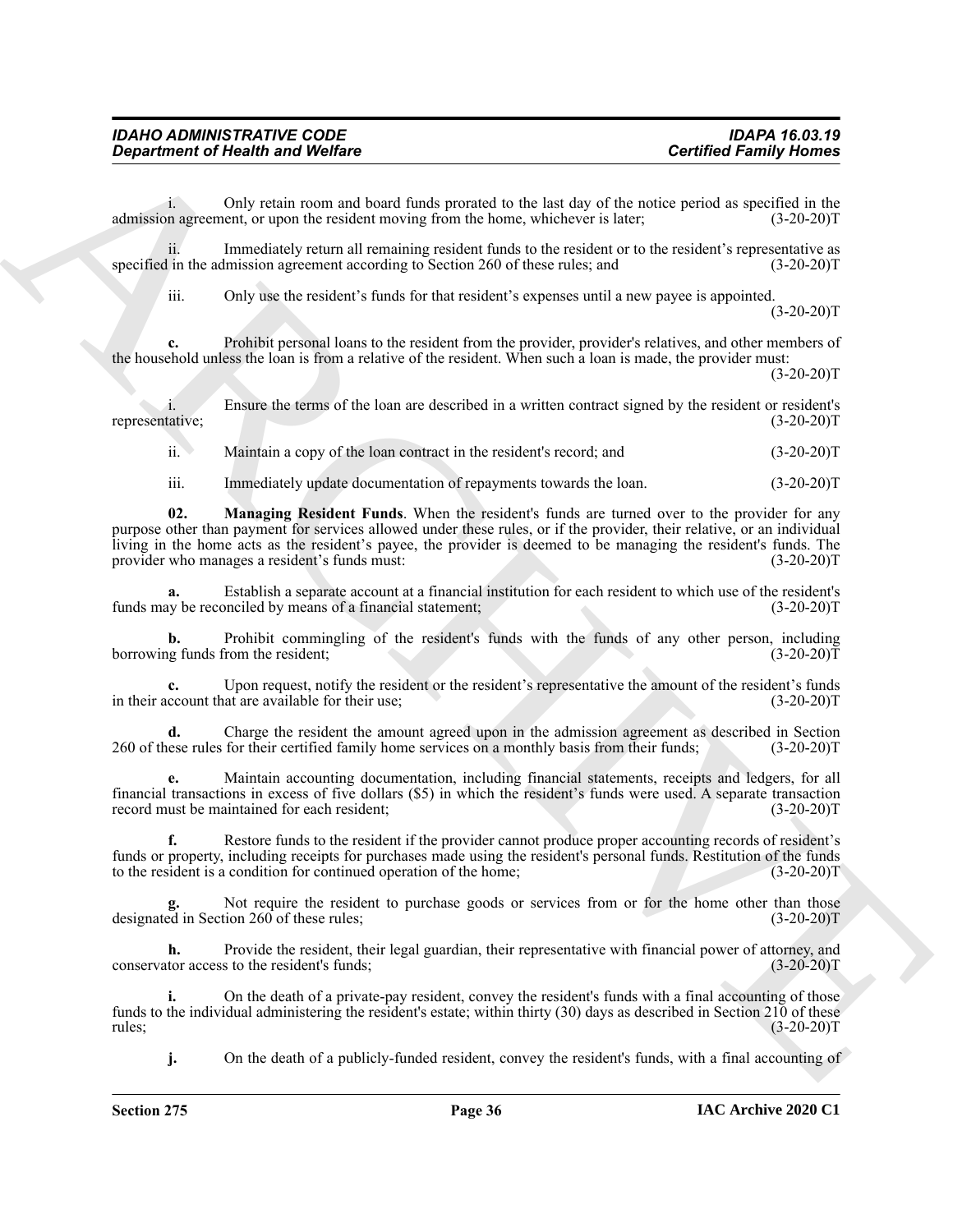| <b>IDAHO ADMINISTRATIVE CODE</b>        | <b>IDAPA 16.03.19</b>         |
|-----------------------------------------|-------------------------------|
| <b>Department of Health and Welfare</b> | <b>Certified Family Homes</b> |

those funds, to the Department within thirty (30) days as described in Section 210 of these rules. (3-20-20)T

#### <span id="page-37-0"></span>**276. -- 299. (RESERVED)**

#### <span id="page-37-2"></span><span id="page-37-1"></span>**300. SHORT-TERM CARE AND SUPERVISION.**

<span id="page-37-3"></span>When the provider is temporarily unavailable to provide care or supervision to the resident, they may designate another adult to provide care and supervision, or only supervision to the resident. The provider must assure that this short-term arrangement meets the needs of the resident and protects the resident from harm. (3-20-20)T

**Contribute of Newton Wolfres**<br>
Resp. 40. Because when the transmission of the state of the state of the state of the state of the state of the state of the state of the state of the state of the state of the state of the **01. Alternate Caregiver**. An alternate caregiver must be a certified family home provider. An alternate caregiver provides care and supervision in their home to a resident from another certified family home according to the resident's original plan of service and admission agreement. The following applies to an alternate care placement:  $(3-20-20)$ T

**a.** The Department must approve an alternate care placement using the process described in Section ese rules. The alternate caregiver must:  $(3-20-20)T$ 260 of these rules. The alternate caregiver must:

i. Not exceed the number of residents for which their home is certified to provide care; (3-20-20)T

ii. Comply with Section 140 of these rules when the resident receiving alternate care will be the third or fourth resident in the alternate caregiver's home; (3-20-20)T

iii. Comply with Section 130 of these rules when the resident receiving alternate care requires nursing facility level of care and any other resident in the alternate caregiver's home requires nursing facility level of care.  $(3-20-20)T$ 

**b.** Upon approval from the Department, alternate care may be provided for up to thirty (30) ive days; and (3-20-20) consecutive days; and

**c.** The provider must provide or arrange for resident-specific training to the alternate caregiver, including supplying copies of the resident's current assessment, plan of service, and admission agreement.

 $(3-20-20)T$ 

<span id="page-37-5"></span>**02. Substitute Caregiver**. A substitute caregiver must be an adult designated by the provider to provide care and supervision to the resident in the provider's certified family home. The following apply to the designation of a substitute caregiver: (3-20-20)T

**a.** The provider is responsible to provide or arrange for resident-specific training for the substitute caregiver including reviewing copies of each resident's current assessment, plan of service, and admission agreement;  $(3-20-20)T$ 

**b.** Staffing levels in the home must be maintained at the same level as when the provider is available to provide care and supervision; (3-20-20)T

**c.** Substitute care can be provided for up to thirty (30) consecutive days; and (3-20-20)T

**d.** The substitute caregiver must have the following qualifications: (3-20-20)T

i. Current certification in first aid and adult Cardio-Pulmonary Resuscitation (CPR) that meets the sunder Section 100 of these rules; (3-20-20) standards under Section 100 of these rules;

ii. A criminal history check as provided in Section 009 of these rules; and (3-20-20)T

iii. Completion of the "Assistance with Medications" course or other Department-approved training as in Section 100 of these rules. (3-20-20) provided in Section  $100$  of these rules.

<span id="page-37-4"></span>**03. Incidental Supervision**. An individual providing incidental supervision must be approved by the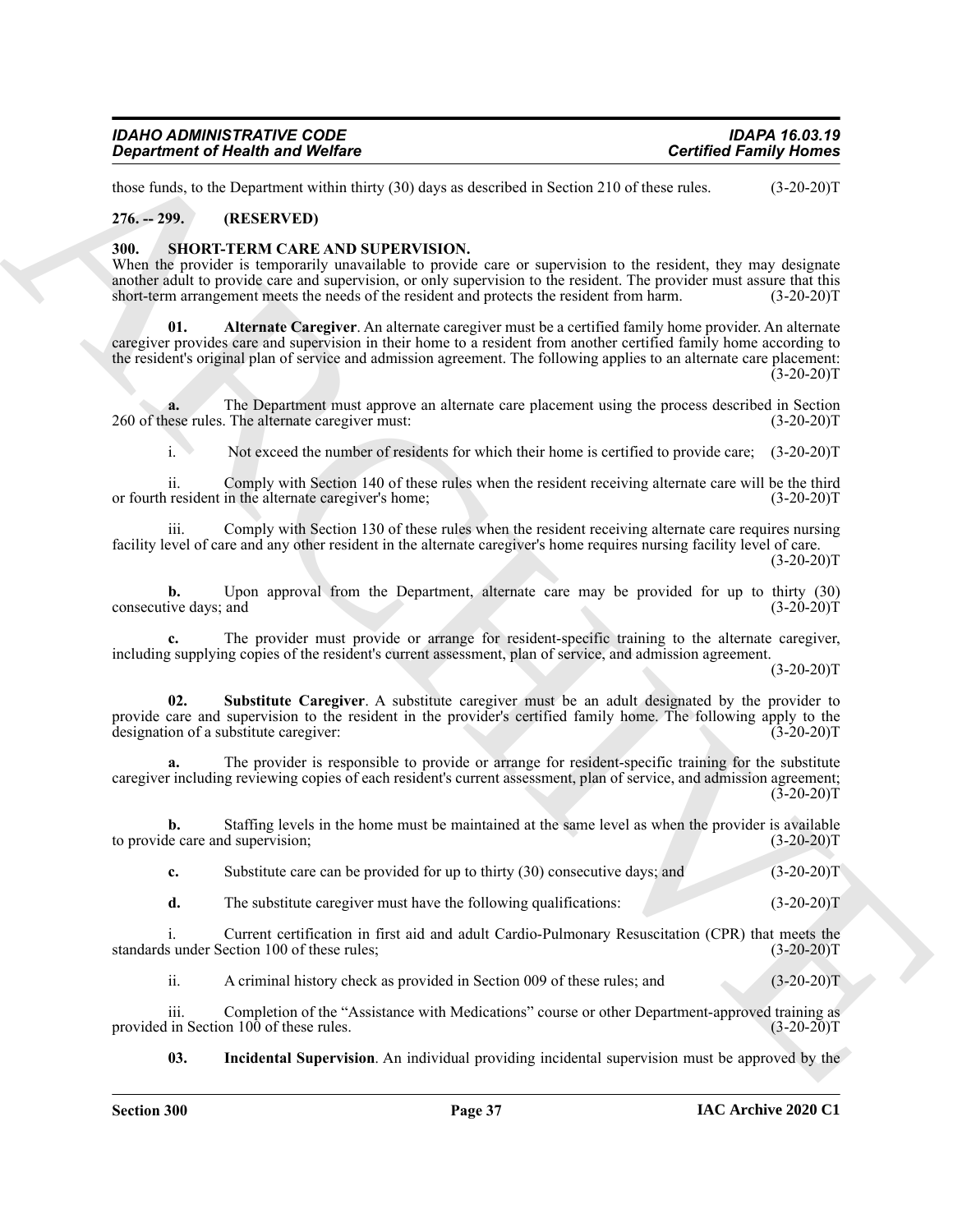#### <span id="page-38-0"></span>**301. -- 399. (RESERVED)**

#### <span id="page-38-8"></span><span id="page-38-7"></span><span id="page-38-6"></span><span id="page-38-5"></span><span id="page-38-4"></span><span id="page-38-3"></span><span id="page-38-2"></span><span id="page-38-1"></span>**400. MEDICATION POLICY.**

|                                   | <b>Department of Health and Welfare</b>                                                                                                                                                                                                                                                                                                                                                   | <b>Certified Family Homes</b> |
|-----------------------------------|-------------------------------------------------------------------------------------------------------------------------------------------------------------------------------------------------------------------------------------------------------------------------------------------------------------------------------------------------------------------------------------------|-------------------------------|
|                                   | provider to supervise the resident. Incidental supervision must not include resident care. Incidental supervision may<br>be provided for up to four $(4)$ hours per week.                                                                                                                                                                                                                 | $(3-20-20)T$                  |
| $301. - 399.$                     | (RESERVED)                                                                                                                                                                                                                                                                                                                                                                                |                               |
| 400.                              | <b>MEDICATION POLICY.</b><br>The provider must possess and implement written medication policies and procedures that outline in detail how the<br>home will assure appropriate assistance with and handling of and safeguarding of medications. These policies and<br>procedures must be maintained in the home, and include the following:                                               | $(3-20-20)T$                  |
| 01.<br>health care professionals. | Following Orders. Assistance given by the provider must only be as directed by the resident's                                                                                                                                                                                                                                                                                             | $(3-20-20)T$                  |
| 02.                               | Evidence of Orders. Evidence of each resident's orders must be maintained in the home,<br>regardless of whether the resident is able to self-administer, and may consist of the following:                                                                                                                                                                                                | $(3-20-20)T$                  |
|                                   | Written instructions from the health care professional for the medication including the dosage,<br>expected effects, potential adverse reactions or side effects, and actions to take in an emergency;                                                                                                                                                                                    | $(3-20-20)T$                  |
| $\mathbf{b}$ .                    | Medisets filled and appropriately labeled by a pharmacist or licensed nurse with the name of the<br>medications, dosage, time to be taken, route of administration, and any special instructions;                                                                                                                                                                                         | $(3-20-20)T$                  |
| c.<br>use; and                    | An original prescription bottle labeled by a pharmacist describing the order and instructions for                                                                                                                                                                                                                                                                                         | $(3-20-20)T$                  |
| d.                                | If the medication, supplement, or treatment is without a prescription, it will be listed among over-<br>the counter medications approved by the resident's health care professional as indicated by a signed statement. Over-<br>the-counter medications will be given as directed on the packaging.                                                                                      | $(3-20-20)T$                  |
| 03.                               | Alteration of Orders. The provider must not alter dosage, discontinue or add medications,<br>including over-the-counter medications and supplements, or discontinue, alter, or add treatments or special diets<br>without first consulting the resident's prescribing health care professional and obtaining an order for the change as<br>required under Subsection 400.02 of this rule. | $(3-20-20)T$                  |
| 04.                               | Allergies. The provider must list any known food or drug allergies for each resident and take<br>precautions to guard against the resident ingesting such allergens.                                                                                                                                                                                                                      | $(3-20-20)T$                  |
| 05.<br>rules. Additionally:       | Training. Each adult assisting with resident medications must have successfully completed the<br>"Assistance with Medications" course, or other Department-approved training as described in Section 100 of these                                                                                                                                                                         | $(3-20-20)T$                  |
| a.                                | Each resident's orders must be reviewed by each staff person assisting residents with medications<br>prior to offering assistance; and                                                                                                                                                                                                                                                    | $(3-20-20)T$                  |
| b.                                | Written instructions must be in place that outline who to notify if any of the following occur:                                                                                                                                                                                                                                                                                           | $(3-20-20)T$                  |
| i.                                | Doses are not taken;                                                                                                                                                                                                                                                                                                                                                                      | $(3-20-20)T$                  |
| ii.                               | Overdoses occur; or                                                                                                                                                                                                                                                                                                                                                                       | $(3-20-20)T$                  |
| iii.                              | Side effects are observed.                                                                                                                                                                                                                                                                                                                                                                | $(3-20-20)T$                  |
| c.                                | The provider must ensure any staff assisting with medications has reviewed each resident's known<br>allergies and takes precautions against the resident ingesting such allergens.                                                                                                                                                                                                        | $(3-20-20)T$                  |
| 06.                               | Self-administration. When the provider cares for a resident who self-administers their own                                                                                                                                                                                                                                                                                                |                               |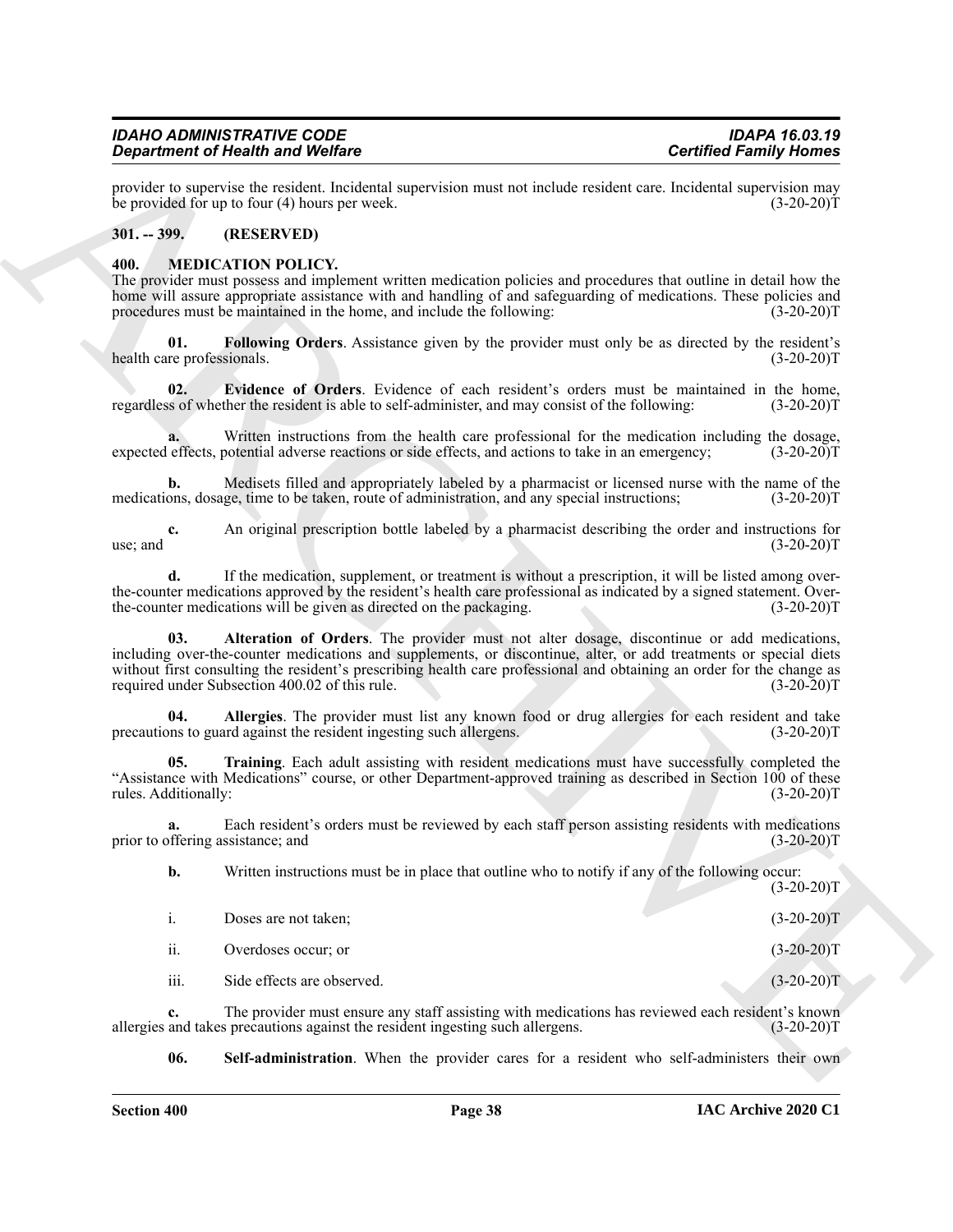| <b>IDAHO ADMINISTRATIVE CODE</b>        | <b>IDAPA 16.03.19</b>         |
|-----------------------------------------|-------------------------------|
| <b>Department of Health and Welfare</b> | <b>Certified Family Homes</b> |

<span id="page-39-7"></span>medications, the provider must follow the standards described under Section 401 of these rules. (3-20-20)T

**07. Assistance with Medication**. When the provider cares for a resident who needs assistance with medications, the provider must follow the standards described under Section 402 of these rules. (3-20-20)T

#### <span id="page-39-8"></span><span id="page-39-0"></span>**401. SELF-ADMINISTRATION OF MEDICATION.**

If the resident is responsible for administering their own medication without assistance, the provider must ensure the following: (3-20-20) following: (3-20-20)T

<span id="page-39-9"></span>**01. Approval**. The provider must obtain written approval stating that the resident is capable of selfadministration from the resident's health care professional; otherwise, the provider must comply with the standards in Section 402 of these rules. (3-20-20) Section 402 of these rules.

**02. Evaluation**.The resident's record must include documentation that the resident's health care professional has evaluated the resident's ability to safely self-administer medication. The evaluation must include verification of the following: (3-20-20)T

<span id="page-39-11"></span>**a.** The resident understands the purpose of each medication: (3-20-20)T

**b.** The resident is oriented to time and place and knows the appropriate dosage and times to take the medication; (3-20-20)T medication; (3-20-20)T

**c.** The resident understands the expected effects, adverse reactions, or side effects, and knows what actions to take in case of an emergency; and (3-20-20)T

<span id="page-39-12"></span><span id="page-39-10"></span>**d.** The resident is able to take the medication without assistance or reminders. (3-20-20)T

**03. Change in Condition**. Should the condition of the resident change such that it brings into question their ability to safely continue self-administration of medications, the provider must have a reevaluation and approval of the resident to self-administer as required in Subsections 401.01 and 401.02 of this rule. (3-20-20 of the resident to self-administer as required in Subsections 401.01 and 401.02 of this rule.

**Experimental New Worlds Constraints and the second straints vector and relations are the second of the second straints and the second of the second of the second of the second of the second of the second of the second of 04. Safeguarding Medication**. The provider must ensure that the medications of a resident who selfadministers are safeguarded, including providing a lockable storage cabinet or drawer to the resident as described in Section 175 of these rules. Notwithstanding, the resident must be allowed to maintain their medications under their own control and possession. (3-20-20) own control and possession.

#### <span id="page-39-2"></span><span id="page-39-1"></span>**402. ASSISTANCE WITH MEDICATION.**

The provider must offer assistance with medications to residents who need assistance; however, only a health care professional may administer medications. Prior to assisting residents with medication, the provider must ensure the following conditions are in place: (3-20-20)T

**01. Training**. Each person assisting with resident medications must be an adult who successfully completed and follows the "Assistance with Medications" course available through the Idaho Professional Technical Education Program approved by the Idaho State Board of Nursing, or other Department-approved training.  $(3-20-20)T$ 

<span id="page-39-6"></span><span id="page-39-5"></span><span id="page-39-3"></span>**02.** Condition of the Resident. The resident's health condition is stable. (3-20-20)T

**03. Nursing Assessment**. The resident's health status does not require nursing assessment before receiving the medication nor nursing assessment of the therapeutic or side effects after the medication is taken, unless<br>the provider is a health care professional. (3-20-20) the provider is a health care professional.

**04.** Containers and Labels. The medication is in the original pharmacy-dispensed container with bel and directions or in an original over-the-counter container. (3-20-20) proper label and directions or in an original over-the-counter container.

<span id="page-39-4"></span>**a.** Each medication must be packaged separately unless in a Mediset, blister pack, or similar system.  $(3-20-20)T$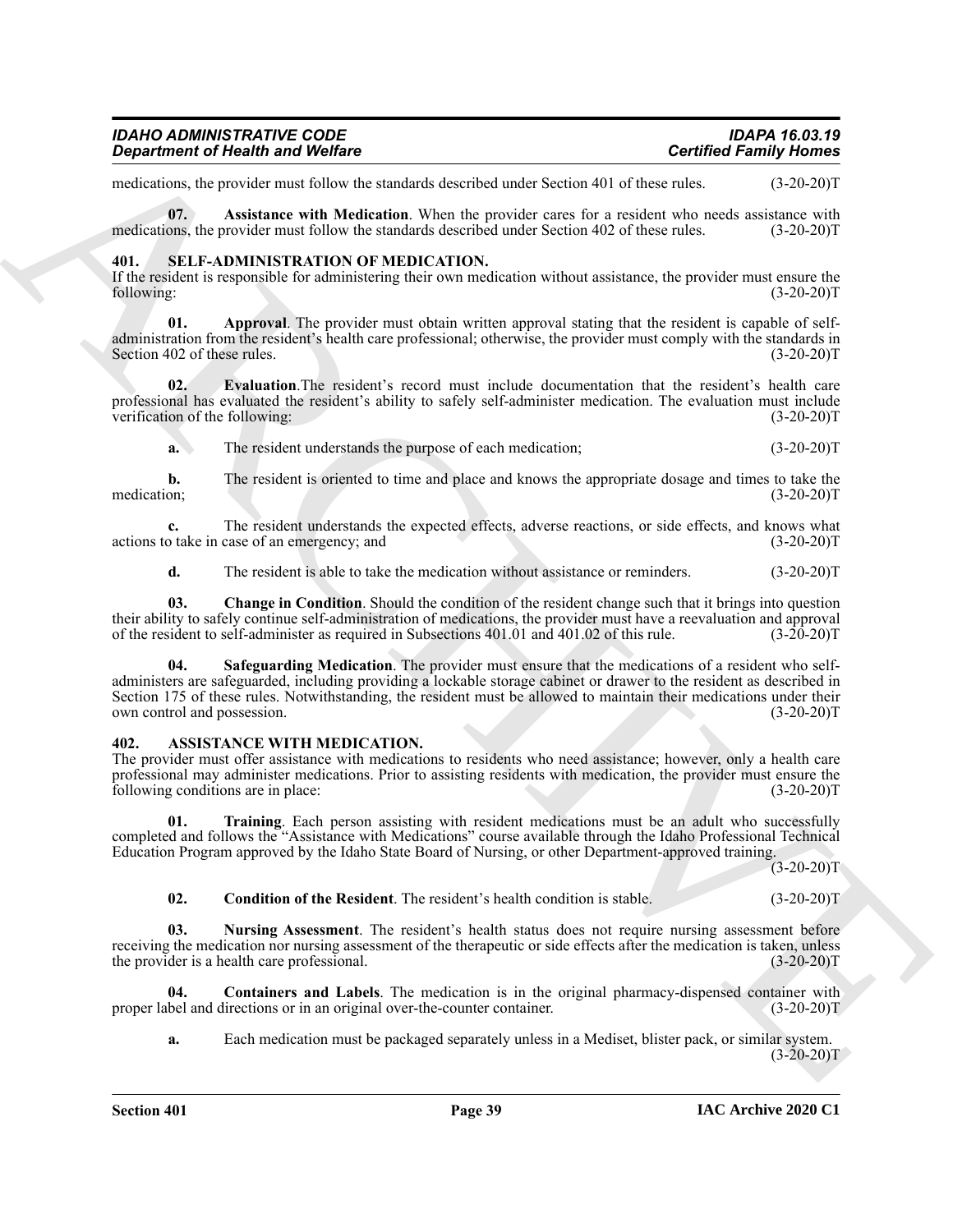<span id="page-40-3"></span><span id="page-40-2"></span><span id="page-40-1"></span><span id="page-40-0"></span>

|                                         | <b>Department of Health and Welfare</b>                                                                                                                                                                                                                                                                                                                                                                                                                                                                                                                                        | <b>Certified Family Homes</b> |
|-----------------------------------------|--------------------------------------------------------------------------------------------------------------------------------------------------------------------------------------------------------------------------------------------------------------------------------------------------------------------------------------------------------------------------------------------------------------------------------------------------------------------------------------------------------------------------------------------------------------------------------|-------------------------------|
| $\mathbf{b}$ .<br>special instructions. | Medication may be placed in a unit container by a licensed nurse when the container is<br>appropriately labeled with the name of the medications, dosage, time to be taken, route of administration, and any                                                                                                                                                                                                                                                                                                                                                                   | $(3-20-20)T$                  |
| dispensed container.                    | Proper measuring devices must be available for liquid medication that is poured from a pharmacy-                                                                                                                                                                                                                                                                                                                                                                                                                                                                               | $(3-20-20)T$                  |
| 05.                                     | Safeguarding Medications. The provider must take adequate precautions to safeguard the<br>medications of each resident for whom they provide assistance. Safeguarding consists of the following: (3-20-20)T                                                                                                                                                                                                                                                                                                                                                                    |                               |
| a.<br>counter medications;              | Storing each resident's medications in an area or container designated only for that particular<br>resident including a label with the resident's name, except for medications that must be refrigerated or over-the-                                                                                                                                                                                                                                                                                                                                                          | $(3-20-20)T$                  |
| b.<br>either of the following apply:    | Keeping the designated area or container for the resident's medications under lock and key when                                                                                                                                                                                                                                                                                                                                                                                                                                                                                | $(3-20-20)T$                  |
| i.                                      | The resident's medications include a controlled substance; or                                                                                                                                                                                                                                                                                                                                                                                                                                                                                                                  | $(3-20-20)T$                  |
| ii.                                     | Any resident in the home or other member of the household has drug-seeking behaviors.                                                                                                                                                                                                                                                                                                                                                                                                                                                                                          | $(3-20-20)T$                  |
| c.                                      | Ensuring each resident's designated medication area or container is clean and kept free of<br>contamination, including disposal of loose pills in accordance with Subsection 402.08 of this rule;                                                                                                                                                                                                                                                                                                                                                                              | $(3-20-20)T$                  |
| d.                                      | Dispensing only one (1) resident's set of medications from its designated area or container at one<br>(1) time, so as to mitigate medication errors; and                                                                                                                                                                                                                                                                                                                                                                                                                       | $(3-20-20)T$                  |
| e.                                      | On at least a monthly basis, document an inventory of narcotic medications.                                                                                                                                                                                                                                                                                                                                                                                                                                                                                                    | $(3-20-20)T$                  |
| 06.                                     | Administration of Medications. Only a health care professional working within the scope of their<br>license may administer medications. Administration of medications must comply with the Administrative Rules of<br>the Board of Nursing, IDAPA 23.01.01, "Rules of the Idaho Board of Nursing." Some procedures are of such a<br>technical nature that they must always be performed by, or under the direct supervision of, a health care professional.<br>These procedures are outlined in IDAPA 23.01.01, "Rules of the Idaho Board of Nursing," Section 490. (3-20-20)T |                               |
| 07.                                     | Documentation of Assistance. Documentation of assistance with medications must be maintained<br>by the provider. The documentation must:                                                                                                                                                                                                                                                                                                                                                                                                                                       | $(3-20-20)T$                  |
| a.                                      | Be logged concurrent with the time of assistance;                                                                                                                                                                                                                                                                                                                                                                                                                                                                                                                              | $(3-20-20)T$                  |
| b.                                      | Contain at least the following information:                                                                                                                                                                                                                                                                                                                                                                                                                                                                                                                                    | $(3-20-20)T$                  |
| $\rm i.$                                | The name of the resident receiving the medication;                                                                                                                                                                                                                                                                                                                                                                                                                                                                                                                             | $(3-20-20)T$                  |
| ii.                                     | The name of the medication given;                                                                                                                                                                                                                                                                                                                                                                                                                                                                                                                                              | $(3-20-20)T$                  |
| iii.                                    | The dosage of the medication given; and                                                                                                                                                                                                                                                                                                                                                                                                                                                                                                                                        | $(3-20-20)T$                  |
| iv.                                     | The time and date the medication was given.                                                                                                                                                                                                                                                                                                                                                                                                                                                                                                                                    | $(3-20-20)T$                  |
| c.<br>prescription medication.          | Indicate the reason for assisting with any PRN medication, including both over-the-counter and                                                                                                                                                                                                                                                                                                                                                                                                                                                                                 | $(3-20-20)T$                  |
| 08.                                     | Disposal of Medication. Medication that has been discontinued as ordered by the resident's health<br>care professional, or has expired, must be disposed of by the provider within thirty (30) days of the order or expiration<br>date. A written record of all disposal of drugs must be maintained in the home and must include:                                                                                                                                                                                                                                             | $(3-20-20)T$                  |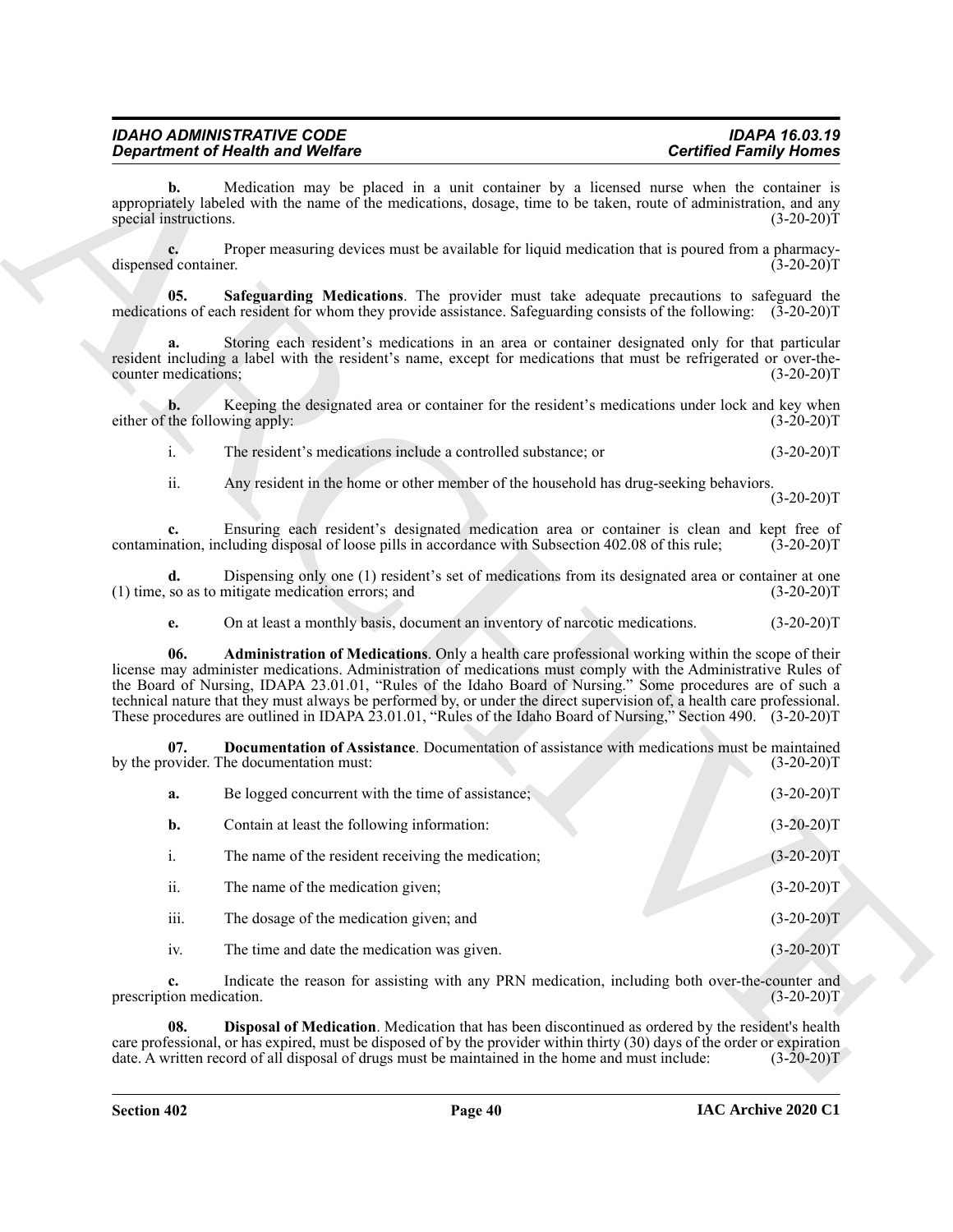|               |                           | <b>Department of Health and Welfare</b>                                                                                                                                                                                                                                                                     | <b>Certified Family Homes</b> |
|---------------|---------------------------|-------------------------------------------------------------------------------------------------------------------------------------------------------------------------------------------------------------------------------------------------------------------------------------------------------------|-------------------------------|
|               | a.                        | The name of the medication;                                                                                                                                                                                                                                                                                 | $(3-20-20)T$                  |
|               | $\mathbf{b}$ .            | The amount of the medication, including the number of pills at each dosage, if applicable;                                                                                                                                                                                                                  | $(3-20-20)T$                  |
|               | c.                        | The name of the resident for whom the medication was prescribed;                                                                                                                                                                                                                                            | $(3-20-20)T$                  |
|               | d.                        | The reason for disposal;                                                                                                                                                                                                                                                                                    | $(3-20-20)T$                  |
|               | e.                        | The date on which the medication was disposed;                                                                                                                                                                                                                                                              | $(3-20-20)T$                  |
|               | f.                        | The method of disposal; and                                                                                                                                                                                                                                                                                 | $(3-20-20)T$                  |
| medication.   | g.                        | A signed statement from the provider and a credible witness confirming the disposal of the                                                                                                                                                                                                                  | $(3-20-20)T$                  |
| $403. - 499.$ |                           | (RESERVED)                                                                                                                                                                                                                                                                                                  |                               |
| 500.          |                           | ENVIRONMENTAL SANITATION STANDARDS.<br>The provider is responsible for disease prevention and maintenance of sanitary conditions in the home.                                                                                                                                                               | $(3-20-20)T$                  |
|               | 01.                       | <b>Water Supply.</b> The water supply for the home must be adequate, safe, and sanitary.                                                                                                                                                                                                                    | $(3-20-20)T$                  |
| supply;       | a.                        | The home must use a public or municipal water supply or a Department-approved private water                                                                                                                                                                                                                 | $(3-20-20)T$                  |
|               | b.                        | If water is from a private supply, water samples must be submitted to an accredited laboratory and<br>show an absence of bacterial contamination at least annually, or more frequently if deemed necessary by the<br>Department. Copies of the laboratory reports must be kept on file at the home; and     | $(3-20-20)T$                  |
|               | c.                        | There must be adequate water pressure to meet sanitary requirements at all times.                                                                                                                                                                                                                           | $(3-20-20)T$                  |
|               | 02.<br>or the Department. | Sewage Disposal. The sewage disposal system must be in good working order. All sewage and<br>liquid wastes must be discharged, collected, treated, and disposed of in a manner approved by the local municipality                                                                                           | $(3-20-20)T$                  |
|               | 03.                       | <b>Nonmunicipal Sewage Disposal.</b>                                                                                                                                                                                                                                                                        | $(3-20-20)T$                  |
|               | a.                        | For homes with nonmunicipal sewage disposal, at the time of the initial certification and at least<br>every five (5) years thereafter, the provider must obtain proof that the septic tank has been pumped or that pumping<br>was not necessary, or that the system is otherwise in good working condition. | $(3-20-20)T$                  |
|               | b.                        | The Department may require the provider to obtain a statement from the local or area health district<br>indicating that the sewage disposal system meets local requirements. The statement must be kept on file at the home.                                                                                | $(3-20-20)T$                  |
|               | 04.                       | Garbage and Refuse Disposal. Garbage and refuse disposal must be provided by the home.                                                                                                                                                                                                                      | $(3-20-20)T$                  |
|               | a.                        | Garbage containers outside the home used for storage of garbage and refuse must be constructed of<br>durable, nonabsorbent materials and be provided with tight-fitting lids.                                                                                                                               | $(3-20-20)T$                  |
|               | b.                        | Garbage containers must be maintained in good repair and must not leak or absorb liquids.                                                                                                                                                                                                                   | $(3-20-20)T$                  |
|               | c.                        | Sufficient containers must be available to hold all garbage and refuse that accumulates between                                                                                                                                                                                                             |                               |

#### <span id="page-41-0"></span>**403. -- 499. (RESERVED)**

#### <span id="page-41-6"></span><span id="page-41-2"></span><span id="page-41-1"></span>**500. ENVIRONMENTAL SANITATION STANDARDS.**

#### <span id="page-41-5"></span><span id="page-41-4"></span><span id="page-41-3"></span>**03. Nonmunicipal Sewage Disposal**. (3-20-20)T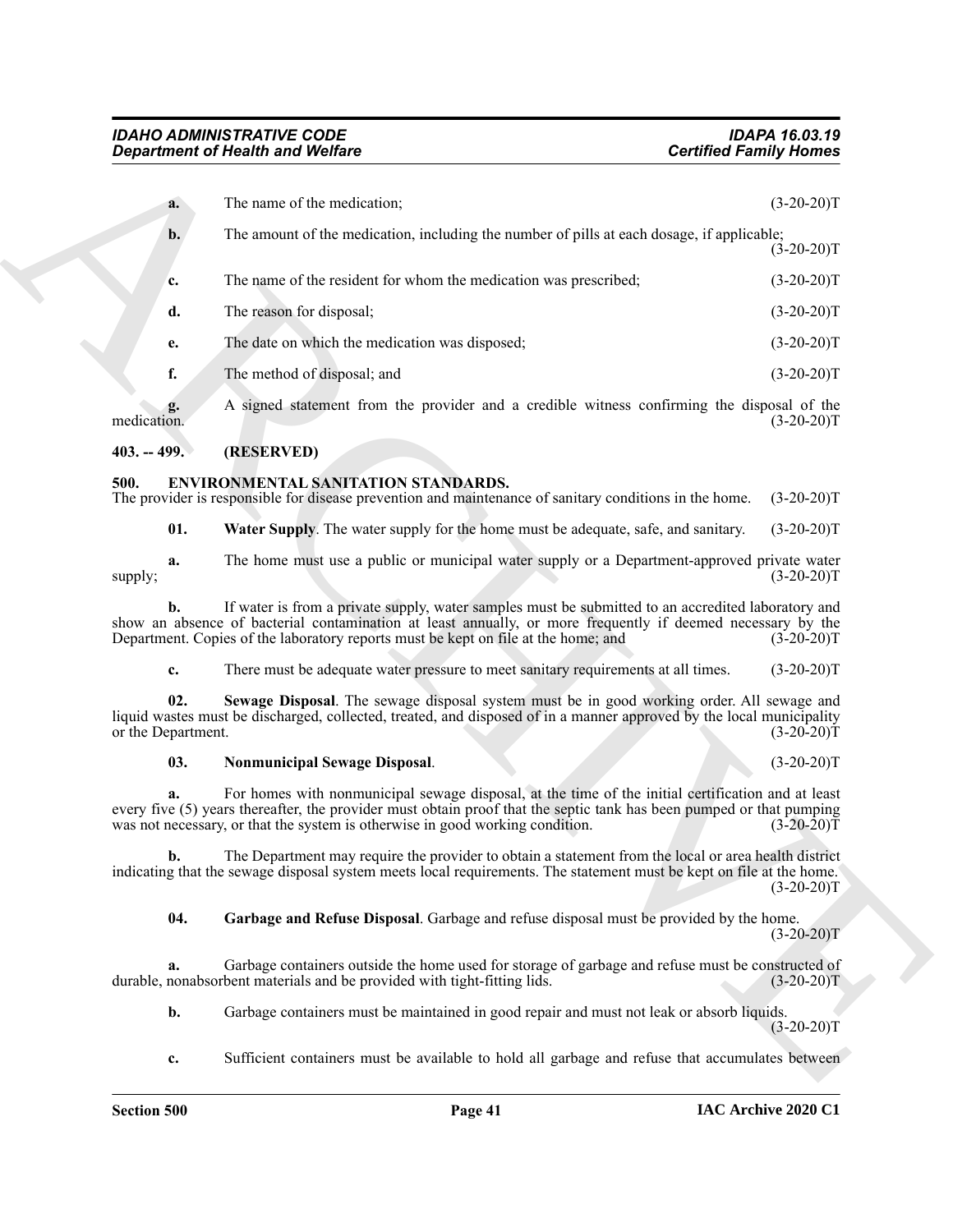periods of removal from the premises. (3-20-20)T

<span id="page-42-3"></span>**d.** Storage areas must be kept free of excess refuse and debris. (3-20-20)T

**05. Insect and Rodent Control**. The home must be maintained free from infestations of insects, rodents and other pests. Pesticides used in the control program must be selected, stored, and used safely. (3-20-20)T

**a.** The pesticide must be selected on the basis of the pest involved and used only in the manner prescribed by the manufacturer; (3-20-20)T

**b.** The provider must take necessary precautions to protect the resident from obtaining toxic is, as appropriate for their functional and cognitive ability. (3-20-20) chemicals, as appropriate for their functional and cognitive ability.

<span id="page-42-5"></span><span id="page-42-4"></span><span id="page-42-2"></span>**06.** Yard. The yard surrounding the home must be safe and maintained. (3-20-20)T

**07. Laundry Facilities and Services**. A washing machine and dryer must be readily available for the proper and sanitary washing of linen and other washable goods. Laundry services must be offered on at least a weekly basis, or more frequently when soiled linens or clothing create a noticeable odor. (3-20-20)T

**08. Housekeeping and Maintenance**. Sufficient housekeeping and maintenance must be provided to maintain the interior and exterior of the home in a clean, safe, and orderly manner. (3-20-20)T

**Considerable of Nicolas Systems.** Consider a consider the considerable proposed in the considerable proposed in the constraints of the constraints of the constraints of the constraints of the constraints of the constrain **a.** Resident sleeping rooms must be thoroughly cleaned including the bed, bedding, furnishings, walls, and floors. Cleaning must occur on at least a weekly basis and immediately before being occupied by a new resident. (3-20-20)T

**b.** Deodorizers must not be used to cover odors caused by poor housekeeping or unsanitary conditions. (3-20-20)T conditions.  $(3-20-20)T$ 

**c.** Cleaners and chemicals must be stored and used appropriately and safely. The provider must take necessary precautions to protect the resident from obtaining toxic chemicals, as appropriate for their functional and cognitive ability. (3-20-20)T

#### <span id="page-42-0"></span>**501. -- 599. (RESERVED)**

#### <span id="page-42-6"></span><span id="page-42-1"></span>**600. FIRE AND LIFE SAFETY STANDARDS.**

Each home must meet all applicable requirements of local and state codes concerning fire and life safety. (3-20-20)T

<span id="page-42-8"></span>**01.** General Requirements. General requirements for the fire and life safety standards for a certified one are: (3-20-20) family home are:

**a.** The home must be structurally sound and equipped and maintained to assure the safety of residents; and  $(3-20-20)T$ 

**b.** When natural or man-made hazards are present, suitable fences, guards, and railings must be provided to protect the residents according to their need for supervision as documented in the plan of service; and  $(3-20-20)$ T

**c.** The exterior and interior of the home must be kept free from the accumulation of weeds, trash, ubbish, and clutter. (3-20-20) debris, rubbish, and clutter.

#### <span id="page-42-7"></span>**02. Fire and Life Safety Requirements**. (3-20-20)T

**a.** Smoke alarms must be installed in sleeping rooms, hallways, on each level of the home, and as ended by the local fire district.  $(3-20-20)T$ recommended by the local fire district.

**b.** Carbon monoxide (CO) alarms must be installed as recommended when:  $(3-20-20)T$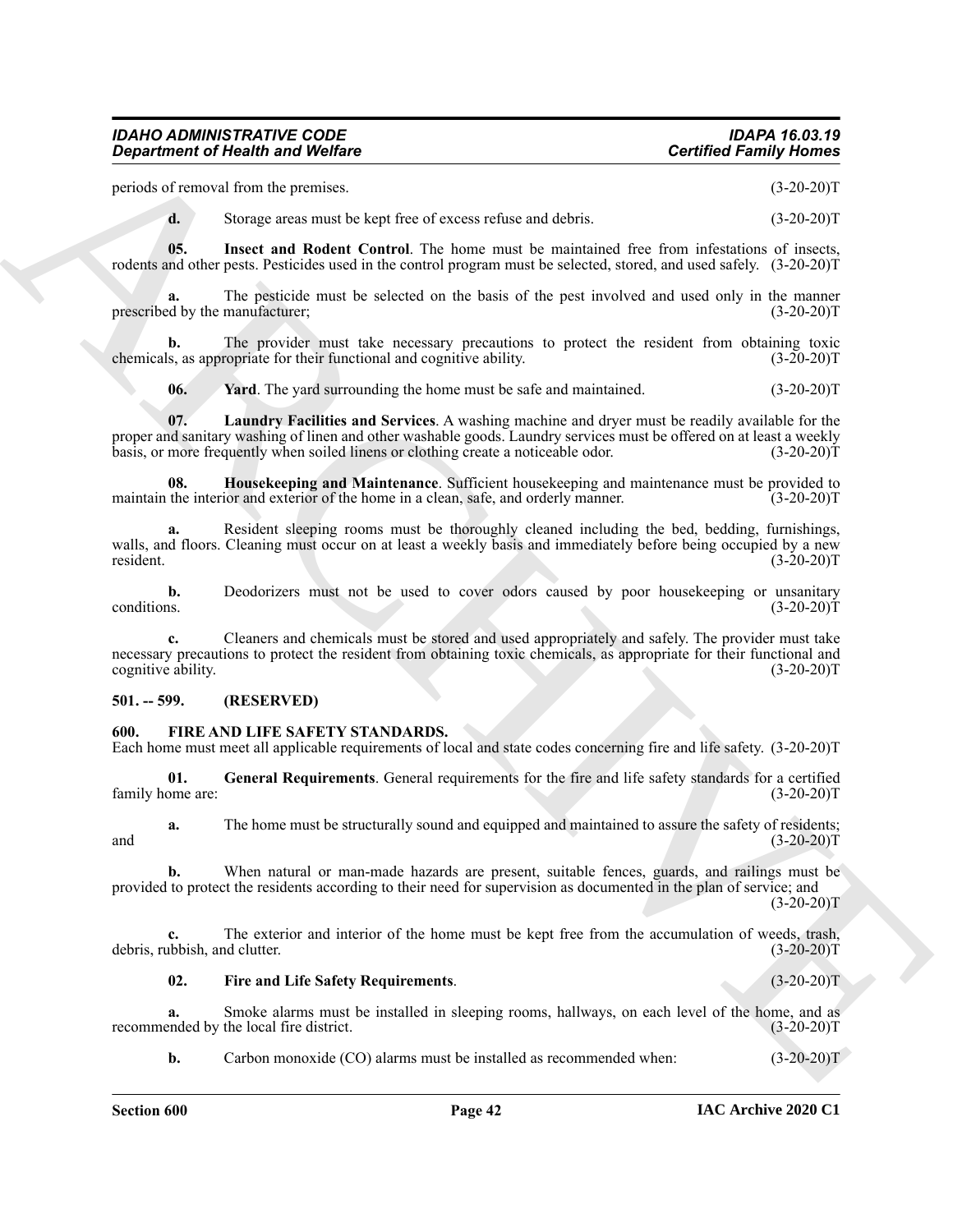|                              | <b>Department of Health and Welfare</b>                                                                                                                                                                                 | <b>Certified Family Homes</b> |
|------------------------------|-------------------------------------------------------------------------------------------------------------------------------------------------------------------------------------------------------------------------|-------------------------------|
| i.                           | The home is equipped with gas or other fuel-burning appliances or devices; or                                                                                                                                           | $(3-20-20)T$                  |
| ii.                          | An enclosed garage is attached to the home.                                                                                                                                                                             | $(3-20-20)T$                  |
| c.                           | Unvented combustion devices of any kind are prohibited from use inside the home.                                                                                                                                        | $(3-20-20)T$                  |
| any special knowledge.       | Any locks installed on exit doors must be easily opened from the inside without the use of keys or                                                                                                                      | $(3-20-20)T$                  |
| e.                           | An electric portable heating device must only be used under the following conditions: (3-20-20)T                                                                                                                        |                               |
| i.                           | The unit is maintained in good working order and without obvious damage or fraying of the cord;                                                                                                                         | $(3-20-20)T$                  |
| ii.                          | The heating element does not exceed two hundred twelve degrees Fahrenheit ( $212^{\circ}$ F); (3-20-20)T                                                                                                                |                               |
| $\overline{111}$ .           | The user complies with safety labels, which are to remain on the unit;                                                                                                                                                  | $(3-20-20)T$                  |
| iv.                          | The unit is equipped with automatic shut-off protection when tipped over; and                                                                                                                                           | $(3-20-20)T$                  |
| V.                           | The unit is operated under direct supervision and at least thirty-six (36) inches away from<br>combustibles including furnishings, bedding, and blankets.                                                               | $(3-20-20)T$                  |
| f.<br>and cognitive ability. | Homes that use fuel-fired stoves must provide adequate railings or other approved protection<br>designed to prevent the resident from coming into contact with the stove surfaces, as appropriate for their functional  | $(3-20-20)T$                  |
| conditions must be met:      | Each resident's sleeping room must have at least one (1) door or window that can be easily opened<br>from the inside and leads directly to the outside. If a window is used as a means of egress/ingress, the following | $(3-20-20)T$                  |
| i.                           | The window sill height must not be more than forty-four (44) inches above the finished floor;                                                                                                                           | $(3-20-20)T$                  |
| ii.<br>height; and           | The window opening must be at least twenty $(20)$ inches in width and twenty-four $(24)$ inches in                                                                                                                      | $(3-20-20)T$                  |
| 111.                         | If the sleeping room is in a below-ground basement, the window must open into a window well<br>through which the resident can easily exit.                                                                              | $(3-20-20)T$                  |
| h.<br>and cognitive ability. | Flammable or highly combustible materials must be stored safely. The provider must take<br>necessary precautions to protect the resident from obtaining flammable materials as appropriate for their functional         | $(3-20-20)T$                  |
| i.<br>relief valves.         | Boilers, hot water heaters, and unfired pressure vessels must be equipped with automatic pressure                                                                                                                       | $(3-20-20)T$                  |
| multipurpose 2A:10B:C type.  | A portable fire extinguisher must be mounted on each level of the home. The location of fire<br>extinguishers is subject to Department approval. All extinguishers must be at least five (5) pound dry chemical         | $(3-20-20)T$                  |
| k.<br>codes.                 | Electrical installations and equipment must comply with the applicable local and state electrical                                                                                                                       | $(3-20-20)T$                  |
| 1.<br>board.                 | Fuel-fired heating devices must be approved by the local heating/venting/air conditioning (HVAC)                                                                                                                        | $(3-20-20)T$                  |
| <b>Section 600</b>           | Page 43                                                                                                                                                                                                                 | IAC Archive 2020 C1           |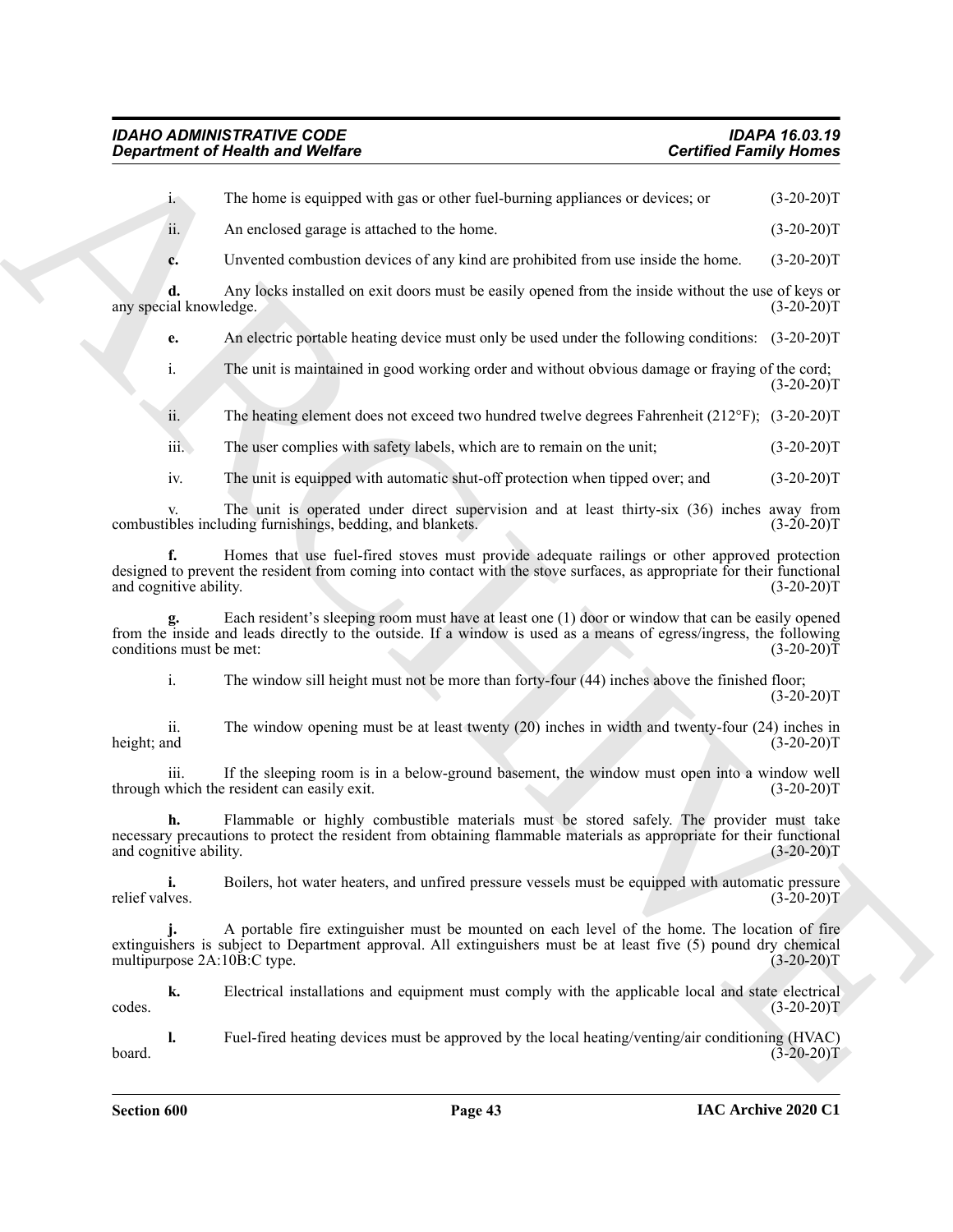**m.** Exits must be free from obstruction. (3-20-20)T

**n.** Paths of travel to exits and all exit doorways must be at least twenty-eight (28) inches wide.  $(3-20-20)T$ 

**o.** The door into each bathroom and sleeping room must unlock from both sides, if equipped with a case of an emergency. (3-20-20) lock, in case of an emergency.

**03. Smoking**. Smoking is a fire hazard. The provider may choose to allow or not allow smoking. If the provider chooses to allow smoking, they must reduce the risk of fire by:  $(3-20-20)$ T

<span id="page-44-2"></span>**a.** Prohibiting smoking in any area where flammable liquids, gases, or oxidizers are in use or stored;  $(3-20-20)T$ 

<span id="page-44-0"></span>**b.** Prohibiting residents from smoking in bed; and (3-20-20)T

**c.** Prohibiting unsupervised smoking by the resident unless unsupervised smoking is specifically n their plan of service. (3-20-20) allowed in their plan of service.

**Contract of Nearly is and Wolfing Contract of the state of the state of the state of the state of the state of the state of the state of the state of the state of the state of the state of the state of the state of the s 04. Emergency Preparedness**. Each provider must develop and implement a written emergency preparedness plan. The provider must review the emergency plan with the resident(s), or their representative, at admission and at least every six  $(6)$  months thereafter. The plan must address the following:  $(3-20-20)$ T admission and at least every six  $(6)$  months thereafter. The plan must address the following:

**a.** Evacuation of the home, including: (3-20-20)T

i. A floor plan of the home depicting at least two (2) routes of escape from each room; (3-20-20)T

ii. A designated meeting area indicated on the floor plan where all members of the household will ate upon evacuation of the home; and (3-20-20) congregate upon evacuation of the home; and

iii. The person responsible to take a head-count at the designated meeting area and relay information to firefighters regarding the probable whereabouts in the home of missing individuals. (3-20-20)T

**b.** Emergency situations in which people are confined to the home for a period of at least seventy-two rs and considering adequate food, water, and medications during that time; (3-20-20)  $(72)$  hours and considering adequate food, water, and medications during that time;

**c.** Emergency situations in which people are ordered evacuated from the home, including prearranged plans to shelter within the local community and in a town outside the local community, and considering the necessary supplies that will be kept in a state of preparedness for quick evacuation; and  $(3-20-20)T$ 

**d.** Procedures for any situation in which the provider is incapacitated and unable to provide services.  $(3-20-20)T$ 

<span id="page-44-1"></span>**05.** Fire Drills. The provider must conduct and document fire drills at least quarterly. (3-20-20)T

**a.** The provider must demonstrate the ability to evacuate all persons from the home to a point of safety outside the home within three (3) minutes. (3-20-20)T

**b.** Residents who are medically unable to exit unassisted are exempt from physical participation in the drill if the provider has an effective evacuation plan for such residents and discusses the plan with the resident at the time of the drill. (3-20-20)T

**c.** Documentation, which may consist of video recordings or written logs, must include the following:  $(3-20-20)$ T

i. The date and time of the drill; (3-20-20)T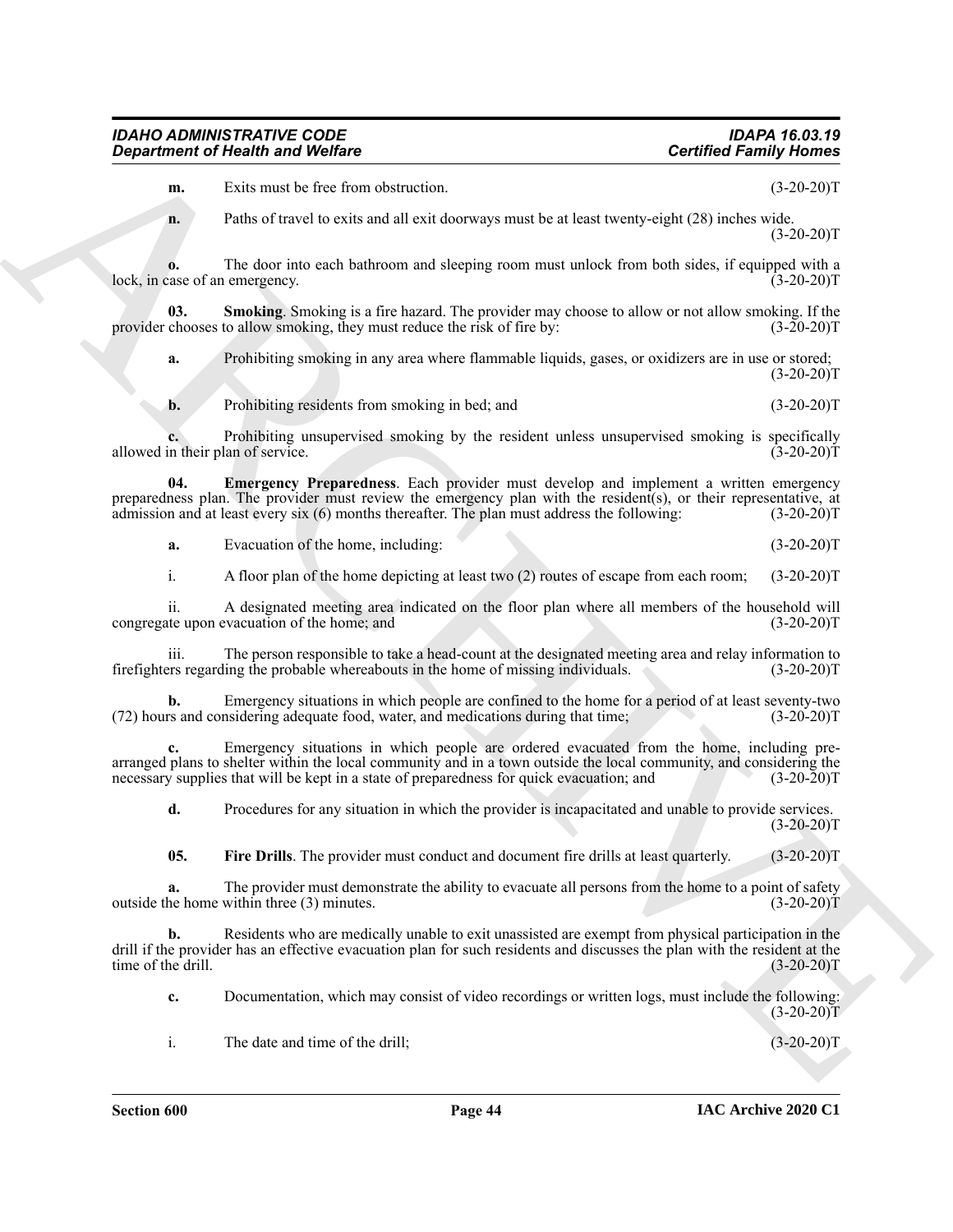<span id="page-45-3"></span><span id="page-45-2"></span>

|                                       | <b>Department of Health and Welfare</b>                                                                                                                                                                                                                                                                                                                                                                   | <b>Certified Family Homes</b>                                                                                        |  |
|---------------------------------------|-----------------------------------------------------------------------------------------------------------------------------------------------------------------------------------------------------------------------------------------------------------------------------------------------------------------------------------------------------------------------------------------------------------|----------------------------------------------------------------------------------------------------------------------|--|
| ii.                                   | The length of time for all persons able to participate in the drill to evacuate from the home;                                                                                                                                                                                                                                                                                                            | $(3-20-20)T$                                                                                                         |  |
| iii.                                  | The name or likeness of each caregiver who participated in the drill; and                                                                                                                                                                                                                                                                                                                                 | $(3-20-20)T$                                                                                                         |  |
| 1V.                                   | The name or likeness of each resident and whether the resident participated in the drill. (3-20-20)T                                                                                                                                                                                                                                                                                                      |                                                                                                                      |  |
| 06.                                   | <b>Report of Fire.</b> A report on each fire incident occurring within the home must be submitted to the<br>Department as described in Section 210 of these rules.                                                                                                                                                                                                                                        | $(3-20-20)T$                                                                                                         |  |
| 07.                                   | Maintenance of Equipment. The provider must assure that all equipment is properly maintained.                                                                                                                                                                                                                                                                                                             | $(3-20-20)T$                                                                                                         |  |
| results maintained on file.           | Smoke and carbon monoxide alarms must be tested at least monthly and a written record of the test                                                                                                                                                                                                                                                                                                         | $(3-20-20)T$                                                                                                         |  |
|                                       | If the smoke or carbon monoxide alarm has replaceable batteries, replacement of the batteries must<br>occur at least every six (6) months or as indicated by a low battery, whichever occurs first.                                                                                                                                                                                                       | $(3-20-20)T$                                                                                                         |  |
| $c_{\cdot}$<br>manufacturer.          | A smoke or carbon monoxide alarm must be replaced at the end of its useful life as indicated by the                                                                                                                                                                                                                                                                                                       | $(3-20-20)T$                                                                                                         |  |
| d.                                    | Portable fire extinguishers must be serviced every twelve (12) months by an outside servicing<br>agency or when the quarterly examination reveals issues with the extinguisher as described under Subsection<br>600.07.e. of this rule, whichever occurs first. Fire extinguishers purchased in the last twelve (12) months must be<br>serviced within twelve (12) months from the dated receipt on file. | $(3-20-20)T$                                                                                                         |  |
|                                       | All portable fire extinguishers must be examined at least quarterly by the provider or a<br>knowledgeable member of the household, as indicated by their initials and date on a log, to determine that:                                                                                                                                                                                                   | $(3-20-20)T$                                                                                                         |  |
| i.                                    | The extinguisher is in its designated location;                                                                                                                                                                                                                                                                                                                                                           | $(3-20-20)T$                                                                                                         |  |
| ii.                                   | Seals or tamper indicators are not broken and the safety pin is in place;                                                                                                                                                                                                                                                                                                                                 | $(3-20-20)T$                                                                                                         |  |
| iii.                                  | The extinguisher has not been physically damaged;                                                                                                                                                                                                                                                                                                                                                         | $(3-20-20)T$                                                                                                         |  |
| iv.                                   | The extinguisher does not have any obvious defects, such as leaks;                                                                                                                                                                                                                                                                                                                                        | $(3-20-20)T$                                                                                                         |  |
| V.                                    | The nozzle is unobstructed; and                                                                                                                                                                                                                                                                                                                                                                           | $(3-20-20)T$                                                                                                         |  |
| V1.<br>down and right-side up.        | Chemicals are prevented from settling and clumping by repeatedly tipping the extinguisher upside                                                                                                                                                                                                                                                                                                          | $(3-20-20)T$                                                                                                         |  |
| f.<br>maintained on file in the home. | Fuel-fired heating systems must be inspected for safe operation, serviced if necessary, and<br>approved at least annually by person(s) in the business of servicing these systems. The inspection records must be                                                                                                                                                                                         | $(3-20-20)T$                                                                                                         |  |
| $601. - 699.$                         | (RESERVED)                                                                                                                                                                                                                                                                                                                                                                                                |                                                                                                                      |  |
| 700.                                  | HOME CONSTRUCTION AND PHYSICAL HOME STANDARDS.                                                                                                                                                                                                                                                                                                                                                            |                                                                                                                      |  |
| 01.                                   | General Requirements. Any residence used as a certified family home must be suitable for that<br>use. Certified family homes must only be located in buildings intended for residential use.                                                                                                                                                                                                              | $(3-20-20)T$                                                                                                         |  |
| a.                                    | Remodeling or additions to the home must be consistent with residential use of the property and                                                                                                                                                                                                                                                                                                           | must conform to local building standards including obtaining building permits as required by the local jurisdiction. |  |

#### <span id="page-45-0"></span>**601. -- 699. (RESERVED)**

#### <span id="page-45-5"></span><span id="page-45-4"></span><span id="page-45-1"></span>**700. HOME CONSTRUCTION AND PHYSICAL HOME STANDARDS.**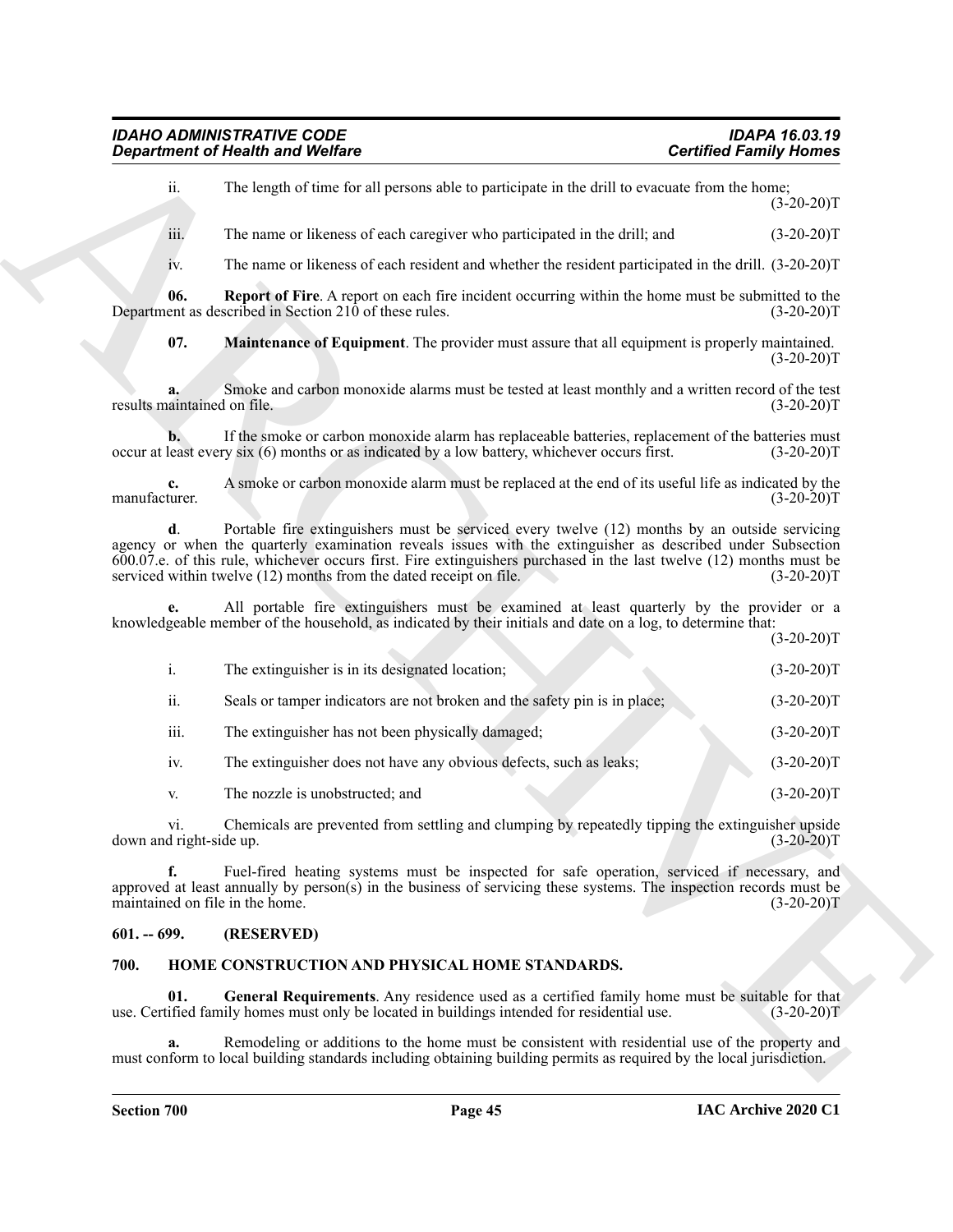$(3-20-20)T$ 

<span id="page-46-3"></span><span id="page-46-1"></span>

|  | All homes are subject to Department approval. | $(3-20-20)T$ |
|--|-----------------------------------------------|--------------|
|--|-----------------------------------------------|--------------|

**02. Walls and Floors**. Walls and floors must withstand frequent cleaning. Walls in sleeping rooms must extend from floor to ceiling. (3-20-20)T

**03. Telephone**. There must either be a telephone or an enhanced 911-compliant cell phone available to the resident.  $(3-20-20)T$ 

**a.** If the home provides a cell phone for the resident's use, the provider must obtain documentation from the service carrier that the cell phone is enhanced 911-compliant. (3-20-20)T

| b. | The telephone or cell phone must: | $(3-20-20)T$ |
|----|-----------------------------------|--------------|
|    |                                   |              |

i. Be immediately available in case of an emergency; (3-20-20)T

ii. Be functional and operational at all times, including having dependable service; (3-20-20)T

iii. Be programmed with general emergency phone numbers and the emergency contacts for the resident, or alternatively, such numbers must be posted near the telephone; and  $(3-20-20)$ T

iv. Be accessible to the resident throughout the day, including night hours, with unlimited usage and adequate privacy. (3-20-20)T

<span id="page-46-2"></span>**04. Toilet Facilities and Bathrooms**. The home must contain: (3-20-20)T

**a.** At least one (1) flush toilet, one (1) tub or shower, and one (1) sink with a mirror; (3-20-20)T

**b.** Toilet and shower or bathing facilities must be separated from all rooms by solid walls or partitions;  $(3-20-20)$ T

**c.** Each room containing a toilet, shower, or bath must have either a window that is easily opened to the outside, or forced ventilation to the outside; (3-20-20)T

<span id="page-46-0"></span>**d.** Tubs, showers, and sinks must be connected to hot and cold running water; and  $(3-20-20)T$ 

**e.** Access to toilet facilities and bathrooms designated for the resident's use must not require them to pass through another person's sleeping room. (3-20-20)T

**Equivariant of Health was a Welfare**<br>
B. All haven a a whyberta Department apparent.<br>
B. All haven are without a RCHIVE and Theorem are absorption to the set of the set of the set of the set of the set of the set of the **05. Accessibility for Residents with Physical and Sensory Impairments**. A provider choosing to provide services to a resident who has difficulty with mobility or who has sensory impairments must assure the physical environment meets the needs of the resident and maximizes independent mobility and use of appliances, bathroom facilities, and living areas. The home must provide necessary accommodations that meet the "American With Disabilities Act Accessibility Guidelines--Standards for Accessible Design (SFAD)," as incorporated by reference in Section 004 of these rules and as described below according to the individual resident's needs:

 $(3-20-20)$ T

**a.** A ramp that complies with Section 405 of the SFAD. Elevators or lifts that comply with Sections 409 and 410, respectively, may be utilized in place of a ramp;

**b.** Doorways large enough to allow easy passage of a wheelchair and that comply with Subsection 404.2.3 of the SFAD; (3-20-20)T

**c.** Toilet and bathing facilities that comply with Sections 603 and 604 of the SFAD; (3-20-20)T

**d.** Sinks that comply with Section 606 of the SFAD; (3-20-20)T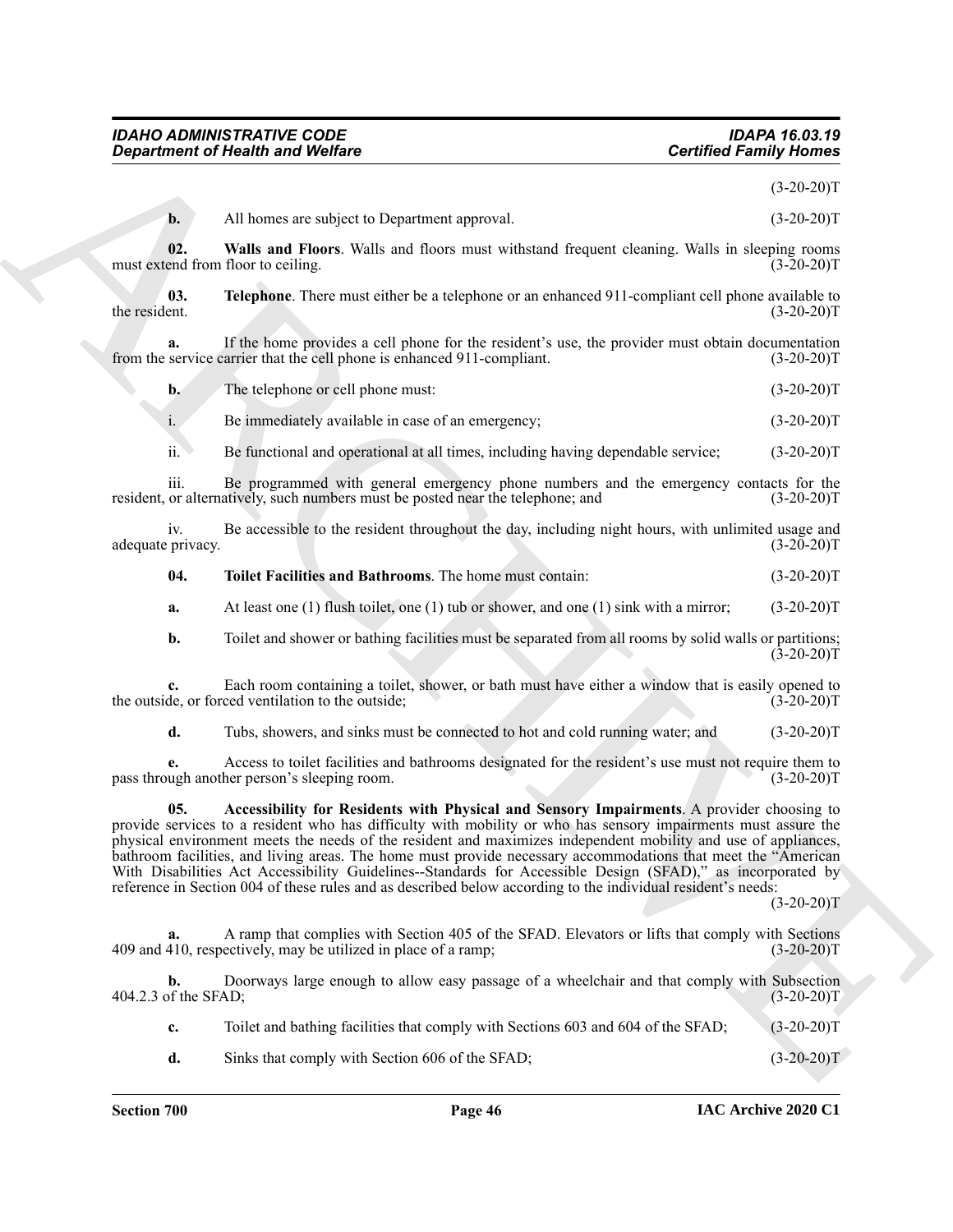**e.** Grab bars in resident toilet facilities and bathrooms that comply with Section 609 of the SFAD;  $(3-20-20)T$ 

**f.** Bathtubs or shower stalls that comply with Sections 607 and 608 of the SFAD, respectively;  $(3-20-20)T$ 

**g.** Non-retractable faucet handles that comply with Subsection 309.4 of the SFAD. Self-closing valves are not allowed;  $(3-20-20)T$ 

**h.** Suitable handrails on both sides of all stairways leading into and out of the home that comply with 505 of the SFAD; and (3-20-20)T Section 505 of the SFAD; and

<span id="page-47-4"></span><span id="page-47-1"></span>**i.** Smoke and carbon monoxide alarms that comply with Section 702 of the SFAD.  $(3-20-20)T$ 

**06.** Storage Areas. Adequate storage must be provided in addition to the required storage in resident rooms.  $(3-20-20)T$ sleeping rooms.

**07.** Lighting. Adequate lighting must be provided in all resident sleeping rooms and any other rooms by the resident. (3-20-20) accessed by the resident.

<span id="page-47-5"></span><span id="page-47-0"></span>**08.** Ventilation. The home must be well ventilated and the provider must take precautions to prevent edges codors. (3-20-20) offensive odors.

**Contribute of Health word Welfare**<br>
Contribute of Mexican Medicine and behaviour that every such Society of the Since 609 of the Since 1973-1973<br>
Contribute of above a such as comply with Society of the Since 609 of the **09. Heating and Cooling**. The temperature in the home must be maintained between sixty-five degrees Fahrenheit (65°F) and eighty degrees Fahrenheit (80°F) when residents or adult hourly care participants are at home. The thermostat for the primary source of heat must be located away from the wood stove, if applicable. (3-20-20)T

**10. Plumbing**. All plumbing in the home must be in good working order and comply with local and state codes. All plumbing fixtures must be easily cleanable and maintained in good repair. (3-20-20)T

#### <span id="page-47-3"></span><span id="page-47-2"></span>**11. Resident Sleeping Rooms**. (3-20-20)T

**a.** The sleeping room must not be in an attic, stairway, hall, or any room commonly used for other room purposes.  $(3-20-20)T$ than bedroom purposes.

**b.** The sleeping room may be in a below-ground basement or a room located on the second story or higher only if the following conditions are met: (3-20-20)T

The resident is able to independently recognize an emergency and self-evacuate from their sleeping sical assistance or verbal cueing as assessed and indicated in their plan of service; or  $(3-20-20)$ T room without physical assistance or verbal cueing as assessed and indicated in their plan of service; or

ii. The provider's sleeping room or the sleeping room of another responsible and able-bodied individual living in the home is located on the same level with the resident's sleeping room; and (3-20-20)T

iii. The level of the home on which the resident's sleeping room is located has floors, ceilings, and walls that are finished to the same degree as the rest of the home. (3-20-20)T

**c.** Walls must run from floor to ceiling and doors must be solid. (3-20-20)

**d.** The resident must not occupy the same bedroom as the provider. The resident must not occupy the same bedroom as a relative of the provider unless the relative is a sibling of the resident. (3-20-20)T

**e.** The ceiling height in the sleeping room must be at least seven feet, six inches (7'6"). (3-20-20)T

**f.** The sleeping room must have a closet that must be equipped with a door if the resident so chooses.  $(3-20-20)T$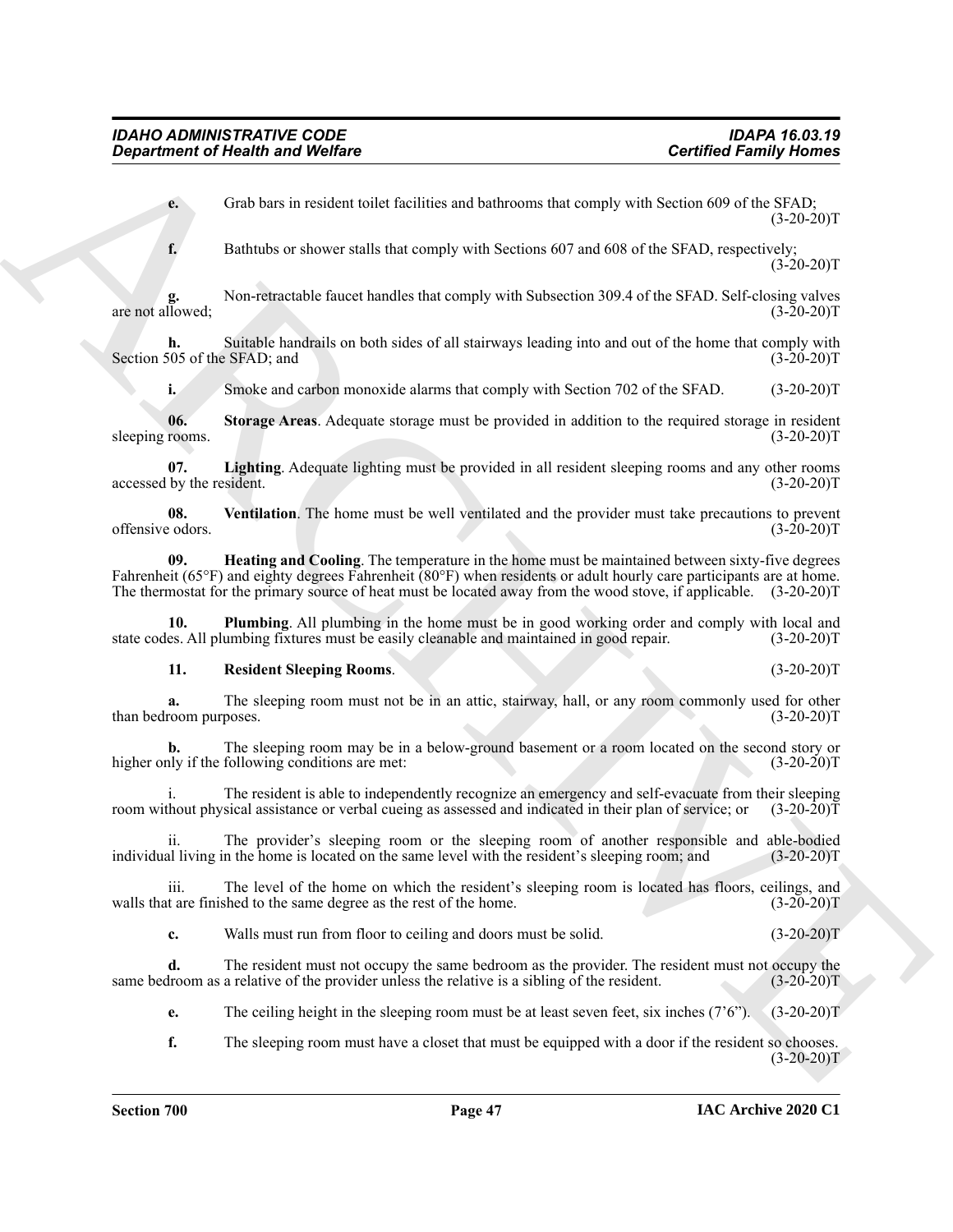i. Closet space shared by two (2) residents must have a substantial divider separating each resident's space.  $(3-20-20)T$ 

ii. Free-standing closet space must be deducted from the square footage in the sleeping room.

 $(3-20-20)T$ 

Generation of Health wave Wedler<br>
Clear space shows of by two (2) residents most have a substantial divide sequence ( $\pm 2.3$ )<br>
The climate space since depend to most of solid and the space space in the slopping room and The sleeping room must have at least one hundred (100) square feet of floor space in a one (1) person sleeping room and at least one hundred and sixty (160) square feet of floor space in a two (2) person sleeping room.  $(3-20-20)T$ 

#### <span id="page-48-6"></span><span id="page-48-0"></span>**701. MANUFACTURED HOMES AND MODULAR BUILDINGS.**

<span id="page-48-8"></span>**01. Use of Manufactured Homes and Modular Buildings**. Idaho Division of Building Safety (DBS) approved modular buildings or U.S. Department of Housing and Urban Development (HUD) approved buildings may<br>be approved for use as a certified family home when the home meets the following requirements: (3-20-20)T be approved for use as a certified family home when the home meets the following requirements:

**a.** The manufactured or modular home meets the requirements of HUD or DBS requirements in accordance with state and federal regulations as of the date of manufacture. (3-20-20)T

**b.** The manufactured or modular home meets the adopted standards and requirements of the local on in which the home is located. (3-20-20) jurisdiction in which the home is located.

Recreational vehicles, commercial coaches, unregulated or unapproved modifications or additions factured housing or modular buildings will not be approved by the Department. (3-20-20)<sup>T</sup> to approved manufactured housing or modular buildings will not be approved by the Department.

**d.** Manufactured housing constructed prior to June 15, 1976, is prohibited for use as a certified family thout assessment and approval by the Department. (3-20-20) home without assessment and approval by the Department.

<span id="page-48-7"></span>**02.** Previously Certified. A manufactured home approved for use as a certified family home before 001, may continue to be certified when evaluated on a case-by-case basis. (3-20-20) July  $1, 2001$ , may continue to be certified when evaluated on a case-by-case basis.

#### <span id="page-48-1"></span>**702. -- 709. (RESERVED)**

#### <span id="page-48-9"></span><span id="page-48-2"></span>**710. SITE REQUIREMENTS FOR CERTIFIED FAMILY HOMES.**

In addition to the requirements of Section 700 of these rules, the home must comply with the following site requirements:<br>(3-20-20) requirements:

<span id="page-48-13"></span><span id="page-48-10"></span>**01.** Fire District. The home must be in a lawfully constituted fire district. (3-20-20)T

**02. Accessible Road**. The home must be served by an all-weather road kept open to motor vehicles at all times of the year. (3-20-20)T

<span id="page-48-14"></span><span id="page-48-12"></span><span id="page-48-11"></span>**03. Emergency Medical Services**. The home must be accessible to emergency medical services.  $(3-20-20)T$ 

**04. Accessible to Services**. The home must be accessible to necessary social, medical, and rehabilitation services. (3-20-20)T

**05. House Number**. The house number must be prominently displayed and plainly visible from the street. (3-20-20)T

#### <span id="page-48-3"></span>**711. -- 899. (RESERVED)**

#### <span id="page-48-5"></span><span id="page-48-4"></span>**900. EMERGENCY POWERS OF THE DIRECTOR.**

In the event of an emergency endangering the life or safety of a resident, the Director may summarily suspend or revoke any certified family home certificate. As soon thereafter as practical, the Director will provide an opportunity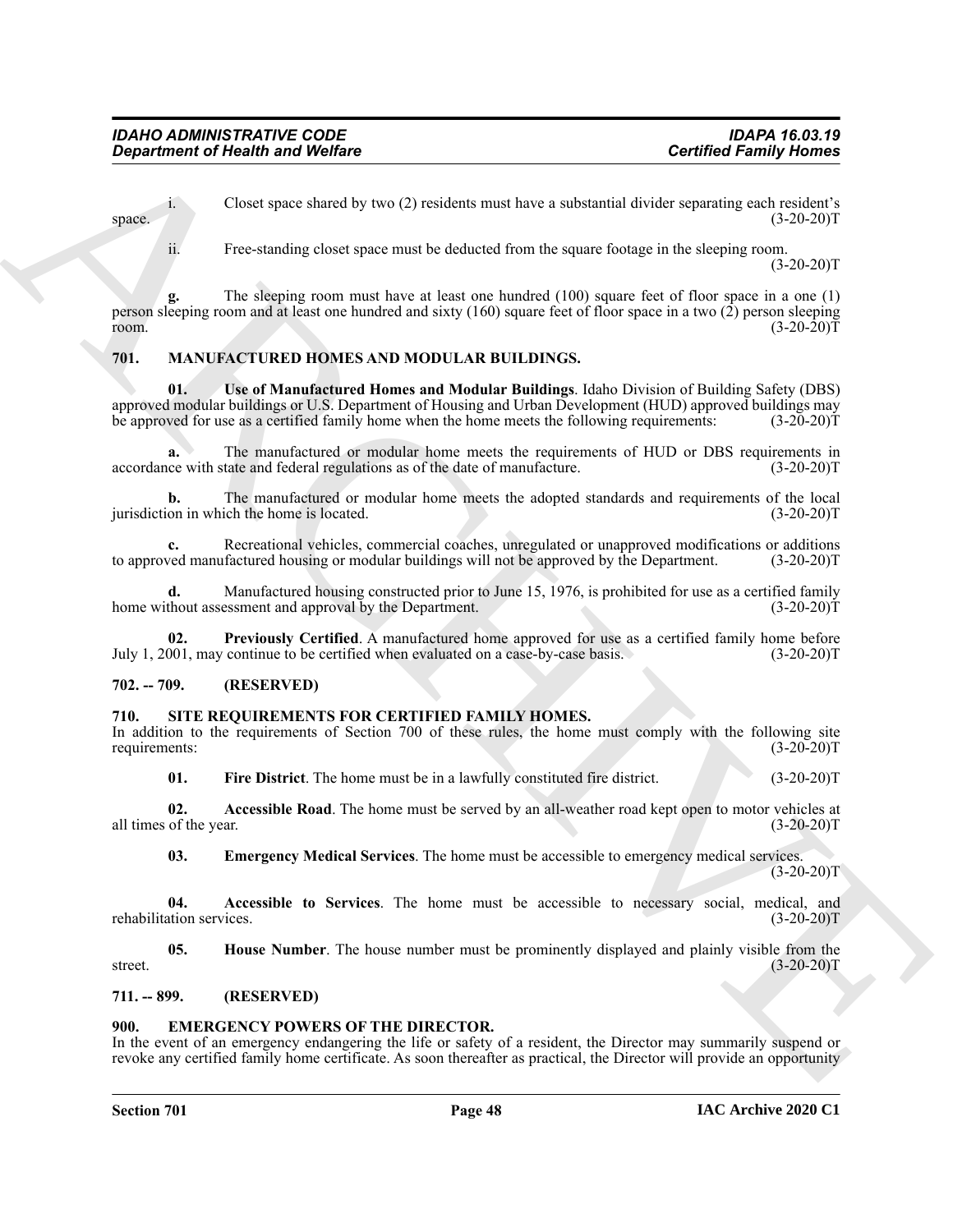| IDAHO ADMINISTRATIVE CODE               |  |
|-----------------------------------------|--|
| <b>Department of Health and Welfare</b> |  |

for a hearing in accordance with the provisions of IDAPA 16.05.03, "Contested Case Proceedings and Declaratory<br>Rulings." (3-20-20)T Rulings." (3-20-20)T

#### <span id="page-49-5"></span><span id="page-49-0"></span>**901. ENFORCEMENT PROCESS.**

If the Department finds that the provider does not meet, or did not meet, a rule governing certified family homes, it may impose a remedy, independently or in conjunction with others, subject to the provisions of these rules for notice and appeal.  $(3-20-20)$ T and appeal. (3-20-20)T

**01. Recommendation of Remedy**. In determining which remedy to recommend, the Department will consider the provider's compliance history, complaints, and the number, scope, and severity of the deficiencies.<br>Subject to these considerations, the Department may impose any of the following remedies: (3-20-20)T Subject to these considerations, the Department may impose any of the following remedies:

<span id="page-49-7"></span>

| a. | Ban on all admissions in accordance with Section 910 of these rules: | $(3-20-20)T$ |
|----|----------------------------------------------------------------------|--------------|
|----|----------------------------------------------------------------------|--------------|

**b.** Ban on admissions of residents with certain diagnosis in accordance with Section 911 of these (3-20-20)T rules; (3-20-20)T

**c.** Summarily suspend the certificate and transfer residents in accordance with Section 912 of these rules; (3-20-20)T

**d.** Issue a provisional certificate in accordance with Section 909 of these rules; and (3-20-20)T

<span id="page-49-6"></span>**e.** Revoke the home's certificate in accordance with Section 913 of these rules. (3-20-20)T

Generation of Nearlt wave Wolfrey<br>
Certified Family Moment<br>
Each Assume The March March March March March March March March March March March March March March March March March March March March March March March March M **02. Notice of Enforcement Remedy**. The Department will give the provider written notice of an enforcement remedy by certified mail or by personal service upon its decision. The notice will include the decision, the reason for the Department's decision, and how to appeal the decision subject to the hearing provisions in IDAPA 16.05.03, "Contested Case Proceedings and Declaratory Rulings." (3-20-20) 16.05.03, "Contested Case Proceedings and Declaratory Rulings."

#### <span id="page-49-11"></span><span id="page-49-1"></span>**902. FAILURE TO COMPLY.**

The Department may revoke the provider's certificate when it determines any of the following conditions exist:  $(3-20-20)T$ 

<span id="page-49-13"></span>**01. Out of Compliance**. The provider has not complied with any part of these rules within thirty (30) he date the home is found out of compliance with that requirement. (3-20-20)<sup>T</sup> days of the date the home is found out of compliance with that requirement.

<span id="page-49-12"></span>Lack of Progress. The provider has made little or no progress in correcting deficiencies within thirty (30) days from the date the Department accepted the provider's plan of correction. (3-20-20)T

#### <span id="page-49-14"></span><span id="page-49-2"></span>**903. REPEATED NONCOMPLIANCE.**

When the Department determines that a provider has repeated noncompliance with any of these rules, it may impose any of the enforcement remedies listed in Sections 909 through 913 of these rules. (3-20-20)T

#### <span id="page-49-3"></span>**904. -- 908. (RESERVED)**

#### <span id="page-49-8"></span><span id="page-49-4"></span>**909. ENFORCEMENT REMEDY OF PROVISIONAL CERTIFICATION.**

When the Department finds that the provider is unable to meet a standard required under these rules because of conditions that are not anticipated to continue beyond six (6) months and do not jeopardize the health or safety of the residents, the Department may grant a provisional certificate to the provider as described under Section 110 of these rules. (3-20-20)T  $r_{\text{rules}}$  (3-20-20)T

**01. Conditions of Provisional Certification**. The Department, at its discretion, may impose conditions upon the provider, which will be included with the notice of provisional certification, if so imposed. Conditions are imposed to ensure the provider achieves compliance with the requirements of these rules and to aid the Department in monitoring the provider's performance during the provisional certification period. (3-20-2 Department in monitoring the provider's performance during the provisional certification period.

#### <span id="page-49-10"></span><span id="page-49-9"></span>**02.** Failure to Meet Conditions of Provisional Certification. Failure by the provider to meet the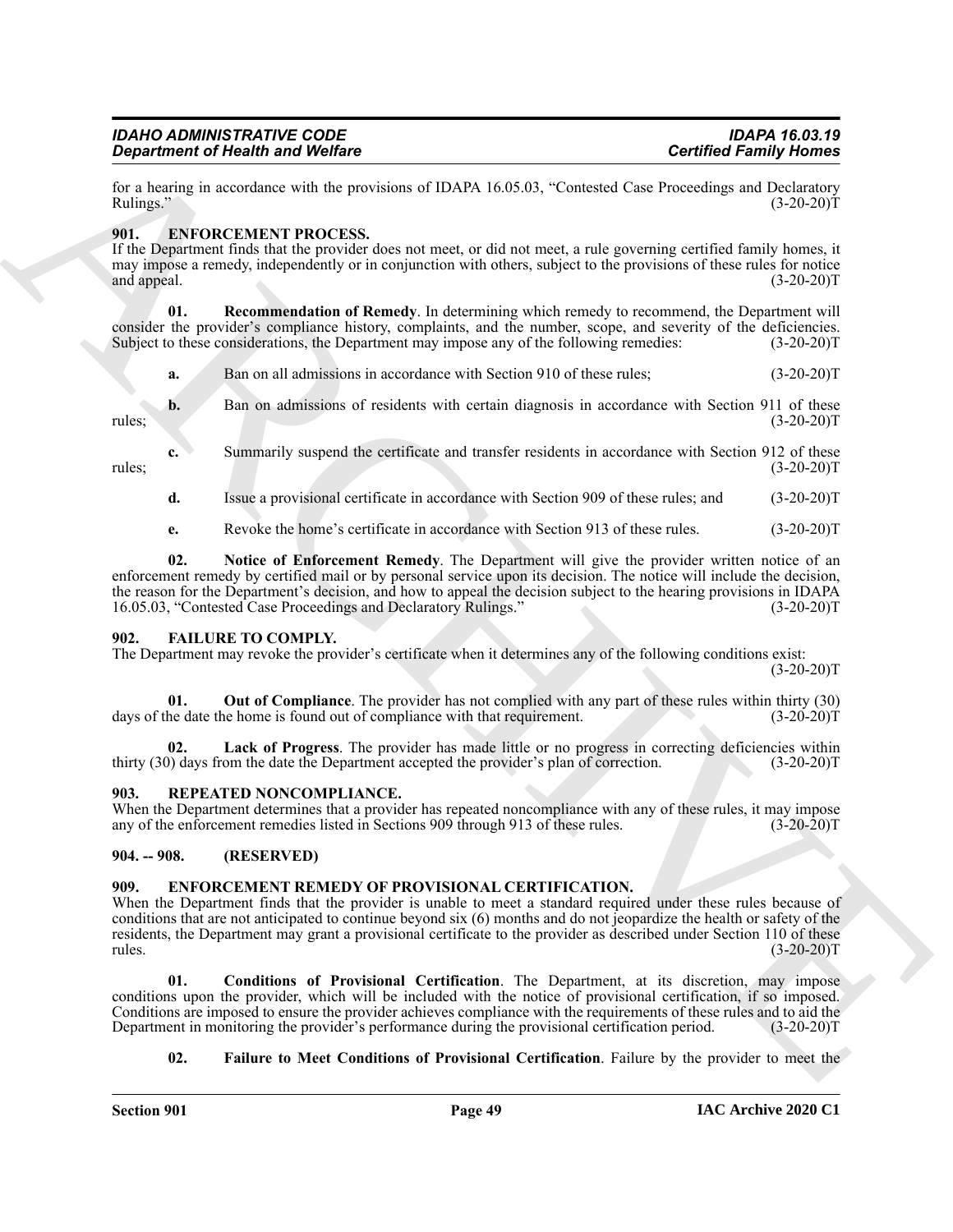| <b>IDAHO ADMINISTRATIVE CODE</b>        | <b>IDAPA 16.03.19</b>         |
|-----------------------------------------|-------------------------------|
| <b>Department of Health and Welfare</b> | <b>Certified Family Homes</b> |

conditions of a provisional certificate is cause for the Department to revoke the provider's certificate. (3-20-20)T

<span id="page-50-6"></span>**03. Certification or Revocation**. The Department, upon review of the provider's performance during the course of the provisional certification period, may either issue a certificate to the provider when the Department finds that the provider has achieved substantial compliance with these rules, or revoke the provider's certificate if the provider has failed to comply. (3-20-20) provider has failed to comply.

#### <span id="page-50-5"></span><span id="page-50-0"></span>**910. ENFORCEMENT REMEDY OF BAN ON ALL ADMISSIONS.**

All admissions to the home are banned pending satisfactory correction of all deficiencies. Bans will remain in effect until the Department determines that the provider has achieved full compliance with all requirements of these rules, or until a substitute remedy is imposed. (3-20-20) or until a substitute remedy is imposed.

#### <span id="page-50-4"></span><span id="page-50-1"></span>**911. ENFORCEMENT REMEDY OF BAN ON ADMISSIONS OF RESIDENT WITH SPECIFIC DIAGNOSIS.**

The Department may ban admission into the home any resident with a specific diagnosis when the Department has determined the provider lacks the skill to provide adequate care to such a resident. A ban may be imposed for all prospective residents, both publicly and privately funded, and will prevent the home from admitting residents with a specific diagnosis for whom the provider has shown an inability to provide adequate care as described in Section 170 of these rules. (3-20-20)T

#### <span id="page-50-10"></span><span id="page-50-2"></span>**912. ENFORCEMENT REMEDY OF SUMMARY SUSPENSION AND TRANSFER OF RESIDENT.**

The Department may summarily suspend the provider's certificate and transfer the resident when convinced by a preponderance of the evidence that the resident's health and safety are in immediate jeopardy. (3-20-20)T

#### <span id="page-50-7"></span><span id="page-50-3"></span>**913. ENFORCEMENT REMEDY OF REVOCATION OF CERTIFICATE.**

<span id="page-50-9"></span><span id="page-50-8"></span>**01. Revocation of the Certificate**. The Department may institute a revocation action when persuaded by a preponderance of the evidence that the provider is not in substantial compliance with these rules. (3-20-20)T

**Experiment of New York Wallets**<br> **Contribution of Architectic Contribution Contribution** Contribution Contribution (Contribution of Architecture Contribution (Contribution Contribution Contribution Contribution Contribut **02. Causes for Revocation of the Certificate**. The Department may revoke any certificate for any of the following causes: **a.** The provider has willfully misrepresented or omitted any of the following: (3-20-20)T i. Information pertaining to their certification; or (3-20-20)T ii. Information obstructing an investigation. (3-20-20)T **b.** The home is not in substantial compliance with these rules; (3-20-20) **c.** When persuaded by a preponderance of the evidence that such conditions exist which endanger the safety of any resident; (3-20-20) health or safety of any resident; **d.** Any act adversely affecting the welfare of residents is being permitted, aided, performed, or abetted by the person or persons in charge of the home. Such acts may include, but are not limited to, neglect, physical abuse, mental abuse, emotional abuse, violation of civil rights, or exploitation; (3-20-20)T

**e.** The provider has demonstrated or exhibited a lack of sound judgment essential to the operation and management of a certified family home; (3-20-20)T

| The provider has violated any of the conditions of a provisional certificate;                                                                                                                                                                                                            | $(3-20-20)T$ |
|------------------------------------------------------------------------------------------------------------------------------------------------------------------------------------------------------------------------------------------------------------------------------------------|--------------|
| The provider has one (1) or more core issues;                                                                                                                                                                                                                                            | $(3-20-20)T$ |
| $\mathbf{1}$ , and $\mathbf{0}$ , and $\mathbf{1}$ , and $\mathbf{1}$ , and $\mathbf{1}$ , and $\mathbf{1}$ , and $\mathbf{1}$ , and $\mathbf{1}$ , and $\mathbf{1}$ , and $\mathbf{1}$ , and $\mathbf{1}$ , and $\mathbf{1}$ , and $\mathbf{1}$ , and $\mathbf{1}$ , and $\mathbf{1}$ , |              |

- **h.** An accumulation of minor violations that, when taken as a whole, constitute inadequate care;  $(3-20-20)T$
- **i.** Repeat violations of any requirement of these rules or of the Idaho Code;  $(3-20-20)$ T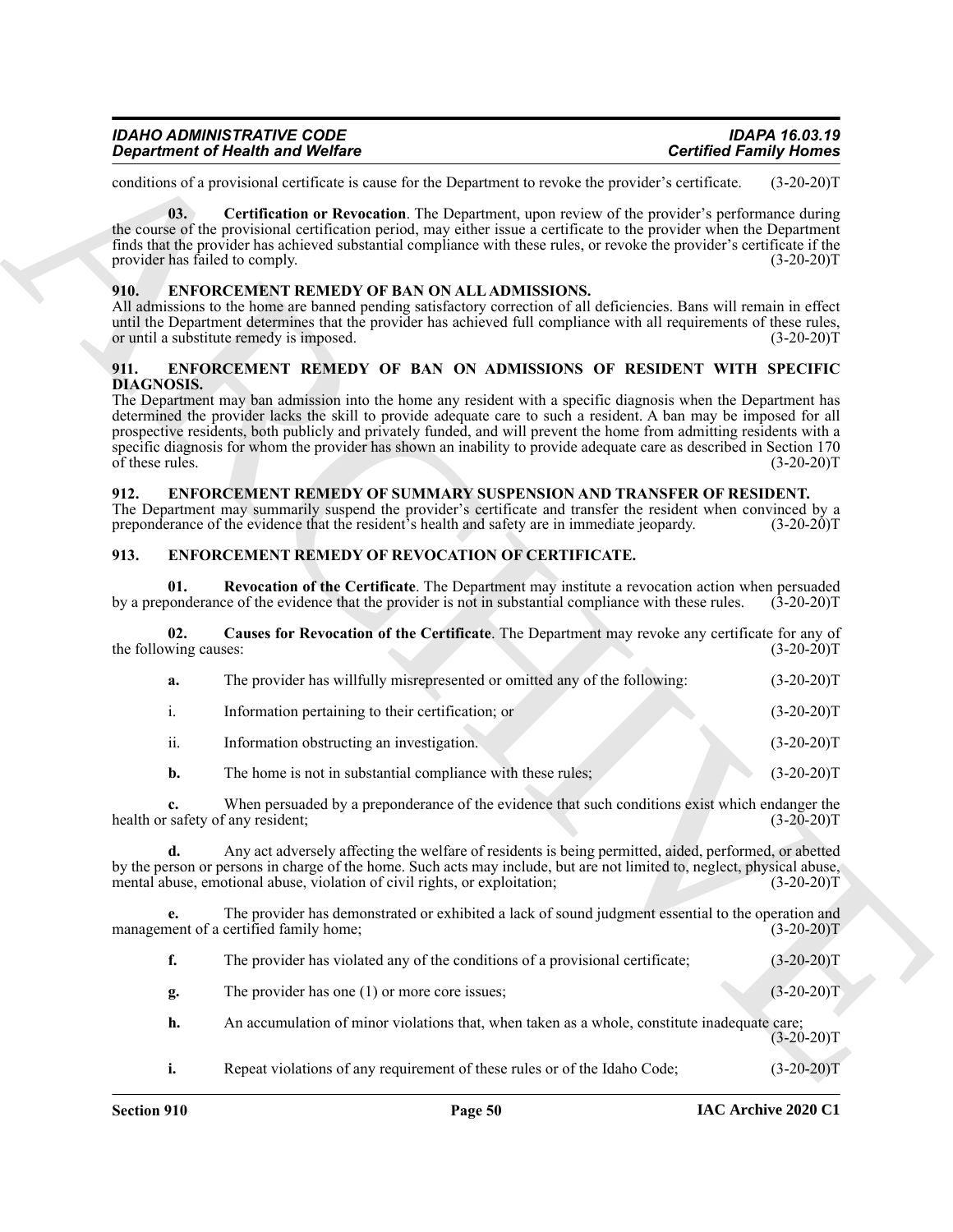**j.** The provider lacks the ability to properly care for the resident, as required by these rules, or as directed by the Department; (3-20-20)T

**k.** The provider is not in substantial compliance with the provisions for services, resident rights, or admissions; (3-20-20)T

**l.** The provider refuses to allow the certifying agent or other representative of the Department or protection and advocacy agencies full access to the home, records, or the residents;  $(3-20-20)$ T

**m.** The provider fails to pay the certification fee as specified in Section 109 of these rules. The certification fee is considered delinquent if not paid within thirty (30) days of due date on the invoice. (3-20-20)T

#### <span id="page-51-0"></span>**914. (RESERVED)**

#### <span id="page-51-6"></span><span id="page-51-1"></span>**915. TRANSFER OF RESIDENT.**

<span id="page-51-9"></span>The Department may require transfer of a resident from a certified family home to an alternative placement on the following grounds: (3-20-20)T

**Contributed of New York is a set of the state of the state of the state of the state of the state of the state of the state of the state of the state of the state of the state of the state of the state of the state of th 01. Violation of Rules**. As a result of a violation of a provision of these rules or standards, the provider is unable or unwilling to provide an adequate level of meals, lodging, personal assistance, or supervision of a resident.  $(3-20-20)T$ 

<span id="page-51-8"></span>**02. Violation of Resident's Rights**. A violation of a resident's rights provided in Section 39-3516, Idaho Code, or Section 200 of these rules. (3-20-20)T

<span id="page-51-7"></span>**03.** Immediate Jeopardy. A violation of a provision of these rules, or applicable rules or standards, conditions that present an immediate jeopardy. (3-20-20) results in conditions that present an immediate jeopardy.

#### <span id="page-51-2"></span>**916. -- 949. (RESERVED)**

#### <span id="page-51-5"></span><span id="page-51-3"></span>**950. RIGHT TO SELL.**

Nothing contained in these rules limits the right of any home owner to sell, lease, mortgage, or close any certified family home in accordance with all applicable laws. (3-20-20) family home in accordance with all applicable laws.

#### <span id="page-51-4"></span>**951. -- 999. (RESERVED)**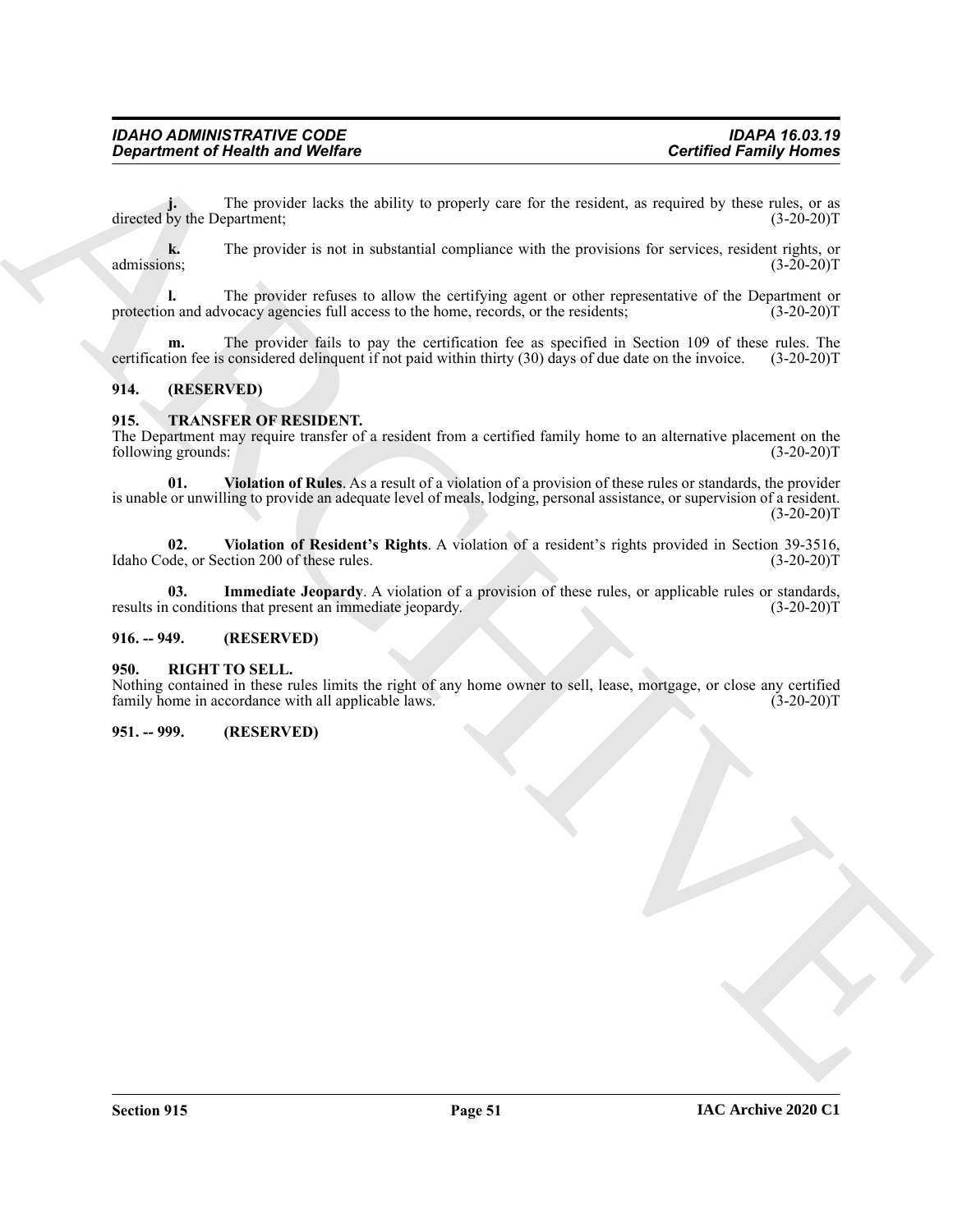# *Subject Index*

#### **A**

[A](#page-27-2)ccord By Animal Andre a time of December 2 December 2 December 2 December 2 December 2 December 2 December 2 December 2 December 2 December 2 December 2 December 2 December 2 December 2 December 2 December 2 December 2 D Access By Advocates & Representatives 27 Advise & Represent 27 Assist Residents to Secure Rights 27 Communicate Privately 28 Inform Residents of Rights 27 Inform Residents of Services 27 Activities & Community Integration 20 Activities 20 Activity Supplies 21 Transportation 21 Admissions 31 Admission Agreement 32 Discharge Procedure 33 Emergency Admission 31 Emergency Temporary Placement 33 Notification 31 Prior Approval Required 31 Return of Resident's Possessions 33 Termination of Admission Agreement 33 Application & Certification Fees For Certified Family Homes 10 Application Fee Amount 10 Certification Fees 10 Payment of Application Fees 10 Application For Certification 9 Completed & Signed Application 9 Criminal History & Background Checks<sub>9</sub> Electrical Inspection 9 Environmental Sanitation Inspection 9 List of Individuals Living in the Home 10 Other Information as Requested 10 Payment of Application Fee 10 Proof of Insurance 10 Statement Disclosing Revocation or Disciplinary Actions 9 Statement to Comply 9 Termination of Application Process 10 Assistance With Medication 39 Condition of the Resident 39 Containers and Labels 39 Disposal of Medication 40 Documentation of Assistance 40 Nursing Assessment 39 Safeguarding Medications 40

#### Training 39

#### **C**

Certification Requirements 8 Accessibility to the Home 8 Certificate Issued in the Name of Provider 8 Certification Limitations 8 Certification Study Required 8 Effect of Previous Revocation or Denial of Certificate or License 9 Number of Residents in the Home 8 Provider Training Requirements 9 Change Of Provider Or Location 12 Change of Location 12 Change of Provider 12 Complaint Procedure 19 Investigation 19 Investigation Method 19 Public Disclosure 19 Statement of Deficiencies 19 Written Report 19 Criminal History & Background Check Requirements 4 Additional Criminal Convictions, Pending Investigations, or Charges 5 Department Criminal History and Background Check Clearance 4 Minor Child Turns Eighteen 5 New Adults in the Home After Certification Is Granted 4 Renewal of Clearance 5 Substitute Caregiver 5 When Certification Can Be Granted 4

### **D**

Definitions & Abbreviations -- A Through  $K<sub>5</sub>$ Abuse 5 Activities of Daily Living 5 Adult 5 Alternate Caregiver 5 Assessment 5 Certificate 5 Certified Family Home 5 Certified Family Home Care Provider 5 Certifying Agent 5 Chemical Restraint 6 Core Issue 6 Criminal Offense 6 Critical Incident 6

Department 6 Director 6 Exploitation 6 Health Care Professional 6 Immediate Jeopardy 6 Inadequate Care 6 Incident 6 Incidental Supervision 6 Instrumental Activities of Daily Living 6 Definitions & Abbreviations -- L Through  $Z \quad 6$ Level of Care 6 Neglect 6 Negotiated Service Agreement 6 Personal Assistance 7 Plan of Service 7 PRN (Pro Re Nata) 7 Relative 7 Resident 7 Substitute Caregiver 7 Supervision 7 Supportive Services 7 Variance 7 Vulnerable Adult 7 Waiver 7 Denial Of Application For Certificate 12 Additional Causes For Denial 12 Notice of Denial 13

#### **E**

Emergency Powers Of The Director 48 Enforcement Process 49 Notice of Enforcement Remedy 49 Recommendation of Remedy 49 Enforcement Remedy Of Ban On Admissions Of Resident With Specific Diagnosis 50 Enforcement Remedy Of Ban On All Admissions 50 Enforcement Remedy Of Provisional Certification 49 Certification or Revocation 50 Conditions of Provisional Certification 49 Failure to Meet Conditions of Provisional Certification 50 Enforcement Remedy Of Revocation Of Certificate 50 Causes for Revocation of the Certificate 50 Revocation of the Certificate 50 Enforcement Remedy Of Summary Suspension & Transfer Of Resident 50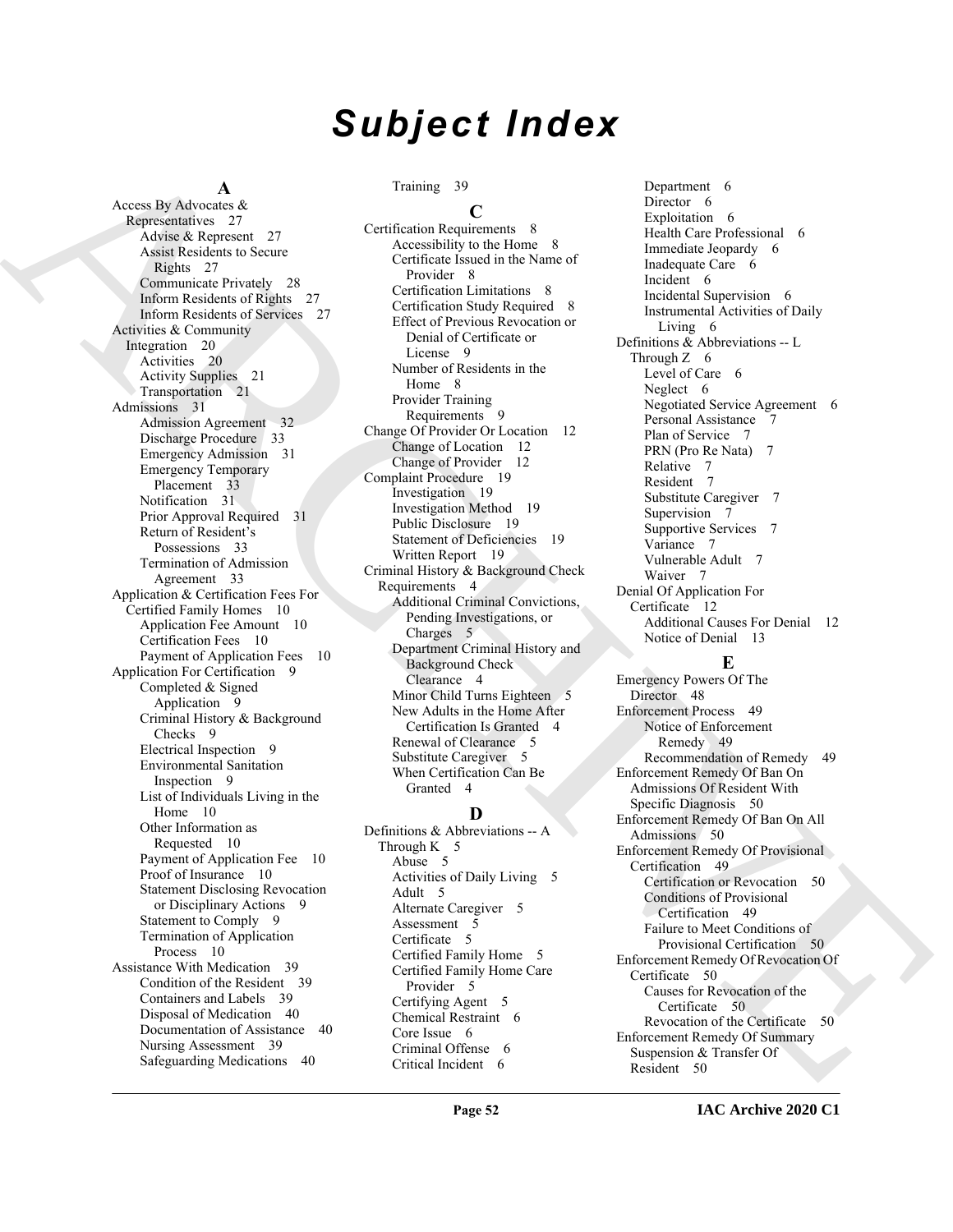#### *Subject Index (Cont'd)*

Environmental Sanitation Standards 41 Garbage & Refuse Disposal 41 Housekeeping & Maintenance 42 Insect & Rodent Control 42 Laundry Facilities and Services 42 Nonmunicipal Sewage Disposal 41 Sewage Disposal 41 Water Supply 41 Yard 42 Exception To The Two Resident Limit Variance To The Two Resident Limit Determination 16

**F** Failure To Comply 49 Lack of Progress 49 Out of Compliance 49 Family Home Operating Without A Certificate 13 Operating Without Certificate 13 Placement or Transfer of Resident 13 Fire & Life Safety Standards 42 Emergency Preparedness 44 Fire and Life Safety Requirements 42 Fire Drills 44 General Requirements 42 Maintenance of Equipment 45 Report of Fire 45 Smoking 44

#### **G**

General Variances 15 Special Conditions 15 Variance Not Transferable 15 Variance Renewal 15 Written Request 15

#### **H**

Home Construction & Physical Home Standards 45 Accessibility for Residents with Physical & Sensory Impairments 46 General Requirements 45 Heating and Cooling 47 Lighting 47 Plumbing 47 Resident Sleeping Rooms 47 Storage Areas 47 Telephone 46 Toilet Facilities & Bathrooms 46

Ventilation 47 Walls & Floors 46 Hourly Adult Care 22 Enrollment Contract 22 Fire and Life Safety 23 Medications 23 Participants 22 Records 22 Resident's Personal Space 23 Service Logs 23 Space and Accommodations 23 Staffing 23

#### **I**

Incorporation By Reference 4 Inspections Of Homes 18 Inspection by Department or Certifying Agent 18 List of Deficiencies 19 Notice of Inspection 18 Plan of Correction 18 Statement of Deficiencies 18 Issuance Of Certificate 10 Certificate 10 Provisional Certificate 11 Temporary Certificate 11

#### **L** Legal Authority 4

**M** Manufactured Homes & Modular Buildings 48 Previously Certified 48 Use of Manufactured Homes & Modular Buildings 48 Medication Policy 38 Allergies 38 Alteration of Orders 38 Assistance with Medication 39 Evidence of Orders 38 Following Orders 38 Self-administration 39 Training 38 Medication Standards & Requirements Administration of Medications 40 Minimum Standards Of Care 19 Daily Living Activities 20 Emergency Services 20 Medication Management 20 Plan of Service 20 Resident Rights 20 Safe Living Environment 20 Supervision 20 Supportive Services 20

#### **N**

Notice Of Resident Rights 27 Annual Review of Resident Rights 27 Documentation of Review 27 Resident Rights Notice 27 Nursing Facility Level Of Care Variance 16 Conditions for a Variance 16 Revoking a Variance 16 Variance Not Transferable 16

#### **P**

Plan Of Service 30 Changes to the Plan 31 Copy of the Plan 31 Core Elements 30 Developing the Plan 30 Periodic Review 31 Resident Choice 31 Signature & Approval 30

#### **R**

Line [C](#page-18-3)onsidered the Considered Considered Considered Considered Considered Considered the Considered Considered Considered Considered Considered Considered Considered Considered Considered Considered Considered Considered Renewal of Certificate 11 Desk Review 11 Home Inspection 11 Validity of Existing Certificate 12 Repeated Noncompliance 49 Reporting Requirements 28 Abuse, Neglect, or Exploitation 28 Additional Criminal Convictions 28 Critical Incidents 28 Discharge of a Resident 29 Notice of Investigations 28 Report of Fire 28 Reporting of Funds Managed by the Provider for a Deceased Resident 29 Serious Physical Injury or Death 28 Required Ongoing Training 14 Content of Training 14 Documentation of Training 14 Initial Provider Training 14 Type of Training 14 Resident Funds & Financial Records 35 Managing Resident Funds 36 Resident Funds Policy 35 Resident Records 34 Admission Records 34 Maintenance of Resident Records 35 Ongoing Resident Records 35 Resident Rights Policy 24